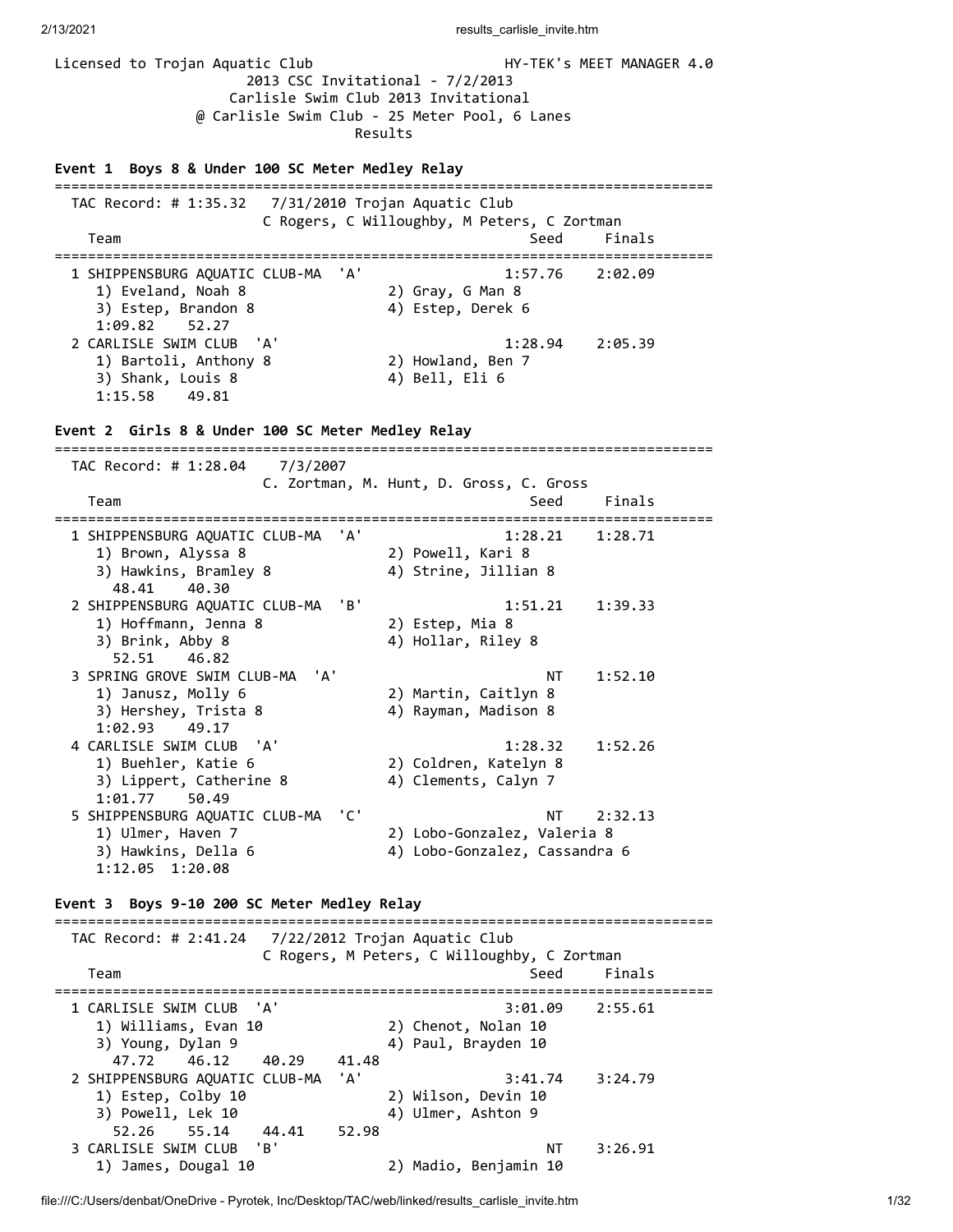3) Howland, Tim 9 4) Doupe, Noah 9 50.16 58.30 55.40 43.05 -- SPRING GROVE SWIM CLUB-MA 'A' NT DQ 1) Ball, Bryce 8 2) Godman, Justin 9 3) Hill, Jonathan 10 4) Hill, Will 8 52.50 52.70 42.39 46.33 **Event 4 Girls 9-10 200 SC Meter Medley Relay** =============================================================================== TAC Record: # 2:43.02 7/19/2009 C. Gross, M. Hunt, D. Gross, C. Zortman Team Seed Finals =============================================================================== 1 CARLISLE SWIM CLUB 'A' 3:14.23 2:56.50 1) Coover, Paige 10 2) Hoffman, Grace 10 3) Bell, Rachel 10 4) MacNamara, Sienna 9 45.42 57.89 34.20 38.99 2 TROJAN AQUATIC CLUB 'A' 2:40.04 2:59.87 1) Trout, Riley 10 2) Neidigh, Brynn 7 3) Guyer, Sophia 10 4) Hunt, Savannah 9 41.32 57.35 35.12 46.08 3 SHIPPENSBURG AQUATIC CLUB-MA 'A' 3:20.20 3:12.17 1) Smith, Emily 9 2) Pagel, Clara 9 3) Strine, Julia 10 4) Nye, Gabriella 10 56.71 51.95 43.09 40.42 4 SPRING GROVE SWIM CLUB-MA 'A' NT 3:18.26 1) Riggin, Madison 10 2) Kanwischer, Cori 10 3) Heist, Megan 10 (4) Janusz, Madison 9 56.93 56.70 44.00 40.63 5 BIG SPRING AQUATIC CLUB-MA 'A' 3:26.05 3:26.80 1) Hertzler, Skylar 10 2) Shoemaker, Jennifer 9 3) Buhrman, Laura 10 4) Mersch, Makeena 9 51.02 51.78 51.29 52.71 6 SHIPPENSBURG AQUATIC CLUB-MA 'B' NT 4:13.39 1) Brandt, Megan 10 2) Nonemaker, Emelie 9 3) Hollar, Regan 10 4) Alleman, Rachel 9 1:01.54 1:09.83 59.35 1:02.67

2/13/2021 **results** carlisle invite.htm

### **Event 5 Boys 8 & Under 100 SC Meter IM**

| Name                                           | Age Team           | Seed    | Finals  |
|------------------------------------------------|--------------------|---------|---------|
| 1 Welker, Nathan<br>46.74 52.62                | 8 WSC              | 1:50.86 | 1:39.36 |
| 2 Stupka, Justin<br>49.33 58.21                | 8 ACWS SWIMMING-MA | 1:52.93 | 1:47.54 |
| 3 Hunt, Reed<br>51.34 58.46                    | 7 TAC              | 1:55.63 | 1:49.80 |
| 4 Ball, Bryce<br>55.31 1:00.91                 | 8 SGSC-MA          | NΤ      | 1:56.22 |
| 5 Hill, Will<br>58.24 1:01.32                  | 8 SGSC-MA          | NΤ      | 1:59.56 |
| -- Merrifield, Nicholas<br>$1:23.45$ $1:27.73$ | 7 WSC              | ΝT      | DO      |

#### **Event 6 Girls 8 & Under 100 SC Meter IM**

| Name                                | Age Team  | Seed    | Finals  |  |  |  |
|-------------------------------------|-----------|---------|---------|--|--|--|
| 1 Strine, Jillian<br>49.00<br>54.26 | 8 SHIP-MA | 1:50.11 | 1:43.26 |  |  |  |
| 2 Powell, Kari<br>48.96 56.23       | 8 SHTP-MA | 1:36.75 | 1:45.19 |  |  |  |
| 3 Estep, Mia<br>54.79 55.38         | 8 SHIP-MA | 1:59.72 | 1:50.17 |  |  |  |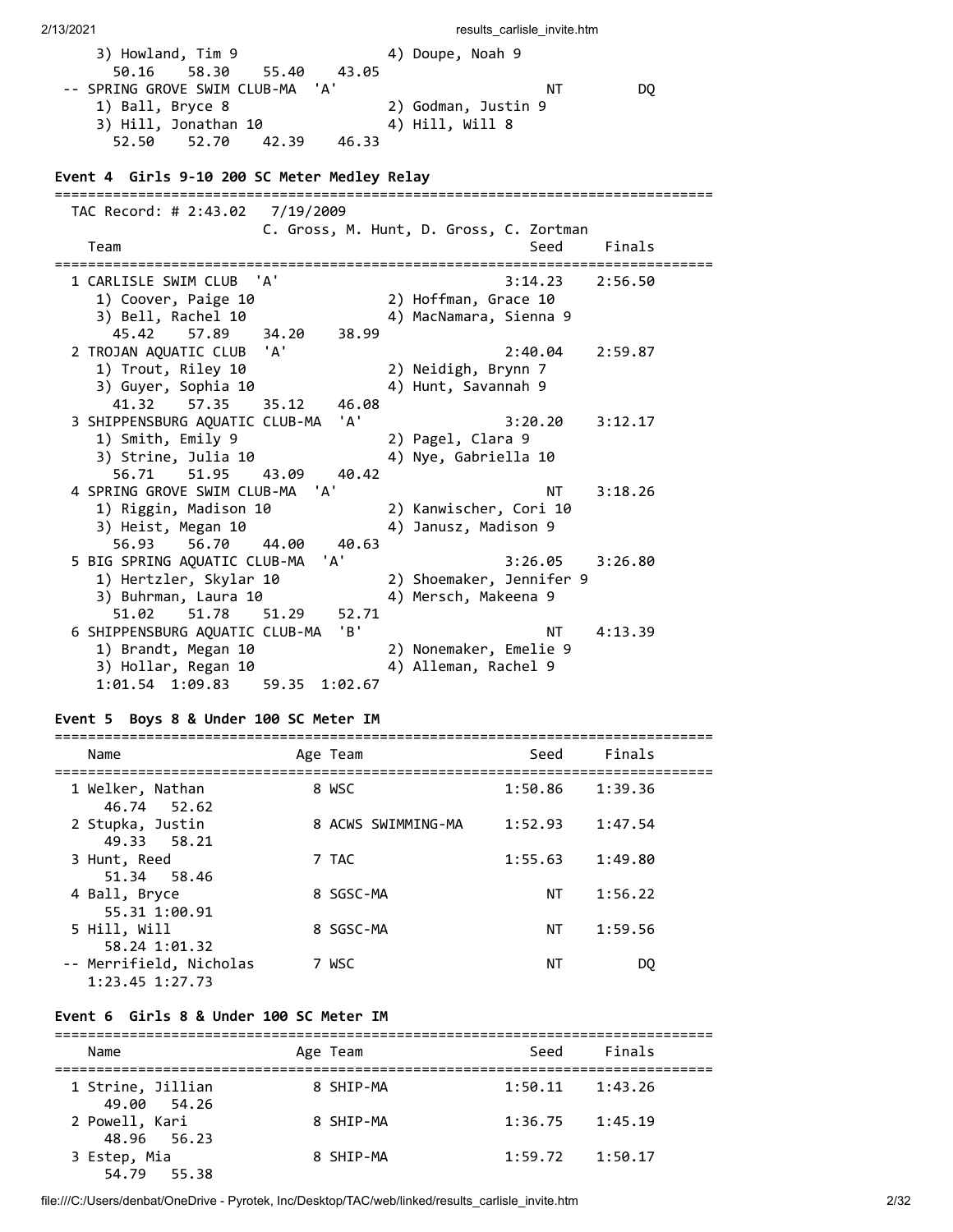| 4 Hershey, Trista<br>51.23 1:01.81                 | 8 SGSC-MA   | NΤ        | 1:53.04 |
|----------------------------------------------------|-------------|-----------|---------|
| 5 Epoca, Kelsey<br>54.22 1:05.13                   | 8 LATSHMERE | 2:01.67   | 1:59.35 |
| 6 Martin, Caitlyn<br>57.79 1:02.79                 | 8 SGSC-MA   | <b>NT</b> | 2:00.58 |
| 7 Brink, Abby<br>57.95 1:04.32                     | 8 SHIP-MA   | 1:56.96   | 2:02.27 |
| 8 Miller, Katelyn<br>1:00.34 1:06.55               | 8 LATSHMERE | 2:06.55   | 2:06.89 |
| 9 Kurilla, Haylie<br>$1:01.24$ $1:08.42$           | 8 BSC-CW    | 2:23.80   | 2:09.66 |
| 10 Rayman, Madison                                 | 8 SGSC-MA   | NΤ        | 2:09.89 |
| 1:01.43 1:08.46<br>11 Rice, Marah<br>58.82 1:19.22 | 8 SMSC-MA   | 2:25.15   | 2:18.04 |

### **Event 7 Boys 9-10 100 SC Meter IM**

#### =============================================================================== 7/22/2001 Kevin Manstell

| Name                                  | Age Team    |         | Seed Finals |
|---------------------------------------|-------------|---------|-------------|
| 1 Powell, Lek<br>40.24 47.15          | 10 SHIP-MA  | 1:27.17 | 1:27.39     |
| 2 Boyce, Ryan<br>41.94 48.03          | 10 NYAC-MA  | 1:32.35 | 1:29.97     |
| 3 Hill, Jonathan<br>44.04 49.48       | 10 SGSC-MA  | 1:35.15 | 1:33.52     |
| 4 Chenot, Nolan<br>47.40 49.11        | 10 CSC      | 1:36.91 | 1:36.51     |
| 5 Neidigh, Bryson<br>45.02 51.68      | 9 TAC       | 1:39.68 | 1:36.70     |
| 6 Mills, Bryce<br>45.53 51.66         | 9 LATSHMERE | 1:38.31 | 1:37.19     |
| 7 Wilson, Devin<br>51.02 53.77        | 10 SHIP-MA  | 1:47.72 | 1:44.79     |
| 8 Estep, Colby<br>50.96 54.38         | 10 SHIP-MA  | 1:53.29 | 1:45.34     |
| 9 Godman, Justin<br>55.00 52.54       | 9 SGSC-MA   | 1:49.34 | 1:47.54     |
| 10 Rogers, Blake<br>52.10 56.91       | 9 TAC       | 1:52.28 | 1:49.01     |
| 11 Howland, Tim<br>55.51 58.01        | 9 CSC       | 1:57.59 | 1:53.52     |
| 12 Williams, Keagan<br>54.20 59.95    | 10 TAC      | 1:53.54 | 1:54.15     |
| -- Young, Dylan<br>42.39 50.98        | 9 CSC       | 1:37.66 | <b>DQ</b>   |
| -- Madio, Benjamin<br>$1:03.34$ 59.52 | 10 CSC      | 2:13.98 | DQ          |

#### **Event 8 Girls 9-10 100 SC Meter IM**

| TAC Record: # 1:28.78<br>Name   | 7/1/2008 Carson Gross<br>Age Team | Seed    | Finals  |  |
|---------------------------------|-----------------------------------|---------|---------|--|
| 1 Maher, Jillian<br>36.71 44.43 | 10 NYAC-MA                        | 1:21.02 | 1:21.14 |  |
| 2 Lauer, Abby<br>39.17 44.96    | <b>10 LATSHMERE</b>               | 1:24.89 | 1:24.13 |  |
| 3 Strine, Julia<br>41.54 45.97  | 10 SHIP-MA                        | 1:28.57 | 1:27.51 |  |
| 4 Trout, Riley<br>42.18 48.23   | 10 TAC                            | 1:26.06 | 1:30.41 |  |
| 5 Guyer, Sophia                 | 10 TAC                            | 1:38.06 | 1:31.38 |  |

file:///C:/Users/denbat/OneDrive - Pyrotek, Inc/Desktop/TAC/web/linked/results\_carlisle\_invite.htm 3/32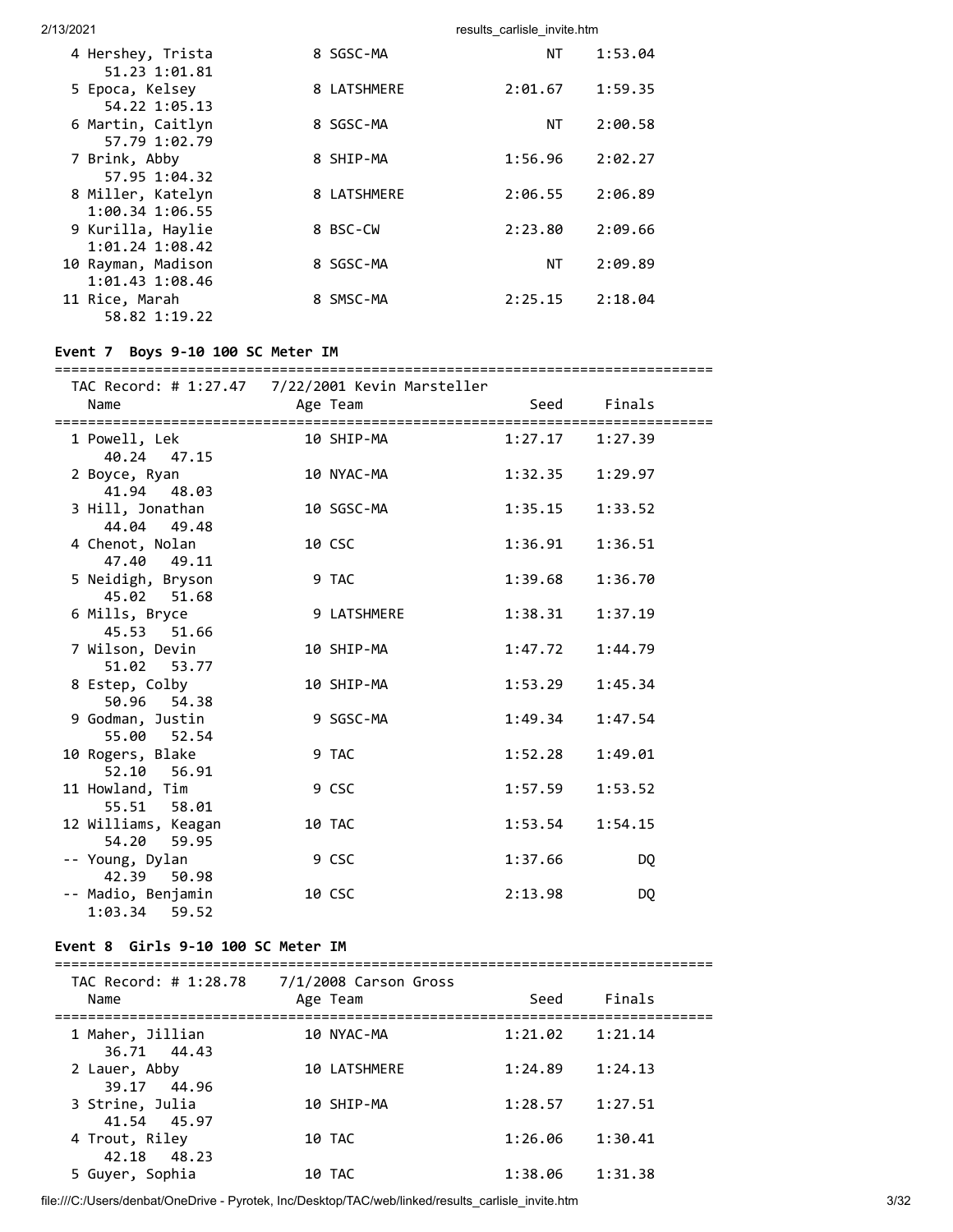| 42.32 49.06<br>6 Bubb, Madeline                          | 10 SMSC-MA   | 1:30.14   | 1:31.67 |
|----------------------------------------------------------|--------------|-----------|---------|
| 42.34<br>49.33                                           |              |           |         |
| 7 Bell, Rachel<br>43.83<br>48.54                         | 10 CSC       | 1:34.80   | 1:32.37 |
| 8 Heist, Megan<br>44.24 48.22                            | 10 SGSC-MA   | 1:34.94   | 1:32.46 |
| 9 Ohl, Sydney<br>45.06 49.46                             | 9 WSC        | 1:44.78   | 1:34.52 |
| 10 Janusz, Madison<br>46.87 52.69                        | 9 SGSC-MA    | NT        | 1:39.56 |
| 11 Hunt, Savannah<br>48.13 51.45                         | 9 TAC        | 1:37.86   | 1:39.58 |
| 12 Shoemaker, Jennifer<br>49.31 53.20                    | 9 BSAC-MA    | 1:37.78   | 1:42.51 |
| 13 Rankin, Alison<br>49.71 55.41                         | 10 LATSHMERE | 1:58.37   | 1:45.12 |
| 14 Hostetter, Kyleigh<br>49.73 57.94                     | 9 SMSC-MA    | 1:45.36   | 1:47.67 |
| 15 Buhrman, Laura<br>51.23 56.73                         | 10 BSAC-MA   | 1:44.48   | 1:47.96 |
| 16 MacNamara, Sienna<br>51.91 56.78                      | 9 CSC        | 1:53.20   | 1:48.69 |
| 17 Kanwischer, Cori<br>53.25 57.93                       | 10 SGSC-MA   | NT        | 1:51.18 |
| 18 Douglass, Gaia<br>54.51<br>56.87                      | 9 MSC-CW     | 1:53.40   | 1:51.38 |
| 19 Bowen, Abigail<br>55.61 59.73                         | 9 CSC        | 2:04.02   | 1:55.34 |
| 20 Rodgers, Danielle<br>59.33 58.27                      | 9 MSC-CW     | 2:01.55   | 1:57.60 |
| 21 Sandridge, Angelina<br>48.16 1:12.49                  | 9 BSC-CW     | <b>NT</b> | 2:00.65 |
| 22 Hess, Abbie<br>56.12 1:04.95                          | 9 MT. VIEW   | 2:07.70   | 2:01.07 |
| 23 Smith, Emily<br>58.72 1:04.81                         | 9 SHIP-MA    | 2:01.64   | 2:03.53 |
| 24 Hollar, Regan<br>58.44 1:05.19                        | 10 SHIP-MA   | 2:03.55   | 2:03.63 |
| 25 Sober, Lauren                                         | 9 NYAC-MA    | 2:25.74   | 2:10.92 |
| 1:05.43 1:05.49<br>26 Mersch, Makeena<br>1:04.81 1:18.31 | 9 BSAC-MA    | 2:22.70   | 2:23.12 |

# **Event 9 Boys 8 & Under 25 SC Meter Freestyle**

| Name                    |  | Age Team           | Seed  | Finals |
|-------------------------|--|--------------------|-------|--------|
|                         |  |                    |       |        |
| 1 Hunt, Reed            |  | 7 TAC              | 18.69 | 18.92  |
| 2 Stupka, Justin        |  | 8 ACWS SWIMMING-MA | 17.97 | 19.02  |
| 3 Castano, Adrian       |  | 7 BSC-CW           | 19.18 | 19.18  |
| 4 Shank, Louis          |  | 8 CSC              | 20.68 | 19.27  |
| 5 Ball, Bryce           |  | 8 SGSC-MA          | 19.24 | 19.34  |
| 6 Williams, Bailey      |  | 8 TAC              | 21.51 | 19.68  |
| 7 Ginter, Lance         |  | 8 MSC-CW           | NT    | 20.88  |
| 8 Estep, Brandon        |  | 8 SHIP-MA          | 20.88 | 21.08  |
| 9 Hill, Will            |  | 8 SGSC-MA          | 21.70 | 21.74  |
| 10 Hoover, Jacob        |  | 8 NYAC-MA          | 21.23 | 22.24  |
| 11 Estep, Derek         |  | 6 SHIP-MA          | 26.47 | 26.43  |
| 12 Brody, Ryan          |  | 8 CSC              | NT.   | 26.72  |
| 13 Bartoli, Anthony     |  | 8 CSC              | 30.77 | 27.25  |
| 14 Merrifield, Nicholas |  | 7 WSC              | 30.40 | 27.71  |
| 15 Egger, Nick          |  | 7 BSAC-MA          | 28.05 | 27.95  |
| 16 Kimmel, Andrew       |  | 8 CSC              | 29.77 | 28.32  |

file:///C:/Users/denbat/OneDrive - Pyrotek, Inc/Desktop/TAC/web/linked/results\_carlisle\_invite.htm 4/32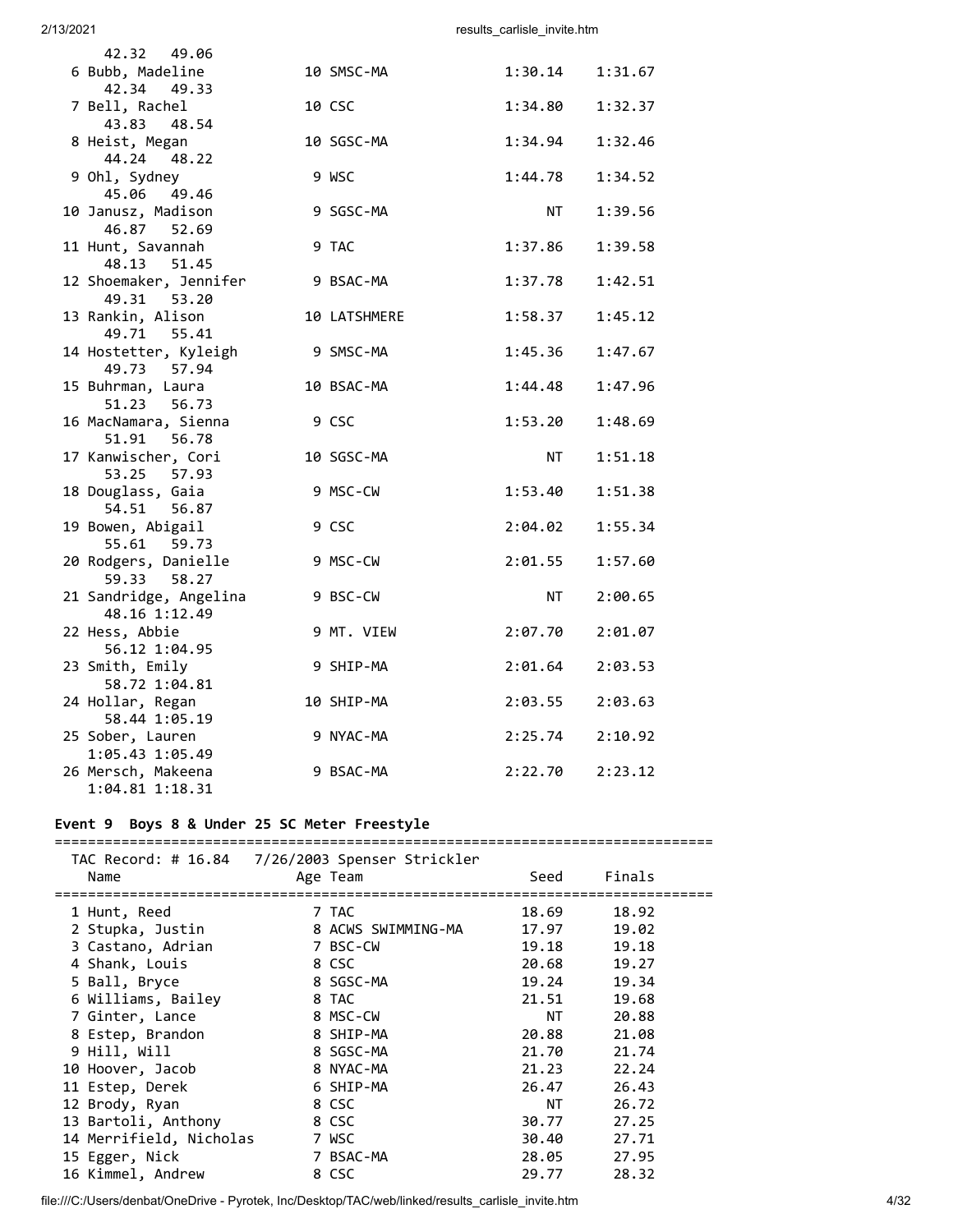| 17 Fleming, Jacob      | 7 SGSC-MA   | <b>NT</b> | 28.53   |
|------------------------|-------------|-----------|---------|
| 18 Fausnight, TJ       | 8 MT. VIEW  | 30.14     | 29.02   |
| 19 Bretz, Nathan       | 7 MT. VIEW  | 29.01     | 29.03   |
| 20 Strohecker, Maxwell | 6 CSC       | 31.67     | 29.35   |
| 21 Trout, Carter       | 8 TAC       | 27.35     | 30.38   |
| 22 Gray, G Man         | 8 SHIP-MA   | 26.38     | 31.57   |
| 23 Howland, Ben        | 7 CSC       | NT        | 32.15   |
| 24 Coover, Waytt       | 5 CSC       | 35.61     | 32.61   |
| 25 Eveland, Noah       | 8 SHIP-MA   | 31.30     | 33.01   |
| 26 Riggin, Kayden      | 8 SGSC-MA   | NT        | 34.75   |
| 27 Bell, Eli           | 6 CSC       | 32.69     | 36.48   |
| 28 Greene, Robert      | 8 BSAC-MA   | 38.42     | 40.07   |
| 29 Howland, Kip        | 5 CSC       | NT        | 40.80   |
| 30 McCormick, Garrett  | 6 SMSC-MA   | 38.38     | 40.86   |
| 31 Hester, Gus         | 7 CSC       | NT.       | 47.04   |
| 32 Confer, James       | 6 CSC       | NT.       | 49.15   |
| 33 DeAngelo, Micah     | 6 CSC       | NT        | 49.16   |
| 34 Sai, Aryan          | 5 MSC-CW    | NT        | 59.63   |
| 35 Epoca, Jacob        | 4 LATSHMERE | 1:43.17   | 1:40.07 |

#### **Event 10 Girls 8 & Under 25 SC Meter Freestyle**

=============================================================================== TAC Record: # 15.80 7/22/2007 Carson Gross Name Age Team Seed Finals =============================================================================== 1 Hawkins, Bramley 8 SHIP-MA 17.28 17.86 2 Strine, Jillian 8 SHIP-MA 18.64 18.18 3 Ellis, Peyton 8 SMSC-MA 19.05 19.74 4 Lippert, Catherine 8 CSC 20.24 19.84 5 Epoca, Kelsey 8 LATSHMERE 19.40 20.30 6 Brown, Alyssa 8 SHIP-MA 21.42 20.80 7 Brink, Abby 8 SHIP-MA 19.84 20.87 8 Neidigh, Brynn 7 TAC 19.94 20.99 9 Rice, Marah 8 SMSC-MA 19.97 21.03 10 Hershey, Trista 8 SGSC-MA NT 21.87 11 Weaver, Audrey 8 NYAC-MA 23.42 22.19 12 Miller, Katelyn 8 LATSHMERE 22.06 22.27 13 Hollar, Riley 8 SHIP-MA 25.63 22.42 14 Hoffmann, Jenna 8 SHIP-MA 24.40 22.78 15 Kurilla, Rylie 8 BSC-CW 31.65 22.84 16 Buehler, Katie 6 CSC 24.57 24.48 17 Ward, Isabel 7 BSC-CW 25.84 24.84 18 Clements, Calyn 7 CSC 22.94 25.18 19 Lobo-Gonzalez, Valeria 8 SHIP-MA 29.70 26.27 20 Coldren, Katelyn 8 CSC 26.97 26.70 21 Evans, Faith 8 MSC-CW NT 26.90 22 Simpson, Grace 7 MSC-CW 25.69 27.22 23 Boswell, Elena 8 CSC 29.28 27.32 24 Paul, McKenna 6 CSC 26.11 27.70 25 Englerth, Lena 7 TAC 26.24 27.97 26 Ulmer, Haven 7 SHIP-MA 32.22 29.06 27 Brown, Madeline 7 CSC NT 29.08 28 Hawkins, Della 6 SHIP-MA 28.08 31.14 29 Janusz, Molly 6 SGSC-MA NT 31.64 30 Barshinger, Caitlyn 8 BSC-CW NT 32.48 31 Ring, Aliah 7 CSC 31.82 34.32 32 Eckenrode, Elizabeth 5 BSAC-MA 40.79 35.11 33 Howell, Emilynn 7 BSAC-MA 39.76 36.15 34 Miller, Emily 5 LATSHMERE 37.25 38.15 35 Fausnight, Faith 6 MT. VIEW 51.56 39.85 36 Sober, Morgan 6 NYAC-MA 35.95 42.05 37 Dillon, Cassidy 6 CSC NT 42.37 38 Thumma, Anna 7 CSC 41.48 43.18 39 McCrea, Isabella 6 BSAC-MA 47.76 44.11 40 Evans, Grace 6 MSC-CW NT 47.21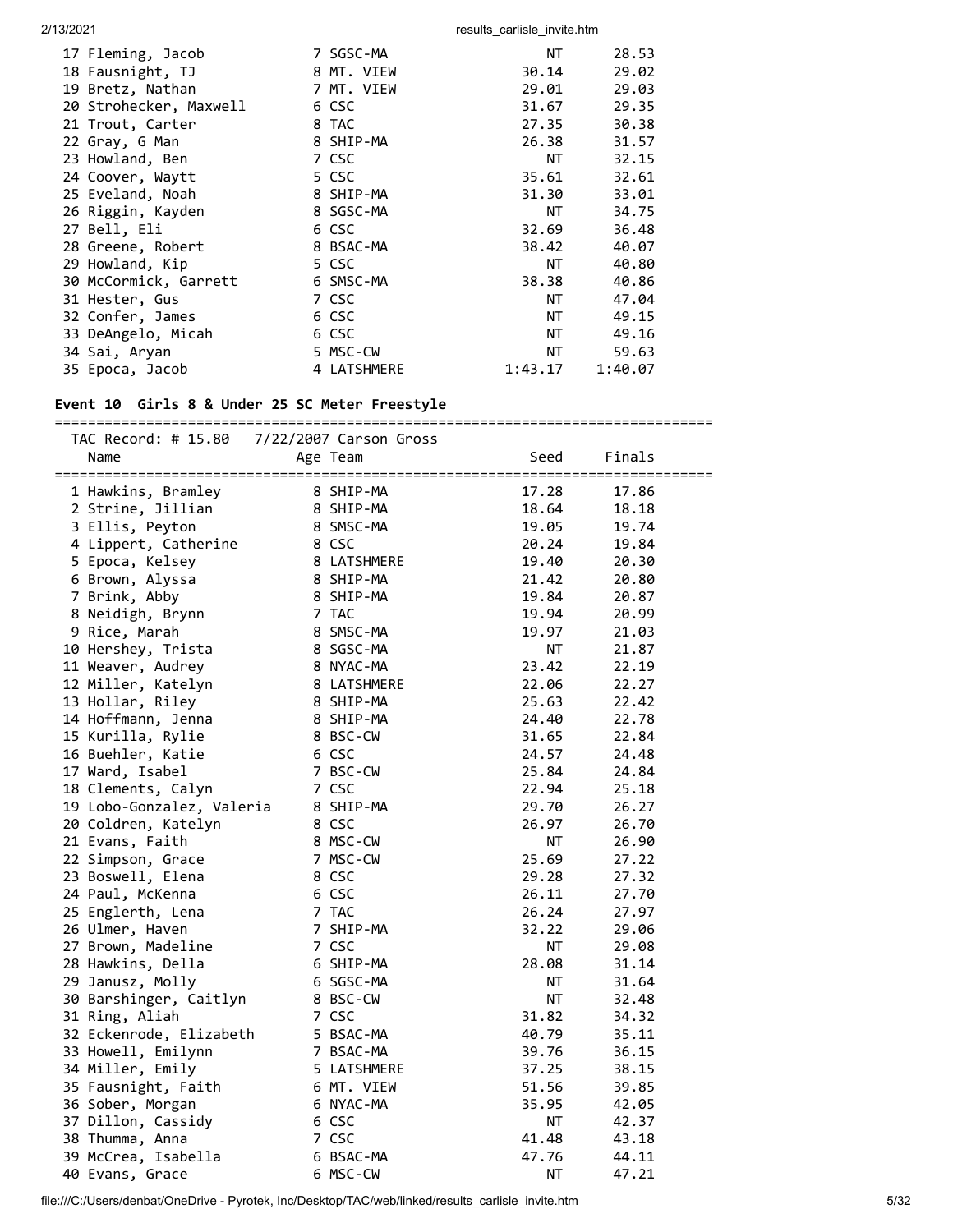| 41 Lobo-Gonzalez, Cassandra | 6 SHIP-MA | 38.56 | 48.15 |
|-----------------------------|-----------|-------|-------|
| 42 Weaver, Ellen            | 7 MSC-CW  | NT.   | 49.56 |
| 43 Muniz, Ella              | 5 CSC     | 50.70 | 52.70 |
| 44 Cherricks, Courtney      | 6 CSC     | NT    | 57.10 |

### **Event 11 Boys 9-10 50 SC Meter Freestyle**

#### ===============================================================================

| Name                | Age Team    |             | Seed    | Finals  |  |
|---------------------|-------------|-------------|---------|---------|--|
| 1 Powell, Lek       | 10 SHIP-MA  |             | 32.41   | 33.30   |  |
| 2 Boyce, Ryan       | 10 NYAC-MA  |             | 37.66   | 36.32   |  |
| 3 Young, Dylan      | 9 CSC       |             | 35.43   | 36.44   |  |
| 4 Mills, Bryce      |             | 9 LATSHMERE | 35.55   | 37.40   |  |
| 5 Chenot, Nolan     | 10 CSC      |             | 38.10   | 37.73   |  |
| 6 Williams, Evan    | 10 CSC      |             | 39.58   | 39.32   |  |
| 7 Wilson, Devin     | 10 SHIP-MA  |             | 40.69   | 39.37   |  |
| 8 Godman, Justin    | 9 SGSC-MA   |             | 40.12   | 39.95   |  |
| 9 Paul, Brayden     | 10 CSC      |             | 42.42   | 41.36   |  |
| 10 Fisic, Trevor    | 9 LATSHMERE |             | 42.48   | 42.73   |  |
| 11 James, Dougal    | 10 CSC      |             | 41.15   | 43.44   |  |
| 12 Madio, Benjamin  | 10 CSC      |             | 42.43   | 44.00   |  |
| 12 Estep, Colby     | 10 SHIP-MA  |             | 44.72   | 44.00   |  |
| 14 Rogers, Blake    | 9 TAC       |             | 43.67   | 44.03   |  |
| 15 Howland, Tim     | 9 CSC       |             | 47.61   | 44.89   |  |
| 16 Doupe, Noah      | 9 CSC       |             | 44.26   | 45.13   |  |
| 17 Krause, Colin    | 9 SHIP-MA   |             | 50.77   | 46.27   |  |
| 18 Inacio, Thomas   | 9 LATSHMERE |             | 51.27   | 53.26   |  |
| 19 Stum, Ian        | 9 CSC       |             | 53.60   | 53.32   |  |
| 20 Bretz, Matthew   | 9 MT. VIEW  |             | 57.69   | 54.21   |  |
| 21 Kimmel, Ryan     | 10 CSC      |             | 55.39   | 57.65   |  |
| 22 Ulmer, Ashton    | 9 SHIP-MA   |             | 54.93   | 57.72   |  |
| 23 Miller, Patrick  | 9 CSC       |             | 1:18.21 | 1:20.65 |  |
| 24 Weaver, Benjamin | 9 MSC-CW    |             | NT 1    | 1:31.88 |  |

## **Event 12 Girls 9-10 50 SC Meter Freestyle**

===============================================================================

| TAC Record: # 34.26   7/28/1991 Whitney Peach |              |           |        |  |
|-----------------------------------------------|--------------|-----------|--------|--|
| Name                                          | Age Team     | Seed      | Finals |  |
|                                               |              |           |        |  |
| 1 Strine, Julia                               | 10 SHIP-MA   | 35.43     | 34.71  |  |
| 2 Bell, Rachel                                | 10 CSC       | 35.86     | 34.80  |  |
| 3 Bubb, Madeline                              | 10 SMSC-MA   | 34.89     | 34.82  |  |
| 4 Guyer, Sophia                               | 10 TAC       | 35.71     | 35.00  |  |
| 5 Coover, Paige                               | 10 CSC       | 34.99     | 35.07  |  |
| 6 Taylor, Madison                             | 9 BSC-CW     | 35.78     | 35.09  |  |
| 7 Ohl, Sydney                                 | 9 WSC        | 39.16     | 37.29  |  |
| 8 Hunt, Savannah                              | 9 TAC        | 36.42     | 37.58  |  |
| 9 Hoffman, Grace                              | 10 CSC       | 40.29     | 40.16  |  |
| 10 Rankin, Alison                             | 10 LATSHMERE | 41.01     | 40.78  |  |
| 11 Pagel, Clara                               | 9 SHIP-MA    | 39.03     | 41.01  |  |
| 12 Buhrman, Laura                             | 10 BSAC-MA   | 42.61     | 41.28  |  |
| 13 Hertzler, Skylar                           | 10 BSAC-MA   | 42.51     | 41.64  |  |
| 14 Sandridge, Angelina                        | 9 BSC-CW     | 54.08     | 41.68  |  |
| 15 Douglass, Gaia                             | 9 MSC-CW     | 42.78     | 42.05  |  |
| 16 Shoemaker, Jennifer 9 BSAC-MA              |              | 41.36     | 42.23  |  |
| 17 Nye, Gabriella                             | 10 SHIP-MA   | 46.06     | 42.49  |  |
| 18 MacNamara, Sienna                          | 9 CSC        | 39.68     | 42.95  |  |
| 19 Putt, Kara                                 | 10 MSC-CW    | <b>NT</b> | 43.20  |  |
| 20 Hostetter, Kyleigh                         | 9 SMSC-MA    | 40.10     | 43.73  |  |
| 21 Hess, Abbie                                | 9 MT. VIEW   | <b>NT</b> | 44.31  |  |
| 22 Kanwischer, Cori                           | 10 SGSC-MA   | NT 1      | 45.01  |  |
| 23 McCormick, Ashlyn                          | 9 SMSC-MA    | 46.74     | 45.96  |  |
| 24 Hollar, Regan                              | 10 SHIP-MA   | 44.09     | 46.43  |  |
| 25 Smith, Emily                               | 9 SHIP-MA    | 47.61     | 46.98  |  |
|                                               |              |           |        |  |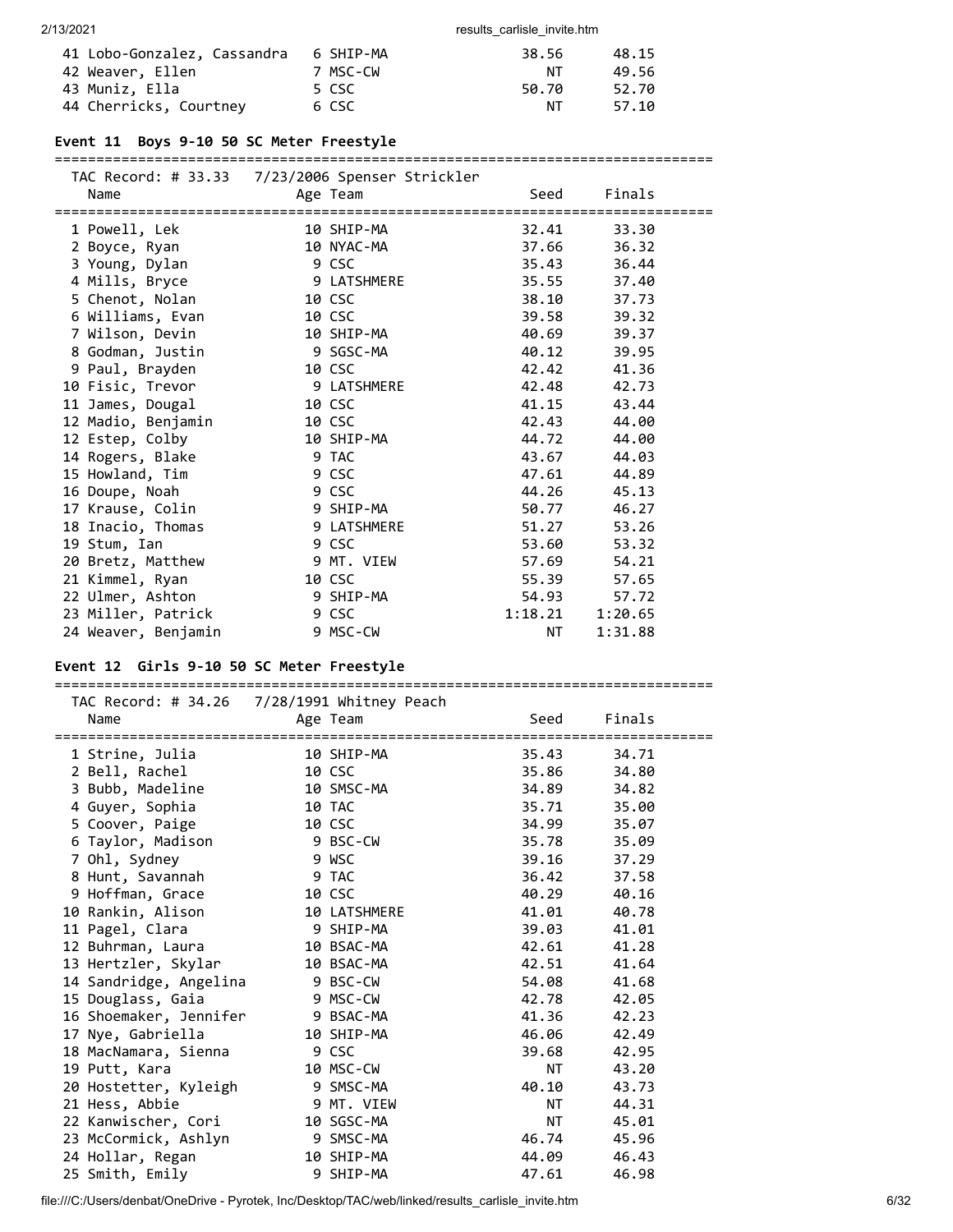| 25 Riggin, Madison   | 10 SGSC-MA  | <b>NT</b> | 46.98   |
|----------------------|-------------|-----------|---------|
| 27 Collins, Jillian  | 9 CSC       | 52.87     | 49.29   |
| 28 Bowen, Abigail    | 9 CSC       | 45.87     | 49.32   |
| 29 Sober, Lauren     | 9 NYAC-MA   | 51.06     | 53.00   |
| 30 Brandt, Megan     | 10 SHIP-MA  | 55.07     | 53.40   |
| 31 Ring, Lydia       | 9 CSC       | 55.50     | 54.05   |
| 32 McMullen, Riley   | 10 BSAC-MA  | 54.97     | 55.86   |
| 33 Major, Taleah     | 9 CSC       | <b>NT</b> | 56.40   |
| 34 Alleman, Rachel   | 9 SHIP-MA   | 1:07.15   | 56.41   |
| 35 Keller, Shannon   | 9 CSC       | NT        | 56.64   |
| 36 Nonemaker, Emelie | 9 SHIP-MA   | 58.57     | 57.42   |
| 37 Sharp, Samantha   | 9 CSC       | 56.37     | 57.90   |
| 38 Thumma, Alex      | 9 CSC       | 55.32     | 58.27   |
| 39 Mersch, Makeena   | 9 BSAC-MA   | 55.01     | 1:00.26 |
| 40 Sai, Ria          | 9 MSC-CW    | 59.33     | 1:01.26 |
| 41 DeMatt, Mikayla   | 10 MT. VIEW | 1:07.38   | 1:05.01 |

#### **Event 13 Boys 8 & Under 25 SC Meter Backstroke**

#### ===============================================================================  $TAC$  Record: # 20.62

| Name                                                     | Age Team                                  | Seed      | Finals    |           |
|----------------------------------------------------------|-------------------------------------------|-----------|-----------|-----------|
| ====================================<br>1 Welker, Nathan | ================================<br>8 WSC | 21.99     | 21.93     | :======== |
| 2 Stupka, Justin                                         | 8 ACWS SWIMMING-MA                        | 22.98     | 23.62     |           |
| 3 Shank, Louis                                           | 8 CSC                                     | 24.14     | 24.58     |           |
| 4 Castano, Adrian                                        | 7 BSC-CW                                  | 22.51     | 25.12     |           |
| 5 Estep, Brandon                                         | 8 SHIP-MA                                 | 22.23     | 26.88     |           |
| 6 Williams, Bailey                                       | 8 TAC                                     | 26.56     | 28.89     |           |
| 7 Hoover, Jacob                                          | 8 NYAC-MA                                 | 26.09     | 30.08     |           |
| 8 Gray, G Man                                            | 8 SHIP-MA                                 | 28.34     | 30.36     |           |
| 9 Ginter, Lance                                          | 8 MSC-CW                                  | NT 1      | 31.27     |           |
| 10 Estep, Derek                                          | 6 SHIP-MA                                 | 30.75     | 32.09     |           |
| 11 Fleming, Jacob                                        | 7 SGSC-MA                                 | 32.53     | 33.38     |           |
| 12 Egger, Nick                                           | 7 BSAC-MA                                 | 34.99     | 34.16     |           |
|                                                          | 8 CSC                                     | NT        | 35.70     |           |
| 13 Brody, Ryan                                           | 8 SHIP-MA                                 | 31.71     | 35.94     |           |
| 14 Eveland, Noah                                         | 6 CSC                                     | 37.53     | 36.38     |           |
| 15 Bell, Eli                                             |                                           |           |           |           |
| 16 Strohecker, Maxwell                                   | 6 CSC                                     | 39.12     | 38.02     |           |
| 17 Trout, Carter                                         | 8 TAC                                     | 34.70     | 38.39     |           |
| 18 Kimmel, Andrew                                        | 8 CSC                                     | 36.43     | 39.22     |           |
| 19 Fausnight, TJ                                         | 8 MT. VIEW                                | 40.18     | 39.33     |           |
| 20 Riggin, Kayden                                        | 8 SGSC-MA                                 | <b>NT</b> | 41.21     |           |
| 21 Greene, Robert                                        | 8 BSAC-MA                                 | 45.31     | 42.20     |           |
| 22 Bretz, Nathan                                         | 7 MT. VIEW                                | 42.25     | 42.41     |           |
| 23 McCormick, Garrett                                    | 6 SMSC-MA                                 | 38.42     | 42.98     |           |
| 24 Hester, Gus                                           | 7 CSC                                     | <b>NT</b> | 47.71     |           |
| 25 Coover, Waytt                                         | 5 CSC                                     | 47.44     | 50.16     |           |
| 26 DeAngelo, Micah                                       | 6 CSC                                     | NT 1      | 1:09.38   |           |
| -- Bartoli, Anthony                                      | 8 CSC                                     | 40.71     | DQ.       |           |
| -- Confer, James                                         | 6 CSC                                     | <b>NT</b> | <b>DQ</b> |           |

#### **Event 14 Girls 8 & Under 25 SC Meter Backstroke**

=============================================================================== TAC Record: # 19.88 7/21/2002 Katelyn Duncan Name Age Team Seed Finals =============================================================================== 1 Strine, Jillian 8 SHIP-MA 22.46 21.70 2 Hawkins, Bramley 8 SHIP-MA 23.61 24.20 3 Barone, Kamryn 7 CVAC-MA 25.74 24.81 4 Weaver, Audrey 8 NYAC-MA 25.31 25.23 5 Estep, Mia 8 SHIP-MA 25.00 25.56 6 Miller, Katelyn 8 LATSHMERE 27.03 26.29 7 Martin, Caitlyn 8 SGSC-MA 25.53 26.89 8 Boswell, Elena 8 CSC 28.66 26.92 9 Hoffmann, Jenna 8 SHIP-MA 25.54 26.95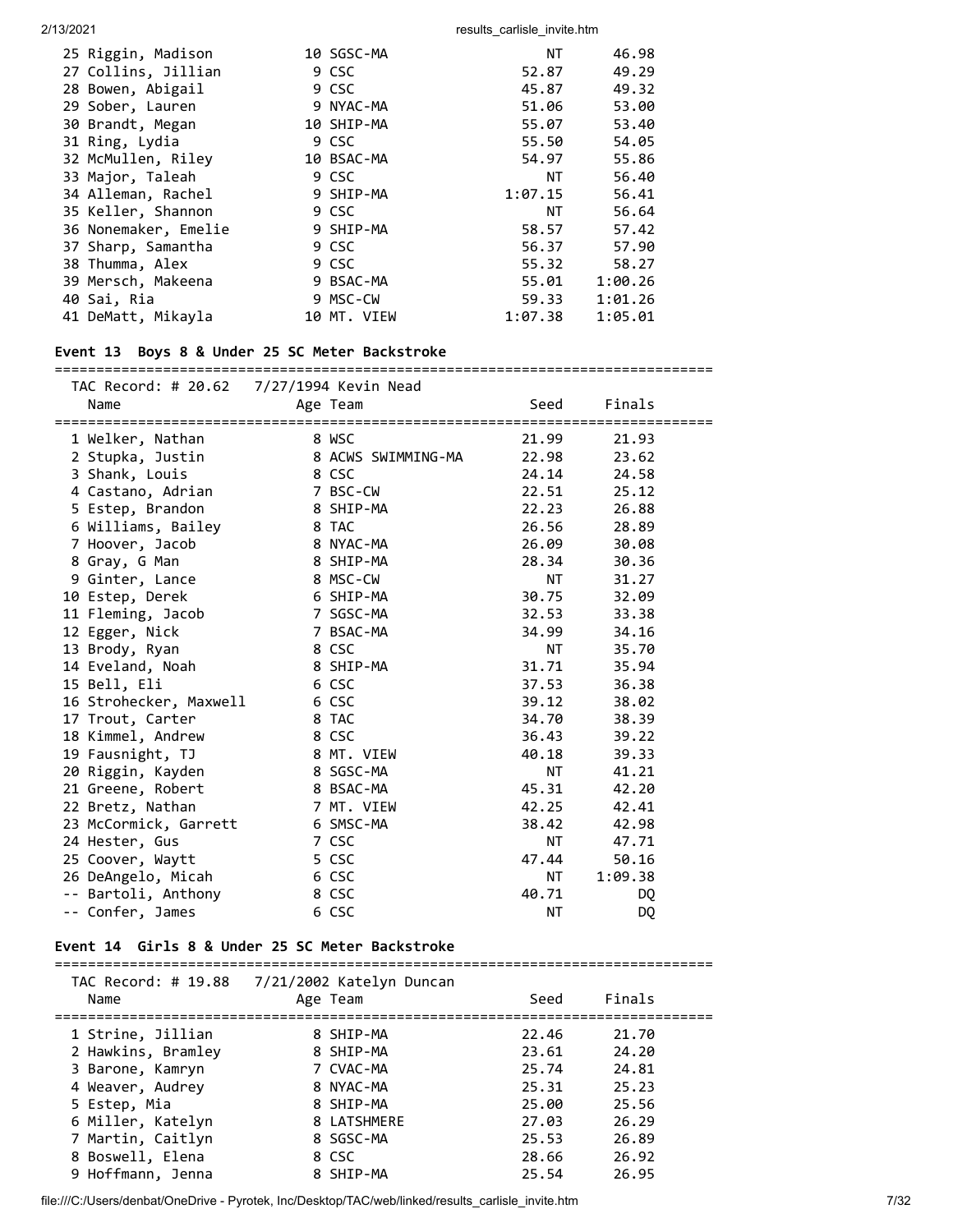| 10 Hollar, Riley            | 8 SHIP-MA   | 28.70     | 27.10   |
|-----------------------------|-------------|-----------|---------|
| 11 Lippert, Catherine       | 8 CSC       | <b>NT</b> | 27.50   |
| 12 Rice, Marah              | 8 SMSC-MA   | 29.66     | 27.58   |
| 13 Brown, Alyssa            | 8 SHIP-MA   | 24.73     | 27.80   |
| 14 Hahn, Alicia             | 8 MSC-CW    | 31.52     | 28.70   |
| 15 Coldren, Katelyn         | 8 CSC       | 31.49     | 29.01   |
| 16 Paul, McKenna            | 6 CSC       | 30.48     | 29.22   |
| 17 Evans, Faith             | 8 MSC-CW    | <b>NT</b> | 29.99   |
| 18 Clements, Calyn          | 7 CSC       | 28.20     | 30.01   |
| 19 Lobo-Gonzalez, Valeria   | 8 SHIP-MA   | 29.69     | 30.16   |
| 20 Brown, Madeline          | 7 CSC       | <b>NT</b> | 30.19   |
| 21 Ward, Isabel             | 7 BSC-CW    | 31.79     | 32.11   |
| 22 Buehler, Katie           | 6 CSC       | 29.63     | 32.63   |
| 23 Janusz, Molly            | 6 SGSC-MA   | 36.72     | 32.69   |
| 24 Englerth, Lena           | 7 TAC       | 31.69     | 33.71   |
| 25 Ulmer, Haven             | 7 SHIP-MA   | 35.70     | 33.75   |
| 26 Hawkins, Della           | 6 SHIP-MA   | 34.47     | 35.71   |
| 27 Thumma, Anna             | 7 CSC       | 1:24.92   | 38.81   |
| 28 Howell, Emilynn          | 7 BSAC-MA   | 44.07     | 38.90   |
| 29 Ring, Aliah              | 7 CSC       | 38.18     | 40.23   |
| 30 Barshinger, Caitlyn      | 8 BSC-CW    | 35.87     | 41.90   |
| 31 Sober, Morgan            | 6 NYAC-MA   | 38.48     | 43.25   |
| 32 Eckenrode, Elizabeth     | 5 BSAC-MA   | 41.97     | 46.31   |
| 33 Lobo-Gonzalez, Cassandra | 6 SHIP-MA   | 39.87     | 46.50   |
| 34 Cherricks, Courtney      | 6 CSC       | <b>NT</b> | 50.46   |
| 35 Evans, Grace             | 6 MSC-CW    | <b>NT</b> | 53.21   |
| 36 Muniz, Ella              | 5 CSC       | 49.78     | 54.05   |
| 37 Dillon, Cassidy          | 6 CSC       | <b>NT</b> | 54.75   |
| 38 Miller, Emily            | 5 LATSHMERE | 58.59     | 56.15   |
| 39 Weaver, Ellen            | 7 MSC-CW    | NT        | 1:01.99 |
| 40 McCrea, Isabella         | 6 BSAC-MA   | 58.53     | 1:02.89 |

#### **Event 15 Boys 9-10 50 SC Meter Backstroke**

===============================================================================

| Name                                           | TAC Record: # 39.38  7/21/2012 CJ Zortman, TAC<br>Age Team<br>================================== | Seed                                                                                                                                                                                                                           | Finals  |  |
|------------------------------------------------|--------------------------------------------------------------------------------------------------|--------------------------------------------------------------------------------------------------------------------------------------------------------------------------------------------------------------------------------|---------|--|
| =============================<br>1 Powell, Lek | 10 SHIP-MA                                                                                       | 38.92                                                                                                                                                                                                                          | 39.67   |  |
| 2 Williams, Evan                               | 10 CSC                                                                                           | 47.05                                                                                                                                                                                                                          | 44.98   |  |
| 3 Hill, Jonathan                               | 10 SGSC-MA                                                                                       | NT <sub>1</sub>                                                                                                                                                                                                                | 46.65   |  |
| 4 Paul, Brayden                                | 10 CSC                                                                                           | 47.38                                                                                                                                                                                                                          | 48.94   |  |
| 5 Fisic, Trevor                                | 9 LATSHMERE                                                                                      | 51.07                                                                                                                                                                                                                          | 48.99   |  |
| 6 Rogers, Blake                                | 9 TAC                                                                                            | 48.72                                                                                                                                                                                                                          | 49.75   |  |
| 7 Krause, Colin                                | 9 SHIP-MA                                                                                        | 53.83                                                                                                                                                                                                                          | 52.71   |  |
| 8 Williams, Keagan                             | 10 TAC                                                                                           | 51.23                                                                                                                                                                                                                          | 52.82   |  |
| 9 James, Dougal                                | 10 CSC                                                                                           | NT FOR THE STATE OF THE STATE OF THE STATE OF THE STATE OF THE STATE OF THE STATE OF THE STATE OF THE STATE OF THE STATE OF THE STATE OF THE STATE OF THE STATE OF THE STATE OF THE STATE OF THE STATE OF THE STATE OF THE STA | 55.24   |  |
| 10 Bretz, Matthew                              | 9 MT. VIEW                                                                                       | 1:12.11                                                                                                                                                                                                                        | 1:01.25 |  |
| 11 Doupe, Noah                                 | 9 CSC                                                                                            | 1:13.00                                                                                                                                                                                                                        | 1:05.49 |  |
| 12 Ulmer, Ashton                               | 9 SHIP-MA                                                                                        | 1:07.28                                                                                                                                                                                                                        | 1:06.91 |  |
| 13 Stum, Ian                                   | 9 CSC                                                                                            | 1:21.67                                                                                                                                                                                                                        | 1:11.35 |  |
| 14 Kimmel, Ryan                                | 10 CSC                                                                                           | 1:23.69                                                                                                                                                                                                                        | 1:18.22 |  |
| 15 Miller, Patrick                             | 9 CSC                                                                                            | 1:32.67                                                                                                                                                                                                                        | 1:29.34 |  |
| 16 Weaver, Benjamin                            | 9 MSC-CW                                                                                         | NT                                                                                                                                                                                                                             | 1:51.96 |  |
|                                                |                                                                                                  |                                                                                                                                                                                                                                |         |  |

#### **Event 16 Girls 9-10 50 SC Meter Backstroke**

===============================================================================

| TAC Record: # 35.80<br>Name | 7/27/2002 Julia Kucherich<br>Age Team | Seed  | Finals |  |
|-----------------------------|---------------------------------------|-------|--------|--|
| 1 Maher, Jillian            | 10 NYAC-MA                            | 36.96 | 38.04  |  |
| 2 Trout, Riley              | 10 TAC                                | 38.93 | 41.05  |  |
| 3 Bubb, Madeline            | 10 SMSC-MA                            | 41.61 | 42.47  |  |
| 4 Coover, Paige             | 10 CSC                                | 53.04 | 45.17  |  |
| 5 Taylor, Madison           | 9 BSC-CW                              | 44.28 | 45.44  |  |
| 6 Ohl, Sydney               | 9 WSC                                 | 46.08 | 45.92  |  |

file:///C:/Users/denbat/OneDrive - Pyrotek, Inc/Desktop/TAC/web/linked/results\_carlisle\_invite.htm 8/32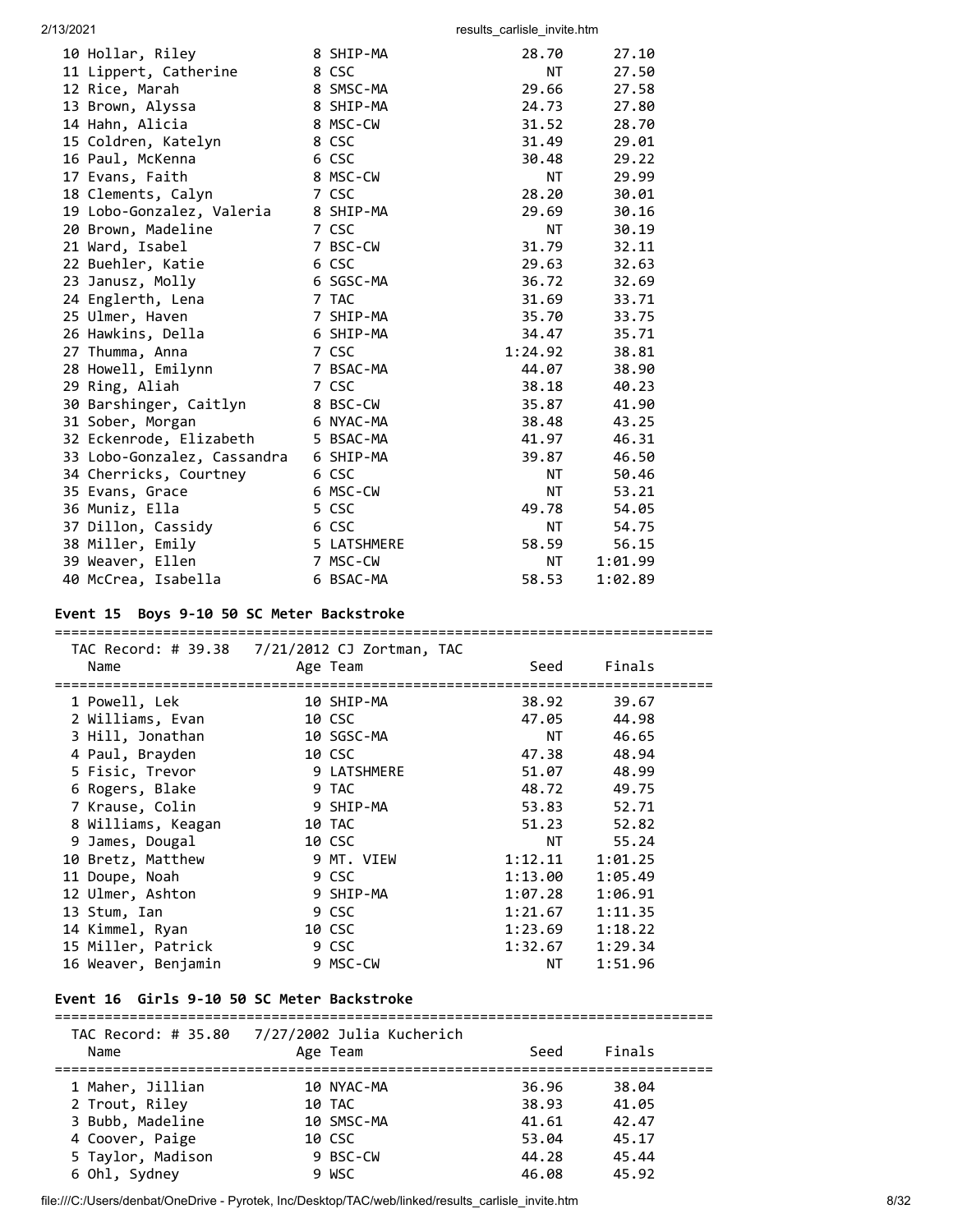| 7 Hunt, Savannah      | 9 TAC       | 45.45   | 47.54   |
|-----------------------|-------------|---------|---------|
| 8 Hostetter, Kyleigh  | 9 SMSC-MA   | 47.53   | 49.35   |
| 9 Sandridge, Angelina | 9 BSC-CW    | NT      | 50.21   |
| 10 Pagel, Clara       | 9 SHIP-MA   | 51.71   | 50.80   |
| 11 Buhrman, Laura     | 10 BSAC-MA  | 47.84   | 50.94   |
| 12 Hertzler, Skylar   | 10 BSAC-MA  | 49.11   | 51.46   |
| 13 MacNamara, Sienna  | 9 CSC       | 52.11   | 53.07   |
| 14 Nye, Gabriella     | 10 SHIP-MA  | 57.45   | 53.20   |
| 15 Rodgers, Danielle  | 9 MSC-CW    | NT      | 55.08   |
| 16 Putt, Kara         | 10 MSC-CW   | NT      | 55.09   |
| 17 Hollar, Regan      | 10 SHIP-MA  | 54.56   | 56.59   |
| 18 Smith, Emily       | 9 SHIP-MA   | 57.82   | 58.35   |
| 19 McCormick, Ashlyn  | 9 SMSC-MA   | 56.10   | 58.83   |
| 20 Riggin, Madison    | 10 SGSC-MA  | NT.     | 1:01.14 |
| 21 McMullen, Riley    | 10 BSAC-MA  | 1:01.90 | 1:02.42 |
| 22 Sai, Ria           | 9 MSC-CW    | 1:03.35 | 1:02.79 |
| 23 Brandt, Megan      | 10 SHIP-MA  | 1:07.05 | 1:03.97 |
| 24 Ring, Lydia        | 9 CSC       | NT      | 1:05.46 |
| 25 Nonemaker, Emelie  | 9 SHIP-MA   | 1:18.62 | 1:06.07 |
| 26 Collins, Jillian   | 9 CSC       | 1:19.96 | 1:07.77 |
| 27 Alleman, Rachel    | 9 SHIP-MA   | 1:20.57 | 1:07.83 |
| 28 Major, Taleah      | 9 CSC       | NT      | 1:14.06 |
| 29 Keller, Shannon    | 9 CSC       | NT      | 1:14.90 |
| 30 Thumma, Alex       | 9 CSC       | 1:20.46 | 1:15.89 |
| 31 DeMatt, Mikayla    | 10 MT. VIEW | 1:53.06 | 1:44.98 |
| -- Sharp, Samantha    | 9 CSC       | ΝT      | XDQ     |
|                       |             |         |         |

#### **Event 17 Boys 8 & Under 100 SC Meter Freestyle Relay**

=============================================================================== TAC Record: # 1:14.77 7/30/1989 D. Kochenour, R. Meerstein, C. Brennan, D. Rylee Team Seed Finals =============================================================================== 1 SHIPPENSBURG AQUATIC CLUB-MA 'A' 1:50.49 1:49.69 1) Gray, G Man 8 2) Eveland, Noah 8 3) Estep, Derek 6 4) Estep, Brandon 8 59.07 50.62 2 CARLISLE SWIM CLUB 'A' 1:52.00 1:52.52 1) Kimmel, Andrew 8 2) Bell, Eli 6 3) Bartoli, Anthony 8 (4) Shank, Louis 8 59.44 53.08 3 CARLISLE SWIM CLUB 'B' National Contract of the MT 2:08.42 1) Brody, Ryan 8 2) Coover, Waytt 5 3) Howland, Ben 7 4) Strohecker, Maxwell 6 1:14.54 53.88 4 CARLISLE SWIM CLUB 'C' NT 3:33.49 1) Confer, James 6 2) Howland, Kip 5 3) DeAngelo, Micah 6 4) Hester, Gus 7 3:44.51 **Event 18 Girls 8 & Under 100 SC Meter Freestyle Relay** =============================================================================== TAC Record: # 1:17.51 7/3/2007 D. Gross, M. Hunt, C. Zortman, C. Gross Team Seed Finals

=============================================================================== 1 SHIPPENSBURG AQUATIC CLUB-MA 'A' 1:14.21 1:18.84 1) Estep, Mia 8 2) Strine, Jillian 8 3) Hawkins, Bramley 8 (4) Powell, Kari 8 46.26 32.58 2 SHIPPENSBURG AQUATIC CLUB-MA 'B' 1:30.21 1:30.87 1) Brown, Alyssa 8 2) Hollar, Riley 8 3) Hoffmann, Jenna 8 4) Brink, Abby 8 46.48 44.39 3 CARLISLE SWIM CLUB 'A' 1:50.90 1:40.70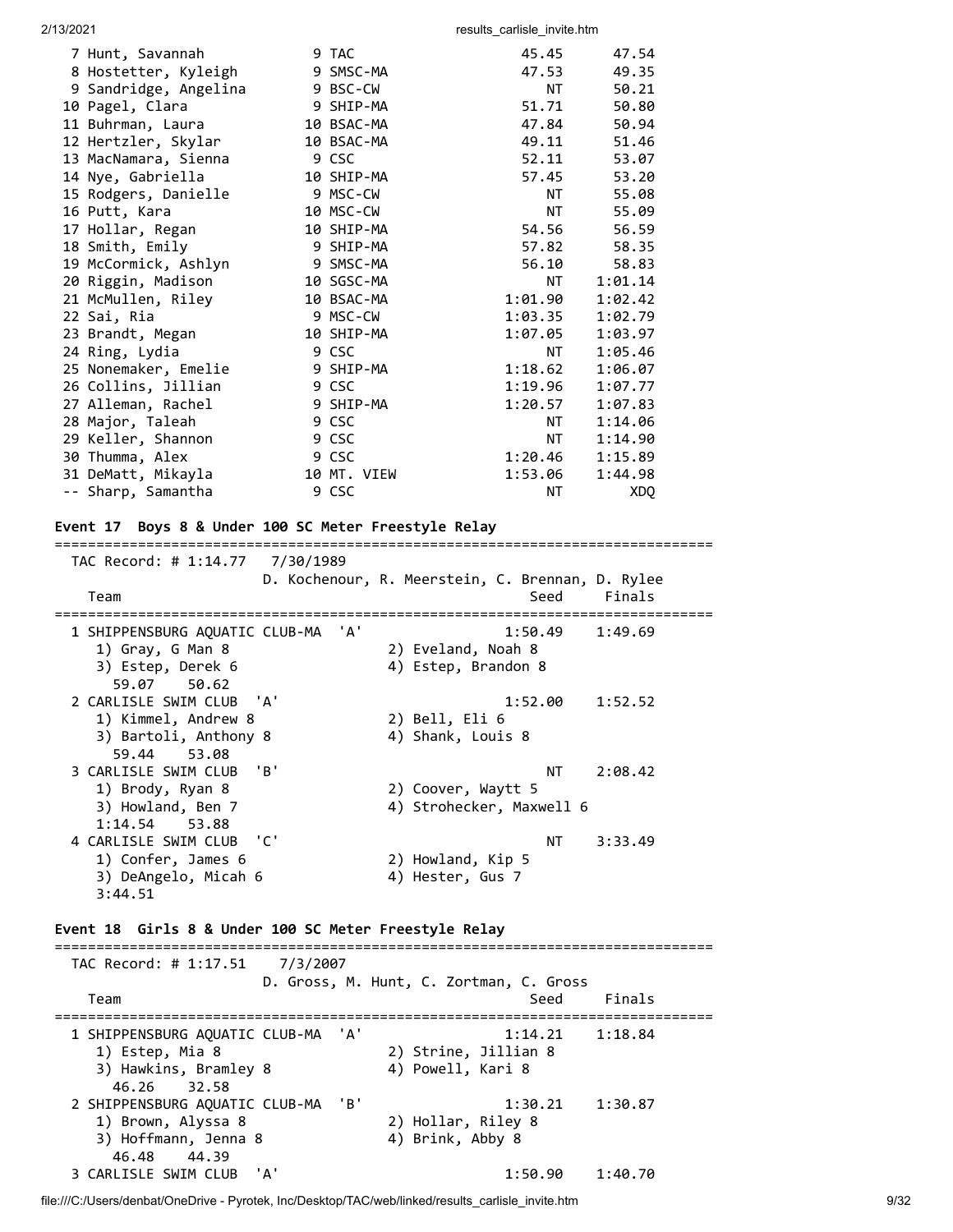| 1) Lippert, Catherine 8                 | 2) Clements, Calyn 7          |
|-----------------------------------------|-------------------------------|
| 3) Coldren, Katelyn 8                   | 4) Buehler, Katie 6           |
| 51.61<br>49.09                          |                               |
| 4 SPRING GROVE SWIM CLUB-MA 'A'         | 1:46.06<br>NT.                |
| 1) Martin, Caitlyn 8                    | 2) Janusz, Molly 6            |
| 3) Hershey, Trista 8                    | 4) Rayman, Madison 8          |
| 57.40 48.66                             |                               |
| 5 CARLISLE SWIM CLUB 'B'                | 2:05.34<br>ΝT                 |
| 1) Brown, Madeline 7                    | 2) Boswell, Elena 8           |
| 3) Paul, McKenna 6                      | 4) Ring, Aliah 7              |
| $1:00.94$ $1:04.40$                     |                               |
| . 'C'<br>6 SHIPPENSBURG AQUATIC CLUB-MA | 2:30.34<br>NT                 |
| 1) Hawkins, Della 6                     | 2) Lobo-Gonzalez, Cassandra 6 |
| 3) Lobo-Gonzalez, Valeria 8             | 4) Ulmer, Haven 7             |
| $1:29.28$ $1:01.06$                     |                               |

#### **Event 19 Boys 9-10 200 SC Meter Freestyle Relay**

=============================================================================== TAC Record: # 2:24.52 7/28/2001 B. Appleby, K. Marsteller, J. Royer, J. Saur Team Seed Finals =============================================================================== 1 CARLISLE SWIM CLUB 'A' 2:35.53 2:38.46 1) Chenot, Nolan 10 2) Paul, Brayden 10 3) Williams, Evan 10 4) Young, Dylan 9 38.34 41.58 41.66 36.88 2 SHIPPENSBURG AQUATIC CLUB-MA 'A' 2:58.41 2:49.32 1) Wilson, Devin 10  $\begin{array}{ccc} 2 \end{array}$  Xrause, Colin 9 3) Estep, Colby 10 4) Powell, Lek 10 41.62 52.34 42.10 33.26 3 SPRING GROVE SWIM CLUB-MA 'A' NE MARRIS 2:51.81 1) Ball, Bryce 8 2) Hill, Will 8 3) Godman, Justin 9 4) Hill, Jonathan 10 44.15 47.80 45.14 34.72 4 CARLISLE SWIM CLUB 'B' 3:00.90 3:00.02 1) James, Dougal 10 2) Doupe, Noah 9 3) Howland, Tim 9 4) Madio, Benjamin 10 43.46 49.99 43.44 43.13

### **Event 20 Girls 9-10 200 SC Meter Freestyle Relay**

 TAC Record: # 2:21.86 7/19/2009 M. Hunt, D. Gross, C. Zortman, C. Gross Team Seed Finals =============================================================================== 1 CARLISLE SWIM CLUB 'A' 2:35.03 2:35.57<br>1) Bell, Rachel 10 2) MacNamara, Sienna 9<br>3) Hoffman, Grace 10 4) Coover, Paige 10 1) Bell, Rachel 10 2) MacNamara, Sienna 9 3) Hoffman, Grace 10 4) Coover, Paige 10 35.76 44.71 49.15 25.95 2 TROJAN AQUATIC CLUB 'A' 2:23.04 2:38.39 1) Trout, Riley 10 2) Guyer, Sophia 10 3) Hunt, Savannah 9 (4) Neidigh, Brynn 7 48.45 37.98 36.25 35.71 3 SHIPPENSBURG AQUATIC CLUB-MA 'A' 2:51.96 2:49.07 1) Pagel, Clara 9 2) Smith, Emily 9 3) Nye, Gabriella 10 (4) Strine, Julia 10 42.82 47.28 42.55 36.42 4 BIG SPRING AQUATIC CLUB-MA 'A' 3:01.45 3:03.57 1) Hertzler, Skylar 10 2) McMullen, Riley 10 3) Buhrman, Laura 10 (4) Shoemaker, Jennifer 9 49.59 52.25 39.86 41.87 5 CARLISLE SWIM CLUB 'B' 3:32.70 3:41.88 1) Collins, Jillian 9 2) Sharp, Samantha 9 3) Thumma, Alex 9 4) Bowen, Abigail 9 47.68 1:02.84 1:13.23 38.13

===============================================================================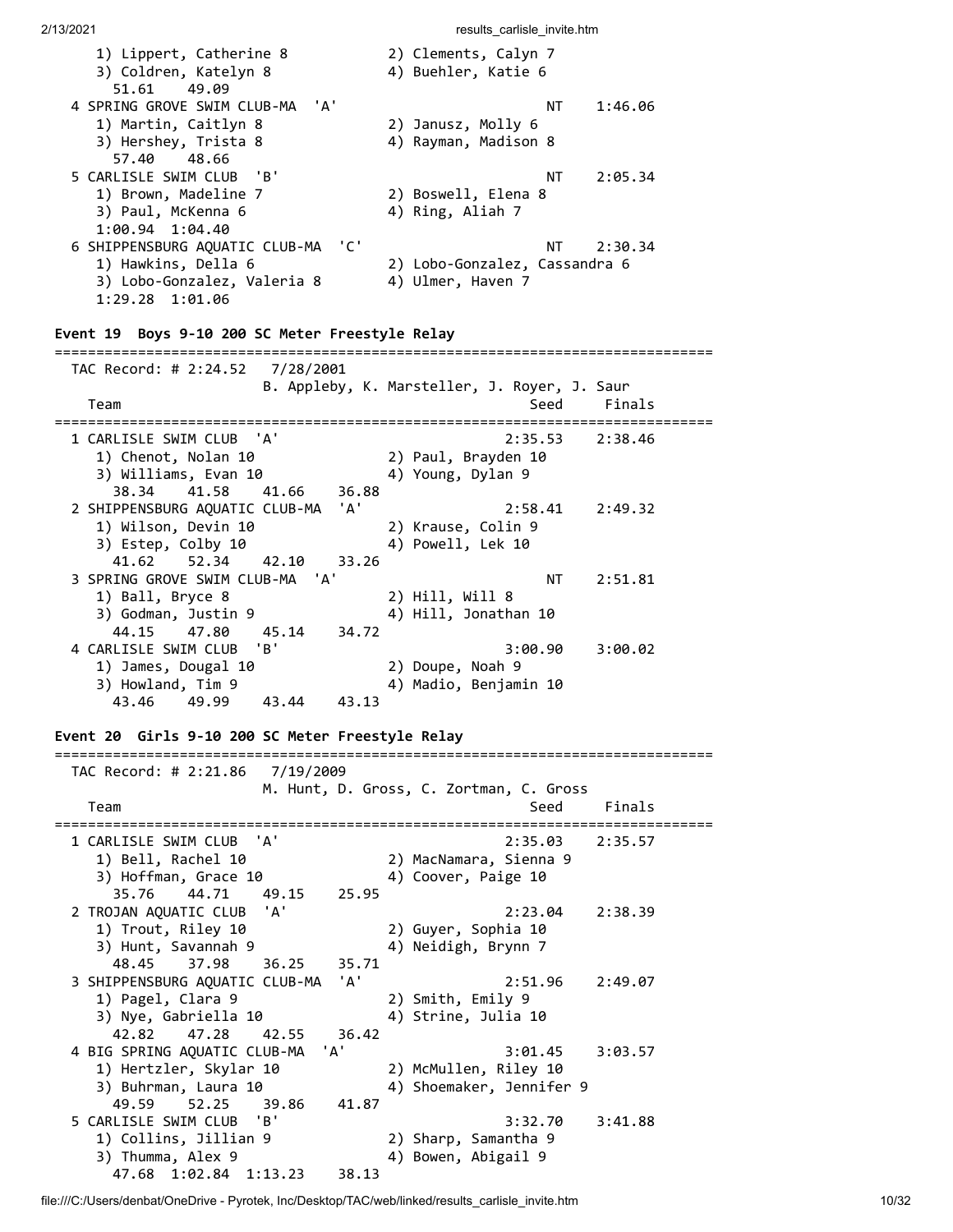| 6 SHIPPENSBURG AQUATIC CLUB-MA  | 'B'                    | NT | 3:48.03 |
|---------------------------------|------------------------|----|---------|
| 1) Hollar, Regan 10             | 2) Alleman, Rachel 9   |    |         |
| 3) Brandt, Megan 10             | 4) Nonemaker, Emelie 9 |    |         |
| 54.55 1:01.24<br>54.21<br>58.03 |                        |    |         |

#### **Event 21 Boys 8 & Under 25 SC Meter Breaststroke**

#### ===============================================================================

| TAC Record: # 22.79     | 7/22/2012 Bryson Neidigh, TAC |       |         |  |
|-------------------------|-------------------------------|-------|---------|--|
| Name                    | Age Team                      | Seed  | Finals  |  |
|                         |                               |       |         |  |
| 1 Ball, Bryce           | 8 SGSC-MA                     | 25.30 | 26.54   |  |
| 2 Shank, Louis          | 8 CSC                         | 26.97 | 29.05   |  |
| 3 Hill, Will            | 8 SGSC-MA                     | 27.54 | 29.44   |  |
| 4 Castano, Adrian       | 7 BSC-CW                      | 30.05 | 29.75   |  |
| 5 Hoover, Jacob         | 8 NYAC-MA                     | 30.65 | 30.68   |  |
| 6 Fausnight, TJ         | 8 MT. VIEW                    | 38.08 | 31.68   |  |
| 7 Eveland, Noah         | 8 SHIP-MA                     | 34.24 | 32.16   |  |
| 8 Trout, Carter         | 8 TAC                         | 31.46 | 33.23   |  |
| 9 Gray, G Man           | 8 SHIP-MA                     | 30.98 | 33.44   |  |
| 10 Williams, Bailey     | 8 TAC                         | 31.48 | 34.23   |  |
| 11 Egger, Nick          | 7 BSAC-MA                     | 34.93 | 35.99   |  |
| 12 Howland, Ben         | 7 CSC                         | NT .  | 36.66   |  |
| 13 Merrifield, Nicholas | 7 WSC                         | 41.94 | 43.06   |  |
| 14 Fleming, Jacob       | 7 SGSC-MA                     | 45.17 | 1:02.86 |  |

===============================================================================

#### **Event 22 Girls 8 & Under 25 SC Meter Breaststroke**

 TAC Record: # 22.28 7/22/2007 Carson Gross Name **Age Team** Seed Finals =============================================================================== 1 Barone, Kamryn 7 CVAC-MA 24.41 23.97<br>
2 Powell, Kari 8 SHIP-MA 22.97 24.30<br>
3 Estep, Mia 8 SHIP-MA 25.52 25.33<br>
4 Martin, Caitlyn 8 SGSC-MA 25.62 26.07<br>
5 Epoca, Kelsey 8 LATSHMERE 25.08 26.26<br>
6 Ellis, Peyton 8 SMSC-MA 2 Powell, Kari 8 SHIP-MA 22.97 24.30 3 Estep, Mia 8 SHIP-MA 25.52 25.33 4 Martin, Caitlyn 8 SGSC-MA 25.03 26.07 5 Epoca, Kelsey 8 LATSHMERE 25.08 26.26 6 Ellis, Peyton 8 SMSC-MA 27.39 28.29 7 Weaver, Audrey 8 NYAC-MA 29.49 28.48 8 Coldren, Katelyn 8 CSC 32.42 28.66 9 Kurilla, Haylie 8 BSC-CW 29.61 28.82 10 Rayman, Madison 8 SGSC-MA NT 29.49 11 Kurilla, Rylie 8 BSC-CW 32.84 29.66 12 Neidigh, Brynn 7 TAC 29.87 30.88 13 Hollar, Riley 8 SHIP-MA 32.21 31.31 14 Hahn, Alicia 8 MSC-CW 43.01 31.51 15 Englerth, Lena 7 TAC NT 35.67 16 Buehler, Katie 6 CSC 35.42 36.95 17 Hawkins, Della 6 SHIP-MA 40.33 39.55 18 Lobo-Gonzalez, Valeria 8 SHIP-MA 42.19 39.59 19 Simpson, Grace 7 MSC-CW 39.55 39.83 20 Janusz, Molly 6 SGSC-MA NT 43.31 21 Howell, Emilynn 7 BSAC-MA NT 44.46 20 Janusz, Molly (20 Janusz, Molly (20 Janusz, Molly (20 Janusz, Molly (20 Janusz, Molly (20 Janusz)<br>
22 Ulmer, Haven (20 Julmer, Haven (20 Julmer, Haven (20 Julmer, Haven (20 Julmer, Haven (20 Janusz)<br>
23 Ring, Aliah (20 23 Ring, Aliah 7 CSC NT 57.02 -- Fausnight, Faith 6 MT. VIEW **NT NT DO** 

#### **Event 23 Boys 9-10 50 SC Meter Breaststroke**

| TAC Record: # 43.58 | 7/27/1991 Craig Brennan |       |        |  |
|---------------------|-------------------------|-------|--------|--|
| Name                | Age Team                | Seed  | Finals |  |
|                     |                         |       |        |  |
| 1 Chenot, Nolan     | 10 CSC                  | 46.41 | 45.94  |  |
| 2 Hill, Jonathan    | 10 SGSC-MA              | NΤ    | 51.13  |  |
| 3 Neidigh, Bryson   | 9 TAC                   | 51.44 | 51.32  |  |
| 4 Williams, Evan    | 10 CSC                  | 53.17 | 52.10  |  |
| 5 Godman, Justin    | 9 SGSC-MA               | 51.47 | 52.15  |  |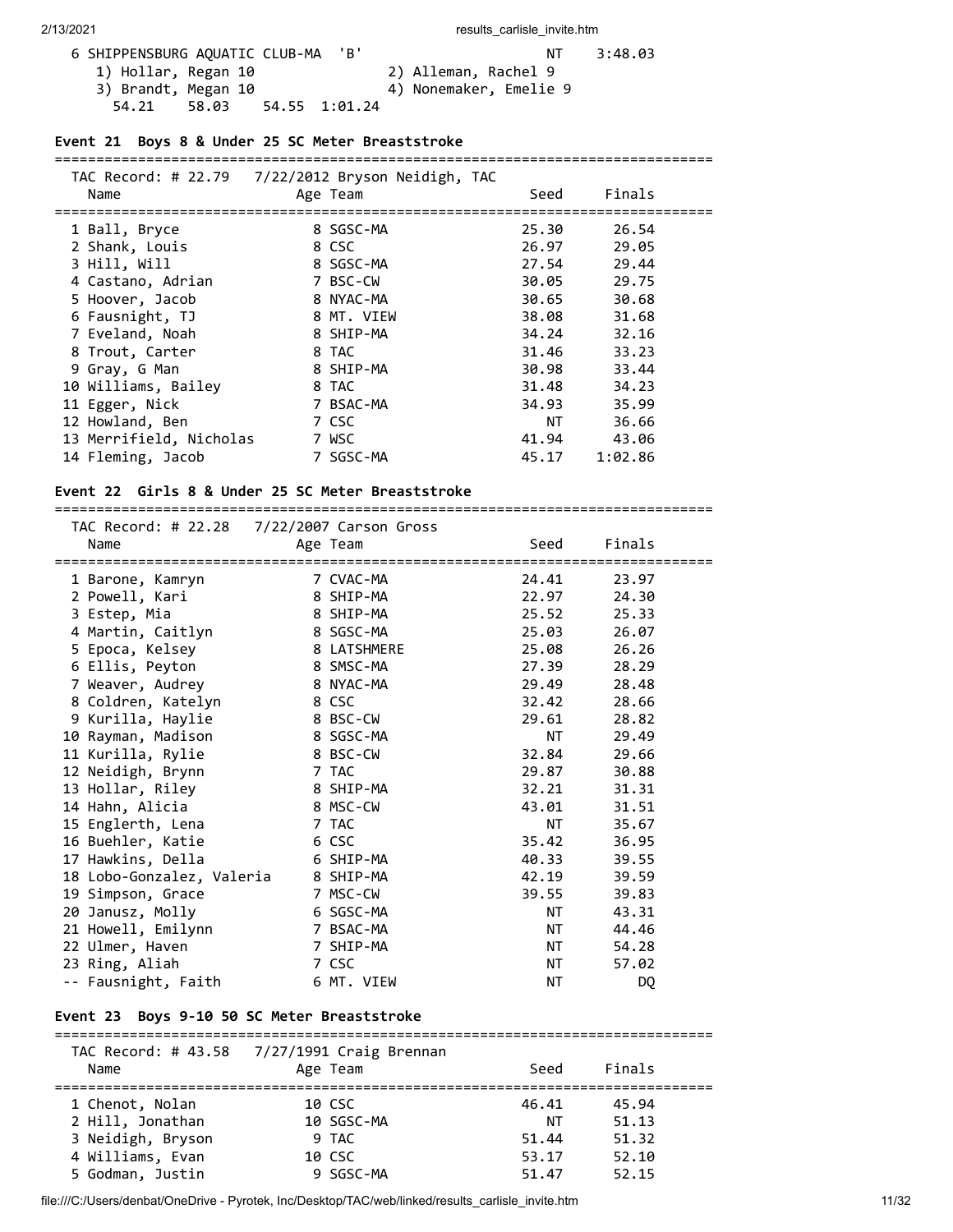| 6 Mills, Bryce      | 9 LATSHMERE | 52.11   | 54.15   |
|---------------------|-------------|---------|---------|
| 7 Howland, Tim      | 9 CSC       | 59.61   | 56.03   |
| 8 Madio, Benjamin   | 10 CSC      | 57.90   | 56.98   |
| 9 Wilson, Devin     | 10 SHIP-MA  | 54.67   | 57.12   |
| 10 Paul, Brayden    | 10 CSC      | 1:01.70 | 57.77   |
| 11 Bretz, Matthew   | 9 MT. VIEW  | 1:04.67 | 58.94   |
| 12 Williams, Keagan | 10 TAC      | 1:02.87 | 1:03.69 |
| 13 Kimmel, Ryan     | 10 CSC      | NΤ      | 1:38.34 |
| -- Ulmer, Ashton    | 9 SHIP-MA   | 1:10.97 | DO.     |
| -- Krause, Colin    | 9 SHIP-MA   | NΤ      | DO.     |

#### **Event 24 Girls 9-10 50 SC Meter Breaststroke**

===============================================================================

| TAC Record: # 44.00 7/1/2009 Megan Hunt |              |                             |         |  |
|-----------------------------------------|--------------|-----------------------------|---------|--|
| Name                                    | Age Team     | Seed                        | Finals  |  |
| 1 Lauer, Abby                           | 10 LATSHMERE | 41.29                       | 41.98   |  |
| 2 Strine, Julia                         | 10 SHIP-MA   | 43.28                       | 42.85   |  |
| 3 Heist, Megan                          | 10 SGSC-MA   | 44.46                       | 46.60   |  |
| 4 Shoemaker, Jennifer                   | 9 BSAC-MA    | 52.56                       | 53.89   |  |
| 5 Hoffman, Grace                        | 10 CSC       | 54.72                       | 53.96   |  |
| 6 Janusz, Madison                       | 9 SGSC-MA    | NT                          | 54.01   |  |
| 7 Pagel, Clara                          | 9 SHIP-MA    | 52.50                       | 54.17   |  |
| 8 Kanwischer, Cori                      | 10 SGSC-MA   | NT                          | 54.92   |  |
| 9 Nye, Gabriella                        | 10 SHIP-MA   | 1:00.79                     | 59.72   |  |
| 10 Rodgers, Danielle                    | 9 MSC-CW     | NT FOR ALL THE STATE STATES | 1:03.22 |  |
| 11 Hess, Abbie                          | 9 MT. VIEW   | NT                          | 1:03.68 |  |
| 12 Bowen, Abigail                       | 9 CSC        | NT to the N                 | 1:07.20 |  |
| 13 McCormick, Ashlyn                    | 9 SMSC-MA    | 1:07.60                     | 1:09.49 |  |
| 14 Douglass, Gaia                       | 9 MSC-CW     | 57.22                       | 1:09.74 |  |
| 15 Brandt, Megan                        | 10 SHIP-MA   | NT L                        | 1:11.36 |  |
| 16 Sober, Lauren                        | 9 NYAC-MA    | 1:13.54                     | 1:12.30 |  |
| 17 Nonemaker, Emelie                    | 9 SHIP-MA    | NT L                        | 1:15.92 |  |
| 18 Alleman, Rachel                      | 9 SHIP-MA    | NT to the N                 | 1:17.04 |  |
| 19 Sai, Ria                             | 9 MSC-CW     | 1:41.20                     | 1:19.93 |  |
| 20 DeMatt, Mikayla                      | 10 MT. VIEW  | <b>NT</b>                   | 1:30.58 |  |

### **Event 25 Boys 8 & Under 25 SC Meter Butterfly**

#### ===============================================================================  $TAC Bccond: # 10.10 7/20/20025$

| Name             | Age Team  | Seed  | Finals |  |
|------------------|-----------|-------|--------|--|
| 1 Welker, Nathan | 8 WSC     | 20.06 | 19.75  |  |
| 2 Hunt, Reed     | 7 TAC     | 21.21 | 21.39  |  |
| 3 Estep, Brandon | 8 SHIP-MA | 26.63 | 25.18  |  |
| -- Coover, Waytt | 5 CSC     | ΝT    | DO.    |  |
| -- Bell, Eli     | 6 CSC     | 48.40 | DQ     |  |

#### **Event 26 Girls 8 & Under 25 SC Meter Butterfly**

| Name                  | TAC Record: # 18.86    6/7/2008 Delaney Gross<br>Age Team | Seed      | Finals |  |
|-----------------------|-----------------------------------------------------------|-----------|--------|--|
| 1 Powell, Kari        | 8 SHIP-MA                                                 | 19.22     | 21.54  |  |
| 2 Hawkins, Bramley    | 8 SHIP-MA                                                 | 19.07     | 21.74  |  |
| 3 Neidigh, Brynn      | 7 TAC                                                     | 21.12     | 22.29  |  |
| 4 Barone, Kamryn      | 7 CVAC-MA                                                 | 22.53     | 22.72  |  |
| 5 Ellis, Peyton       | 8 SMSC-MA                                                 | 22.80     | 23.42  |  |
| 6 Brown, Alyssa       | 8 SHIP-MA                                                 | 24.20     | 24.04  |  |
| 7 Kurilla, Rylie      | 8 BSC-CW                                                  | 29.44     | 24.15  |  |
| 8 Hershey, Trista     | 8 SGSC-MA                                                 | 23.72     | 25.64  |  |
| 9 Brink, Abby         | 8 SHIP-MA                                                 | 25.67     | 28.09  |  |
| 10 Lippert, Catherine | 8 CSC                                                     | 29.47     | 29.72  |  |
| 11 Evans, Faith       | 8 MSC-CW                                                  | <b>NT</b> | 29.77  |  |
| 12 Hoffmann, Jenna    | 8 SHIP-MA                                                 | <b>NT</b> | 30.03  |  |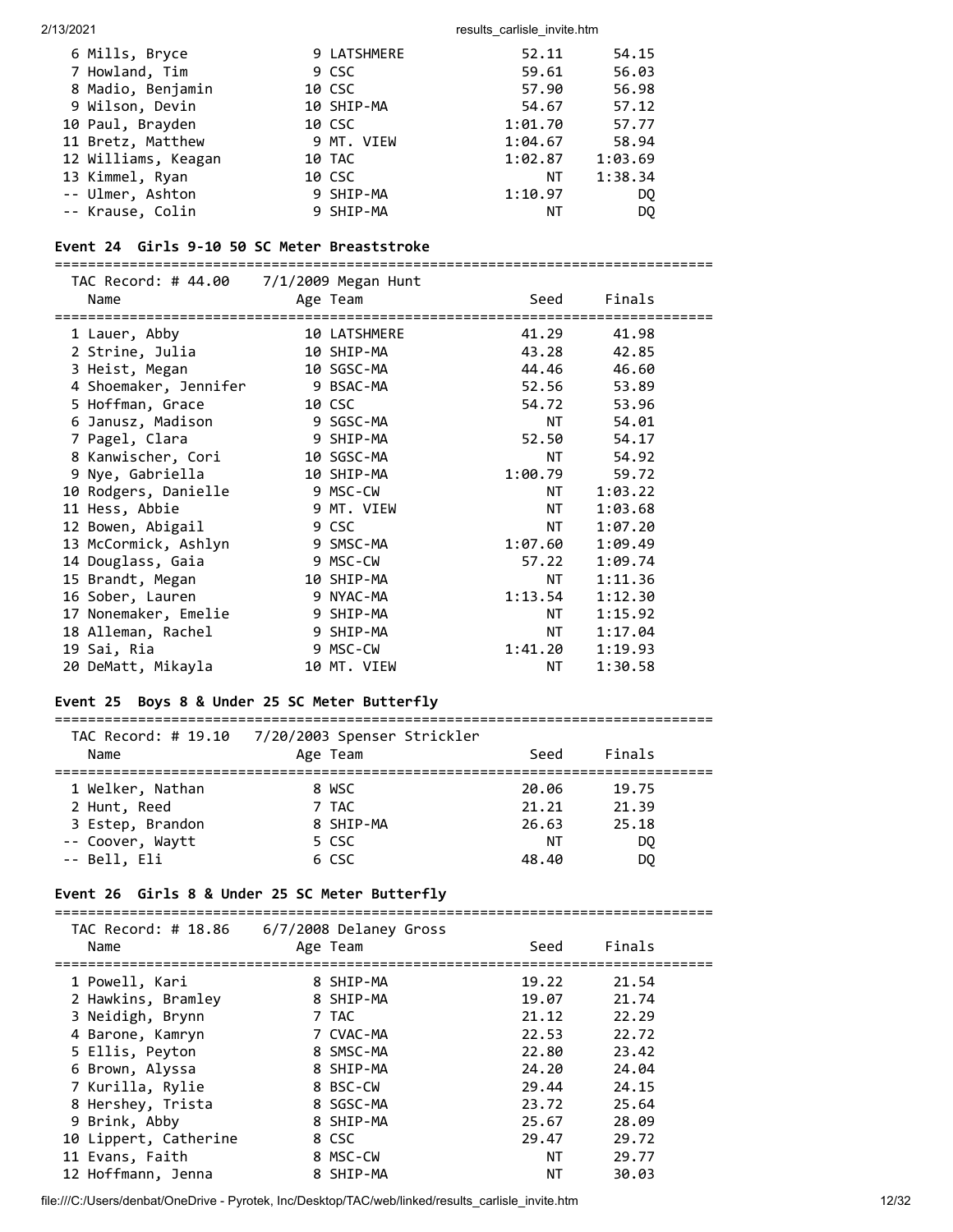| 13 Kurilla, Haylie      | 8 BSC-CW  | 28.89 | 30.57 |
|-------------------------|-----------|-------|-------|
| 14 Rayman, Madison      | 8 SGSC-MA | 26.78 | 31.15 |
| 15 Paul, McKenna        | 6 CSC     | 36.30 | 34.03 |
| 16 Hahn, Alicia         | 8 MSC-CW  | 40.88 | 34.34 |
| 17 Clements, Calyn      | 7 CSC     | ΝT    | 34.46 |
| 18 Simpson, Grace       | 7 MSC-CW  | NT    | 34.90 |
| 19 Eckenrode, Elizabeth | 5 BSAC-MA | NT    | 50.18 |

### **Event 27 Boys 9-10 50 SC Meter Butterfly**

===============================================================================

| TAC Record: # 37.60<br>Name | 7/10/1999 Jason Durs<br>Age Team | Seed  | Finals |  |
|-----------------------------|----------------------------------|-------|--------|--|
| 1 Young, Dylan              | 9 CSC                            | 42.69 | 40.72  |  |
| 2 Neidigh, Bryson           | 9 TAC                            | 40.16 | 40.89  |  |
| 3 Boyce, Ryan               | 10 NYAC-MA                       | 42.38 | 42.77  |  |
| 4 Estep, Colby              | 10 SHIP-MA                       | 54.09 | 52.57  |  |
| 5 Fisic, Trevor             | 9 LATSHMERE                      | 56.23 | 59.39  |  |
| -- Inacio, Thomas           | 9 LATSHMERE                      | ΝT    | DO     |  |

#### **Event 28 Girls 9-10 50 SC Meter Butterfly**

=============================================================================== TAC Record: # 37.54 7/26/2006 Rachel Mitts

| TAC NECORD: # 37.34 772072000 NACHEI MICLS<br>Name | Age Team     | Seed  | Finals  |  |
|----------------------------------------------------|--------------|-------|---------|--|
| 1 Maher, Jillian                                   | 10 NYAC-MA   | 34.55 | 35.52   |  |
| 2 Lauer, Abby                                      | 10 LATSHMERE | 37.96 | 38.51   |  |
| 3 Guyer, Sophia                                    | 10 TAC       | 38.46 | 39.85   |  |
| 4 Trout, Riley                                     | 10 TAC       | 38.24 | 41.46   |  |
| 5 Coover, Paige                                    | 10 CSC       | 48.45 | 44.68   |  |
| 6 Taylor, Madison                                  | 9 BSC-CW     | 40.90 | 44.83   |  |
| 7 Bell, Rachel                                     | 10 CSC       | 42.58 | 45.78   |  |
| 8 Heist, Megan                                     | 10 SGSC-MA   | NT    | 48.17   |  |
| 9 Janusz, Madison                                  | 9 SGSC-MA    | 49.20 | 51.33   |  |
| 10 Hoffman, Grace                                  | 10 CSC       | 55.12 | 52.06   |  |
| 11 Putt, Kara                                      | 10 MSC-CW    | NT    | 58.83   |  |
| 12 Riggin, Madison                                 | 10 SGSC-MA   | NΤ    | 1:01.83 |  |
|                                                    |              |       |         |  |

### **Event 29 Boys 11-12 200 SC Meter Medley Relay**

| TAC Record: # 2:12.58<br>7/26/1987    |                                         |
|---------------------------------------|-----------------------------------------|
|                                       | Z. Gipson, G. Gipson, A. Lutz, A. Guyer |
| Team                                  | Seed<br>Finals                          |
|                                       |                                         |
| 1 CARLISLE SWIM CLUB 'A'              | 2:37.22<br>2:50.94                      |
| 1) Shank, Layton 11                   | 2) Boswell, Jackson 12                  |
| 3) Bell, Isaiah 12                    | 4) Hammer, Kevin 12                     |
| 44.48 47.93<br>34.21<br>30.60         |                                         |
| 2 TROJAN AQUATIC CLUB 'A'             | 2:37.63<br>2:37.48                      |
| 1) Zortman, CJ 11                     | 2) Peters, Matthew 11                   |
| 3) Rogers, Charles 11                 | 4) Lonergan, Devon 12                   |
| 39.38 42.76<br>41.76<br>33.58         |                                         |
| 3 BIG SPRING AQUATIC CLUB-MA 'A'      | 2:42.09<br>2:43.97                      |
| 1) Padgett, Casey 11                  | 2) Egger, Quinton 12                    |
| 3) Padgett, Caleb 12                  | 4) Vallie, Dain 12                      |
| 42.33 49.20<br>36.36<br>34.20         |                                         |
| 'д'<br>4 SHIPPENSBURG AQUATIC CLUB-MA | 3:18.12<br>2:56.25                      |
| 1) Nonemaker, Sam 12                  | 2) Estep, Kaiden 12                     |
| 3) Massey, Zack 11                    | 4) Dalida, Alvin 12                     |
| 45.72<br>43.02<br>44.45<br>43.06      |                                         |
| 5 CARLISLE SWIM CLUB 'B'              | 3:47.38<br>2:57.52                      |
| 1) James, Fergus 12                   | 2) Barnes, Kevin 12                     |
| 3) Sharp, AJ 12                       | 4) Heeb, Will 11                        |
| 43.38 46.77<br>53.16<br>34.21         |                                         |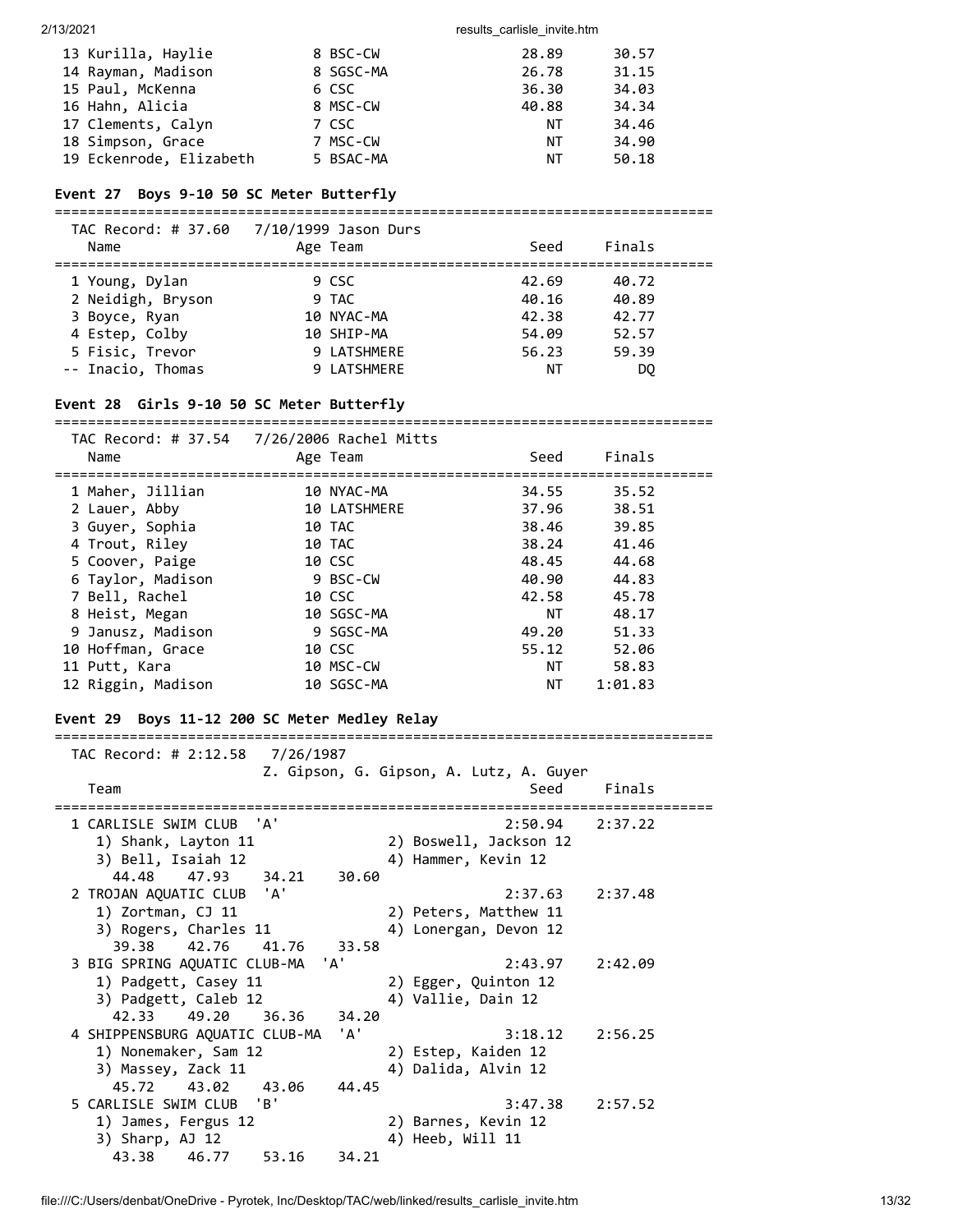2/13/2021 **results** carlisle invite.htm **Event 30 Girls 11-12 200 SC Meter Medley Relay** =============================================================================== TAC Record: # 2:26.06 7/21/1996 A. Hammond, M. Falk, L. Billet, A. Cluck Team Seed Finals =============================================================================== 1 CARLISLE SWIM CLUB 'A' 2:37.39 2:26.69 1) Young, Sierra 12 2) Lebo, Meg 12 3) Lippert, Grace 12 4) Tate, Meg 11 39.05 40.01 39.33 28.30 2 SHIPPENSBURG AQUATIC CLUB-MA 'A' 2:52.29 2:53.22 1) Morris, Makenna 11 2) Pagel, Ella 12 3) Powell, Teddi 11 4) Braet, Kimberly 12 42.37 48.35 41.96 40.54 3 CARLISLE SWIM CLUB 'B' 3:02.38 3:10.08 1) MacNamara, Delaney 11 2) Bixby, Frances 12  $\begin{array}{ccc} 1 & \text{Equation 11} \\ 3 & \text{Gobin, Rachel 12} \end{array}$   $\begin{array}{ccc} 4 & \text{3} \\ 4 & \text{4} \end{array}$  Bowen, Allison 11 45.93 1:00.08 45.45 38.62 -- BIG SPRING AQUATIC CLUB-MA 'A' 3:09.45 DQ 1) Feathers, Caitlyn 12 2) Theoharis, Iris 11 3) White, Chloe 11 4) Gries, Sammy 11 45.98 52.59 45.12 43.26 **Event 31 Boys 13-14 200 SC Meter Medley Relay** =============================================================================== TAC Record: # 1:58.98 7/30/1989 A. Guyer, Z. Gipson, A. Lutz, G. Gipson Team Seed Finals =============================================================================== 1 TROJAN AQUATIC CLUB 'A' 2:29.04 2:41.32 1) Neidigh, Bryson 9 2) Orndorff, Seth 14 3) Alwine-Frank, Raven 13 4) Patterson, Alex 13 38.62 46.47 43.23 33.00 -- AQUATIC CLUB OF THE WEST SHORE-MA 'A' NT NT DQ 1) Ciavarella, Mike 13 2) Ciavarella, Joe 11 3) Ball, Tucker 12 4) Stupka, Justin 8 40.12 56.48 35.15 41.17 **Event 32 Girls 13-14 200 SC Meter Medley Relay** =============================================================================== TAC Record: # 2:14.56 7/26/1987 J. Mroziak, N. Lehman, P. Smith, S. Mortorff Team Seed Finals =============================================================================== 1 CARLISLE SWIM CLUB 'A' 2:26.04 2:24.06 1) Young, Maddison 13 2) Tate, Ellie 13 3) Williams, Ava 13 4) Young, Elizabeth 14 37.84 41.62 34.81 29.79 2 CARLISLE SWIM CLUB 'B' 2:37.76 2:32.59 1) Erfle, Kate 14 2) Rowe, Hayden 13<br>3) Matis, Kaylyn 13 4) Murphy-Zug, Gret 4) Murphy-Zug, Gretchen 14 37.74 42.34 35.93 36.58 3 SHIPPENSBURG AQUATIC CLUB-MA 'A' 2:55.01 2:41.69 1) Morehouse, Rachel 14 2) Osanitsch, Maddie 11 3) Carbaugh, Katie 14 4) Goodhart, Mara 13 1.3. Carbaugh, Katie 14<br>39.50 51.57 46.58 24.04 4 BIG SPRING AQUATIC CLUB-MA 'A' 2:39.95 2:41.96 1) Shank, Lauren 12 2) Collare, Celine 14 3) McCabe, Chelsea 14 4) Shoemaker, Amanda 13 38.31 51.66 39.22 32.77 **Event 33 Boys 15 & Over 200 SC Meter Medley Relay** =============================================================================== TAC Record: # 1:53.35 8/1/1990 M. Hendrey, Z. Gipson, G. Gipson, M. Lehman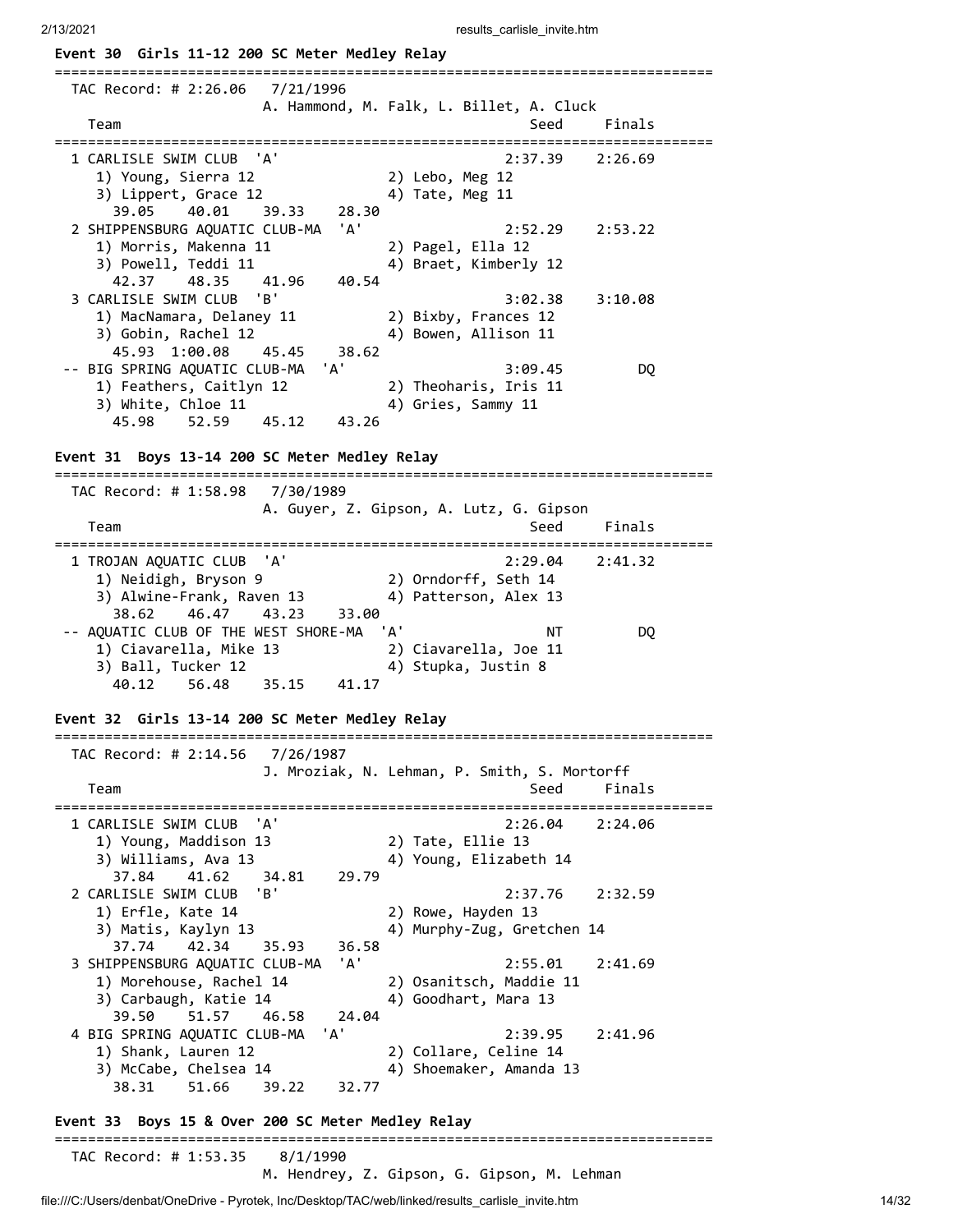| Team                                                                                                                     | Seed                                                             | Finals  |
|--------------------------------------------------------------------------------------------------------------------------|------------------------------------------------------------------|---------|
| 1 CARLISLE SWIM CLUB 'A'<br>1) Barnes, Brendan 18<br>3) Chenot, Devon 13<br>35.46<br>33.59<br>30.82                      | 2:11.19<br>2) Madio, Daniel 15<br>4) Fiorentino, Max 14<br>27.97 | 2:07.84 |
| 2 CARLISLE SWIM CLUB 'B'<br>1) Chirico, Noah 16<br>3) Hoch, Jackson 15<br>37.58<br>39.27<br>36.61                        | 3:07.01<br>2) Waters, Johnnie 17<br>4) Smith, Caleb 16<br>26.94  | 2:20.40 |
| 'A'<br>3 SHIPPENSBURG AQUATIC CLUB-MA<br>1) Eveland, Caleb 13<br>3) VanDixon, Chris 17<br>37.70<br>40.86<br>32.80        | 2:12.21<br>2) Buck, Matt 14<br>4) Hess, Russell 17<br>30.63      | 2:21.99 |
| 4 BOBCAT SWIM CLUB-CW 'A'<br>1) Miller, Lucas 17<br>3) Irvine, Tristan 17<br>36.30 43.84<br>32.79                        | 2:28.19<br>2) Bentz, Matt 17<br>4) Wunsch, Logan 17<br>29.88     | 2:22.81 |
| 5 SPRING GROVE SWIM CLUB-MA 'A'<br>1) Culp, Adam 12<br>3) Pelaia, Alex 18<br>49.41<br>35.49<br>31.20                     | NT<br>2) Culp, Justin 14<br>4) Boyles, Colton 16<br>28.86        | 2:24.96 |
| 'A'<br>6 BIG SPRING AQUATIC CLUB-MA<br>1) Dunkelberger, David 16<br>3) Reichelderfer, Wade 18<br>41.15<br>35.35<br>34.54 | 2:16.21<br>2) Walker, Greg 18<br>4) Buhrman, Matthew 14<br>41.89 | 2:32.93 |

**Event 34 Girls 15 & Over 200 SC Meter Medley Relay**

=============================================================================== TAC Record: # 2:06.41 7/29/1989 J. Mroziak, N. Lehman, P. Smith, J. Klein Team Seed Finals =============================================================================== 1 SHIPPENSBURG AQUATIC CLUB-MA 'A' 2:18.21 2:22.70 1) Lawson, Courtney 15 2) Morehouse, Maggie 16 3) Goodhart, Morgan 17 4) Nye, Rachel 17 38.14 41.62 35.01 2 LATSHMERE SWIM TEAM 'A' NT 2:22.86 1) Fisher, Erin 15 2) Hudak, Kaitlin 14 3) Rankin, Carlee 12 (4) Finnerty, Claire 14 38.62 41.41 31.74 31.09 3 BIG SPRING AQUATIC CLUB-MA 'A' 2:22.56 2:25.69 1) Thrush, Emily 14 2) Walker, Lexi 17 3) Flory, Madeleine 15 4) Lehman, Bailey 13 37.79 40.05 33.86 33.99 4 CARLISLE SWIM CLUB 'A' 2:30.38 2:27.06 1) Amsbaugh, Anna 17 2) Boswell, Rebecca 15 3) Strahosky, Kelly 17 (4) Barnes, Allison 16 35.85 43.71 36.76 30.74 5 AQUATIC CLUB OF THE WEST SHORE-MA 'A' NT 2:28.95 1) Stupka, Sydney 11 2) Yohe, McKenna 14 3) Ball, Shannon 15 (4) Hess, Rose 15 41.94 41.30 32.29 33.42 6 TROJAN AQUATIC CLUB 'A' 2:27.98 2:34.74 1) Yingling, Erika 12 2) Copenheaver, Kirstin 15 3) Stein, Rachel 12 4) Zortman, Cara Sue 14 35.32 45.38 37.08 36.96 7 SPRING GROVE SWIM CLUB-MA 'A' NT 2:38.56 1) Martin, Sabrina 17 2) Godman, Kaylyn 14 3) Godman, Alyssa 14 (4) Drosdick, Raine 16 41.22 47.79 37.72 31.83 8 SHIPPENSBURG AQUATIC CLUB-MA 'B' NT 2:52.02 1) Ezell, Paige 17 2) Manetta, Savannah 16 3) Hummel, KateLynne 15 4) Eveland, Emily 11 36.98 51.47 38.25 45.32

### file:///C:/Users/denbat/OneDrive - Pyrotek, Inc/Desktop/TAC/web/linked/results\_carlisle\_invite.htm 15/32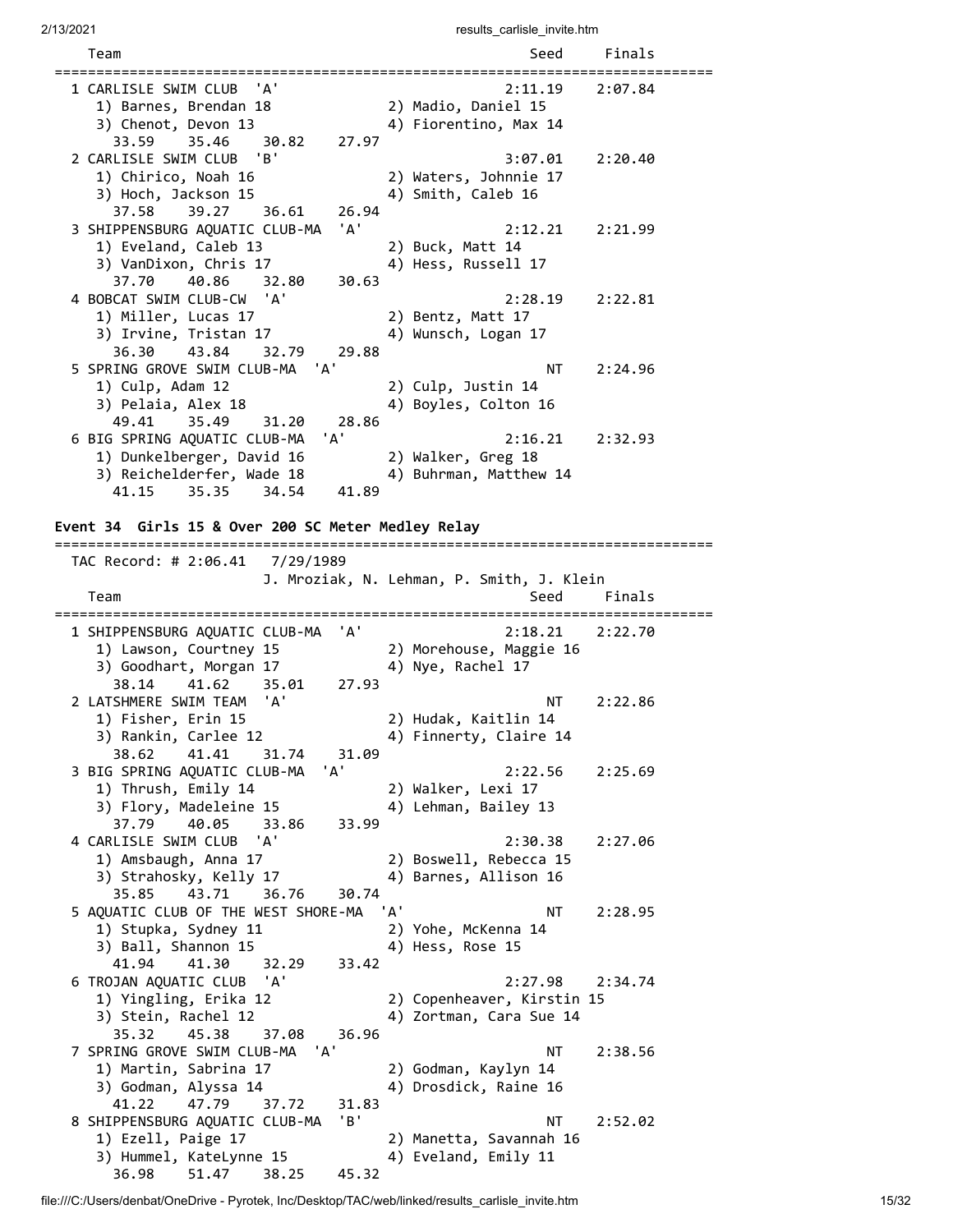-- SHIPPENSBURG AQUATIC CLUB-MA 'C' 0 136.27 41.19 34.48 34.89 36.27 41.19

### **Event 35 Boys 11-12 100 SC Meter IM**

|                                 | TAC Record: # 1:08.56  7/26/1987 Zack Gipson |           |           |
|---------------------------------|----------------------------------------------|-----------|-----------|
| Name                            | Age Team                                     | Seed      | Finals    |
|                                 |                                              |           |           |
| 1 Lauver, Josiah<br>30.66 39.00 | 12 LATSHMERE                                 | 1:08.25   | 1:09.66   |
| 2 Hammer, Kevin                 | 12 CSC                                       | <b>NT</b> | 1:22.90   |
| 36.87 46.03                     |                                              |           |           |
| 3 Miller, Zack                  | 11 DC-ZZ                                     | 1:23.44   | 1:22.91   |
| 39.51 43.40                     |                                              |           |           |
| 4 Bell, Isaiah                  | 12 CSC                                       | 1:23.73   | 1:23.09   |
| 37.29 45.80                     |                                              |           |           |
| 5 Pitassi, Justin               | 11 DC-ZZ                                     | 1:22.33   | 1:23.70   |
| 38.90 44.80                     |                                              |           |           |
| 6 Lonergan, Devon               | 12 TAC                                       | 1:27.57   | 1:24.93   |
| 40.11 44.82                     |                                              |           |           |
| 7 Peters, Matthew               | 11 TAC                                       | 1:23.89   | 1:26.80   |
| 40.56 46.24                     |                                              |           |           |
| 8 Padgett, Casey                | 11 BSAC-MA                                   | 1:28.73   | 1:28.24   |
| 41.56 46.68                     |                                              |           |           |
| 9 Spencer, Noah                 | 11 NYAC-MA                                   | 1:24.83   | 1:29.08   |
| 40.13 48.95                     |                                              |           |           |
| 10 Nonemaker, Sam               | 12 SHIP-MA                                   | 1:40.54   | 1:32.41   |
| 43.08 49.33                     |                                              |           |           |
| 11 Rogers, Charles              | 11 TAC                                       | 1:33.65   | 1:32.89   |
| 43.58 49.31                     |                                              |           |           |
| 12 Wills, Cody Joe              | 11 MT. VIEW                                  | 1:33.51   | 1:33.40   |
| 45.04 48.36                     |                                              |           |           |
| 13 Estep, Kaiden                | 12 SHIP-MA                                   | 1:41.00   | 1:34.16   |
| 47.79 46.37                     |                                              |           |           |
| 14 Ellis, Cole                  | 11 SMSC-MA                                   | 1:37.90   | 1:36.77   |
| 49.10 47.67                     |                                              |           |           |
| 15 Shank, Layton                | 11 CSC                                       | 1:39.16   | 1:38.48   |
| 46.76 51.72                     |                                              |           |           |
| 16 Egger, Quinton               | 12 BSAC-MA                                   | 1:36.16   | 1:38.67   |
| 50.64 48.03                     |                                              |           |           |
| -- Chavey, Zach<br>42.97 49.70  | 12 NYAC-MA                                   | 1:32.29   | <b>DQ</b> |
| -- Massey, Zack                 | 11 SHIP-MA                                   | 2:06.88   |           |
| 59.54 1:04.91                   |                                              |           | DQ        |
|                                 |                                              |           |           |

#### **Event 36 Girls 11-12 100 SC Meter IM**

| TAC Record: # 1:19.79<br>Name       | 7/20/1997 Alyson Cluck<br>Age Team | Seed    | Finals   |
|-------------------------------------|------------------------------------|---------|----------|
| 1 Stein, Rachel<br>34.94 41.17      | 12 TAC                             | 1:15.80 | 1:16.11# |
| 2 Hoover, Sydney<br>36.06 41.99     | 12 WSC                             | 1:19.70 | 1:18.05  |
| 3 Maher, Shannan<br>1:22.47         | 12 NYAC-MA                         | 1:18.71 | 1:22.36  |
| 4 Tate, Meg<br>40.42 43.91          | 11 CSC                             | 1:23.91 | 1:24.33  |
| 5 Boyce, Katelyn<br>40.98 44.02     | 12 NYAC-MA                         | 1:23.47 | 1:25.00  |
| 6 Szobocsan, Liza<br>44.49<br>46.50 | 11 DC-ZZ                           | 1:33.60 | 1:30.99  |
| 7 Powell, Teddi<br>48.66<br>42.99   | 11 SHIP-MA                         | 1:34.77 | 1:31.65  |
| 8 Matson, Rylie                     | 12 DC-ZZ                           | 1:35.61 | 1:32.18  |

file:///C:/Users/denbat/OneDrive - Pyrotek, Inc/Desktop/TAC/web/linked/results\_carlisle\_invite.htm 16/32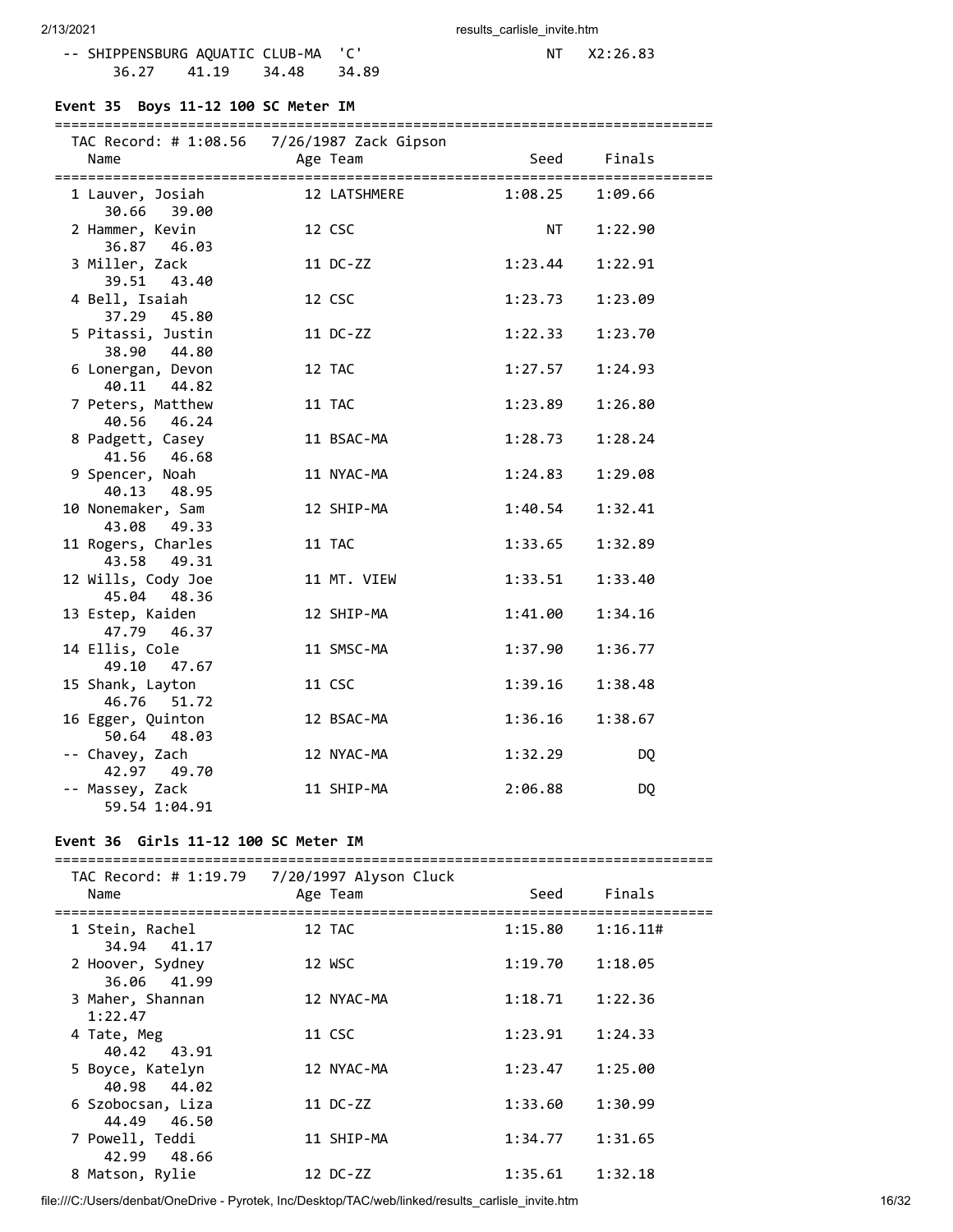| 43.40 48.78          |            |         |         |
|----------------------|------------|---------|---------|
| 9 Hoschar, Allison   | 11 SGSC-MA | 1:33.47 | 1:32.68 |
| 45.64 47.04          |            |         |         |
| 10 Myers, Kitty      | 11 MSC-CW  | 1:28.18 | 1:34.51 |
| 42.32 52.19          |            |         |         |
| 11 Feathers, Caitlyn | 12 BSAC-MA | 1:38.78 | 1:38.80 |
| 46.27 52.53          |            |         |         |
| 12 Bowen, Allison    | 11 CSC     | 1:43.79 | 1:38.85 |
| 46.71 52.14          |            |         |         |
| 13 White, Chloe      | 11 BSAC-MA | 1:53.78 | 1:39.81 |
| 47.96 51.85          |            |         |         |
| 14 Theoharis, Iris   | 11 BSAC-MA | 1:36.58 | 1:42.57 |
| 48.38 54.19          |            |         |         |
| 15 Moyer, Olivia     | 12 MSC-CW  | 1:51.08 | 1:42.94 |
| 51.22 51.72          |            |         |         |
| 16 Osanitsch, Maddie | 11 SHIP-MA | 1:51.18 | 1:43.96 |
| 48.03 55.93          |            |         |         |
| 17 Wilkens, Ali      | 12 MSC-CW  | 2:22.10 | 2:04.87 |
| 1:04.09 1:00.78      |            |         |         |
|                      |            |         |         |

#### **Event 37 Boys 13-14 100 SC Meter IM**

=============================================================================== TAC Record: # 1:04.81 7/31/1989 Zach Gipson Name Age Team Seed Finals =============================================================================== 1 Culp, Justin 14 SGSC-MA 1:11.08 1:11.61 33.72 37.89 2 Webber, Billy 14 NYAC-MA 1:13.93 1:13.05 35.20 37.85 3 Diaz, Alex 14 LATSHMERE NT 1:13.67 33.15 40.52 4 Montisano, Marcus 13 LATSHMERE 1:17.58 1:16.31 35.73 40.58 5 Spencer, Ethan 14 NYAC-MA 1:14.33 1:16.76 35.24 41.52 6 Mills, Justin 13 LATSHMERE 1:22.83 1:18.15 34.99 43.16 7 Fiorentino, Max 14 CSC 1:20.80 1:20.08 36.64 43.44 8 Wisor, Joshua 14 LATSHMERE 1:21.53 1:20.18 36.33 43.85 9 Buck, Matt 14 SHIP-MA 1:18.09 1:20.67 38.61 42.06 10 Ciavarella, Mike 13 ACWS SWIMMING-MA 1:22.07 1:22.27 39.43 42.84 11 Alwine-Frank, Raven 13 TAC 1:23.44 1:22.59 1:22.73 12 Eveland, Caleb 13 SHIP-MA 1:24.46 1:23.27 37.59 45.68 13 Buhrman, Matthew 14 BSAC-MA 2:02.32 2:04.15 1:01.84 1:02.31 14 Alphonso, Demetrius 14 LATSHMERE 1:27.73 2:34.02 1:27.94 1:06.08

#### **Event 38 Girls 13-14 100 SC Meter IM**

=============================================================================== TAC Record: # 1:11.23 7/26/1987 Julie Mroziak Name **Age Team** Age Team Seed Finals =============================================================================== 1 Hudak, Kaitlin 14 LATSHMERE 1:20.85 1:20.67 40.58 40.09 2 Rice, Macyn 14 SMSC-MA 1:21.13 1:21.21 38.61 42.60 3 Carbaugh, Katie 14 SHIP-MA 1:23.45 1:22.95 38.64 44.31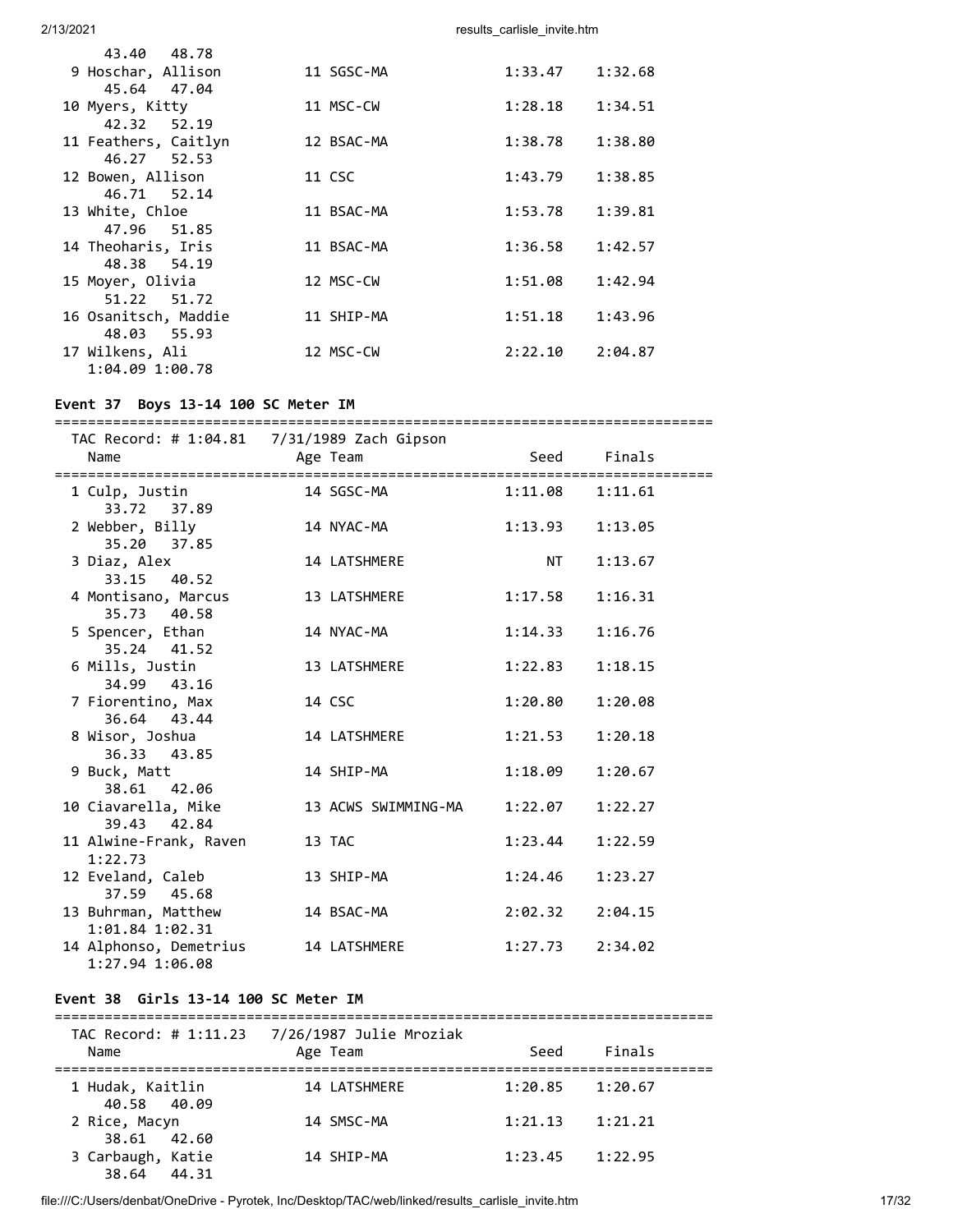| 4 Morehouse, Rachel<br>1:24.43                     | 14 SHIP-MA | 1:29.21 | 1:24.29 |
|----------------------------------------------------|------------|---------|---------|
| 5 Tate, Ellie<br>42.07 43.73                       | 13 CSC     | 1:24.92 | 1:25.80 |
| 6 Matis, Kaylyn<br>41.29 45.01                     | 13 CSC     | 1:26.53 | 1:26.30 |
| 7 Young, Maddison<br>39.66 47.09                   | 13 CSC     | 1:30.87 | 1:26.75 |
| 8 Shoemaker, Amanda<br>42.02 44.77                 | 13 BSAC-MA | 1:25.63 | 1:26.79 |
| 9 Godman, Alyssa<br>48.65<br>39.55                 | 14 SGSC-MA | 1:29.48 | 1:28.20 |
| 10 Goodhart, Mara                                  | 13 SHIP-MA | 1:30.62 | 1:29.16 |
| 43.33 45.83<br>11 Godman, Kaylyn<br>49.80<br>43.33 | 14 SGSC-MA | 1:30.01 | 1:33.13 |

### **Event 39 Boys 15 & Over 100 SC Meter IM**

#### ===============================================================================

| Name                           | Age Team     | Seed    | Finals   |  |
|--------------------------------|--------------|---------|----------|--|
|                                |              | 1:05.21 |          |  |
| 1 Lauer, Austin<br>31.21 35.53 | 15 LATSHMERE |         | 1:06.74  |  |
| 2 Hallett, Shane               | 18 NYAC-MA   | NT 1    | 1:06.90  |  |
| 3 Bloom, Nicholas              | 15 HEA       | 1:10.60 | 1:07.98  |  |
| 31.94 36.04                    |              |         |          |  |
| 4 Barnes, Brendan              | 18 CSC       | 1:11.64 | 1:11.37  |  |
| 33.79 37.58                    |              |         |          |  |
| 5 Walker, Greg                 | 18 BSAC-MA   | 1:09.16 | 1:11.82  |  |
| 34.22 37.60                    |              |         |          |  |
| 6 Banks, Wendell               | 16 LATSHMERE | 1:15.72 | 1:12.75  |  |
| 7 Daubenspeck, Brandon         | 15 MT. VIEW  | 1:12.57 | 1:13.25  |  |
| 32.39 40.86                    |              |         |          |  |
| 8 Madio, Daniel                | 15 CSC       | 1:14.29 | 1:16.47  |  |
| 37.20 39.27                    |              |         |          |  |
| 9 Waters, Johnnie              | 17 CSC       | 1:17.00 | 1:16.90  |  |
| 10 Hoch, Jackson               | 15 CSC       | 1:21.02 | 1:21.27  |  |
| 11 Bentz, Matt                 | 17 BSC-CW    | 1:24.42 | 1:21.67  |  |
| -- Kaminski, Jeff              | 25 SHIP-MA   | NT L    | X1:19.20 |  |

### **Event 40 Girls 15 & Over 100 SC Meter IM**

#### ===============================================================================

| Name                               | TAC Record: # 1:08.78    6/24/1989 Nikki Lehman<br>Age Team | Seed                                                                                                                                                                                                                           | Finals              |  |
|------------------------------------|-------------------------------------------------------------|--------------------------------------------------------------------------------------------------------------------------------------------------------------------------------------------------------------------------------|---------------------|--|
| 1 Ball, Shannon<br>34.35 39.06     |                                                             |                                                                                                                                                                                                                                |                     |  |
| 2 Vaughn, Haley<br>35.97 39.25     | 17 NYAC-MA                                                  |                                                                                                                                                                                                                                | $1:14.75$ $1:15.22$ |  |
| 3 Leisher, Ashley<br>36.59 39.51   | 15 DC-ZZ                                                    |                                                                                                                                                                                                                                | $1:12.29$ $1:16.10$ |  |
| 4 Walker, Lexi<br>34.95 41.62      | 17 BSAC-MA                                                  | 1:13.72                                                                                                                                                                                                                        | 1:16.57             |  |
| 5 Flory, Madeleine<br>37.07 41.38  | 15 BSAC-MA                                                  | $1:15.69$ $1:18.45$                                                                                                                                                                                                            |                     |  |
| 6 Morehouse, Maggie<br>37.26 41.59 | 16 SHIP-MA                                                  | 1:18.60                                                                                                                                                                                                                        | 1:18.85             |  |
| 7 Hammer, Charlotte<br>35.20 44.99 | 16 MSC-CW                                                   | NT FOR ALL THE STATE STATE STATE STATE STATE STATE STATE STATE STATE STATE STATE STATE STATE STATE STATE STATE STATE STATE STATE STATE STATE STATE STATE STATE STATE STATE STATE STATE STATE STATE STATE STATE STATE STATE STA | 1:20.19             |  |
| 8 Goodhart, Morgan<br>39.03 41.48  | 17 SHIP-MA                                                  | 1:17.67                                                                                                                                                                                                                        | 1:20.51             |  |
| 9 Strahosky, Kelly<br>39.51 41.90  | 17 CSC                                                      | $1:17.92$ $1:21.41$                                                                                                                                                                                                            |                     |  |
| 10 Ezell, Paige                    | 17 SHIP-MA                                                  | $1:19.44$ $1:21.48$                                                                                                                                                                                                            |                     |  |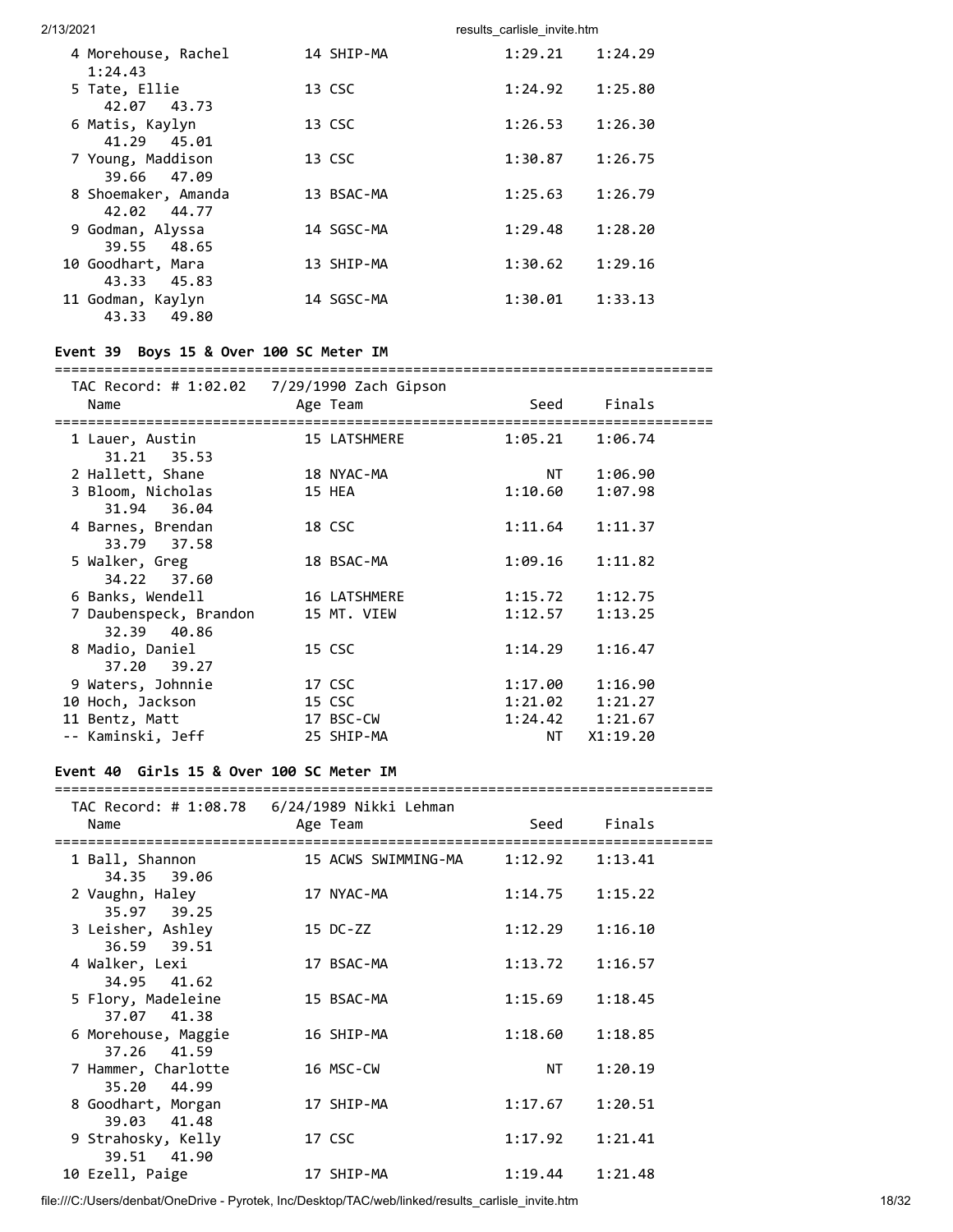| 38.15 43.33                    |                     |         |         |
|--------------------------------|---------------------|---------|---------|
| 11 Fisher, Erin<br>39.17 46.59 | 15 LATSHMERE        | 1:16.65 | 1:25.76 |
| 12 Hess, Rose                  | 15 ACWS SWIMMING-MA | 1:27.66 | 1:28.02 |
| 40.92 47.10                    |                     |         |         |
| 13 Hummel, KateLynne           | 15 SHIP-MA          | 1:26.40 | 1:28.36 |
| 40.56 47.80                    |                     |         |         |
| 14 Copenheaver, Kirstin        | 15 TAC              | 1:28.40 | 1:29.07 |
| 41.82 47.25                    |                     |         |         |

#### **Event 41 Boys 11-12 50 SC Meter Freestyle**

===============================================================================

| Name                  | Age Team            | Seed                                                                                                                                                                                                                           | Finals |  |
|-----------------------|---------------------|--------------------------------------------------------------------------------------------------------------------------------------------------------------------------------------------------------------------------------|--------|--|
| 1 Lauver, Josiah      | 12 LATSHMERE        | 26.94                                                                                                                                                                                                                          | 27.38  |  |
| 2 Bell, Isaiah        | 12 CSC              | 31.43                                                                                                                                                                                                                          | 30.46  |  |
| 3 Hammer, Kevin       | 12 CSC              | NT FOR THE STATE OF THE STATE OF THE STATE OF THE STATE OF THE STATE OF THE STATE OF THE STATE OF THE STATE OF THE STATE OF THE STATE OF THE STATE OF THE STATE OF THE STATE OF THE STATE OF THE STATE OF THE STATE OF THE STA | 31.73  |  |
| 4 Dalida, Alvin       | 12 SHIP-MA          | 33.85                                                                                                                                                                                                                          | 33.07  |  |
| 5 Ball, Tucker        | 12 ACWS SWIMMING-MA | 33.70                                                                                                                                                                                                                          | 33.14  |  |
| 6 Lonergan, Devon     | 12 TAC              | 32.84                                                                                                                                                                                                                          | 33.38  |  |
| 7 Barnes, Kevin       | 12 CSC              | 35.16                                                                                                                                                                                                                          | 33.42  |  |
| 8 Vallie, Dain        | 12 BSAC-MA          | 35.45                                                                                                                                                                                                                          | 34.73  |  |
| 9 James, Fergus       | 12 CSC              | 35.30                                                                                                                                                                                                                          | 35.42  |  |
| 10 Zortman, CJ        | 11 TAC              | 34.75                                                                                                                                                                                                                          | 35.47  |  |
| 11 Boswell, Jackson   | 12 CSC              | 36.15                                                                                                                                                                                                                          | 36.43  |  |
| 12 Nonemaker, Sam     | 12 SHIP-MA          | 37.24                                                                                                                                                                                                                          | 37.05  |  |
| 12 Mills, Ian         | 11 LATSHMERE        | 38.83                                                                                                                                                                                                                          | 37.05  |  |
| 14 Chavey, Zach       | 12 NYAC-MA          | 35.86                                                                                                                                                                                                                          | 37.57  |  |
| 15 Sharp, AJ          | 12 CSC              | 39.80                                                                                                                                                                                                                          | 37.70  |  |
| 16 Shank, Layton      | 11 CSC              | 41.52                                                                                                                                                                                                                          | 38.42  |  |
| 17 Culp, Adam         | 12 SGSC-MA          | 40.35                                                                                                                                                                                                                          | 40.27  |  |
| 18 Heeb, Will         | 11 CSC              | 40.58                                                                                                                                                                                                                          | 40.80  |  |
| 19 Catalano, Nicholas | 12 NYAC-MA          | 39.58                                                                                                                                                                                                                          | 40.97  |  |
| 20 Keller, Gary       | 11 CSC              | NT FOR THE STATE OF THE STATE OF THE STATE OF THE STATE OF THE STATE OF THE STATE OF THE STATE OF THE STATE OF THE STATE OF THE STATE OF THE STATE OF THE STATE OF THE STATE OF THE STATE OF THE STATE OF THE STATE OF THE STA | 45.47  |  |
| 21 Nickel, Jacob      | 11 CSC              | 47.59                                                                                                                                                                                                                          | 49.52  |  |
| 22 Ciavarella, Joe    | 11 ACWS SWIMMING-MA | 50.11                                                                                                                                                                                                                          | 52.26  |  |

## **Event 42 Girls 11-12 50 SC Meter Freestyle**

 TAC Record: # 29.67 7/25/1993 Whitney Peach Name Age Team Seed Finals =============================================================================== 1 Merrifield, Morgan 12 WSC 30.95 30.47 2 Rankin, Carlee 12 LATSHMERE 31.07 30.48 3 Lippert, Grace 12 CSC NT 30.66 4 Long, Ann Marie 12 DAAC-MA 31.59 31.39 5 Young, Sierra 12 CSC 32.29 31.87 6 Maher, Shannan 12 NYAC-MA 31.16 33.09 7 Tate, Meg 11 CSC 31.76 33.38 8 Lebo, Meg 12 CSC 34.77 33.84 9 Shank, Lauren 12 BSAC-MA 34.08 34.54 10 Myers, Kitty 11 MSC-CW 33.07 34.56 11 Stupka, Sydney 11 ACWS SWIMMING-MA 34.84 34.84 12 Matson, Rylie 12 DC-ZZ 33.84 35.46 13 Morris, Makenna 11 SHIP-MA 34.95 35.55 14 MacNamara, Delaney 11 CSC 36.90 35.89 15 Yingling, Erika 12 TAC 37.06 36.65 16 Theoharis, Iris 11 BSAC-MA 36.99 36.87 17 Bixby, Frances 12 CSC 36.26 36.99 18 Pagel, Ella 12 SHIP-MA 36.29 37.32 19 Lee, Lauren 11 DC-ZZ 38.58 38.57 20 Bowen, Allison 11 CSC 38.79 38.86 21 Osanitsch, Maddie 11 SHIP-MA 39.41 39.24 22 Murray, Brianna 12 CSC 40.62 39.76

===============================================================================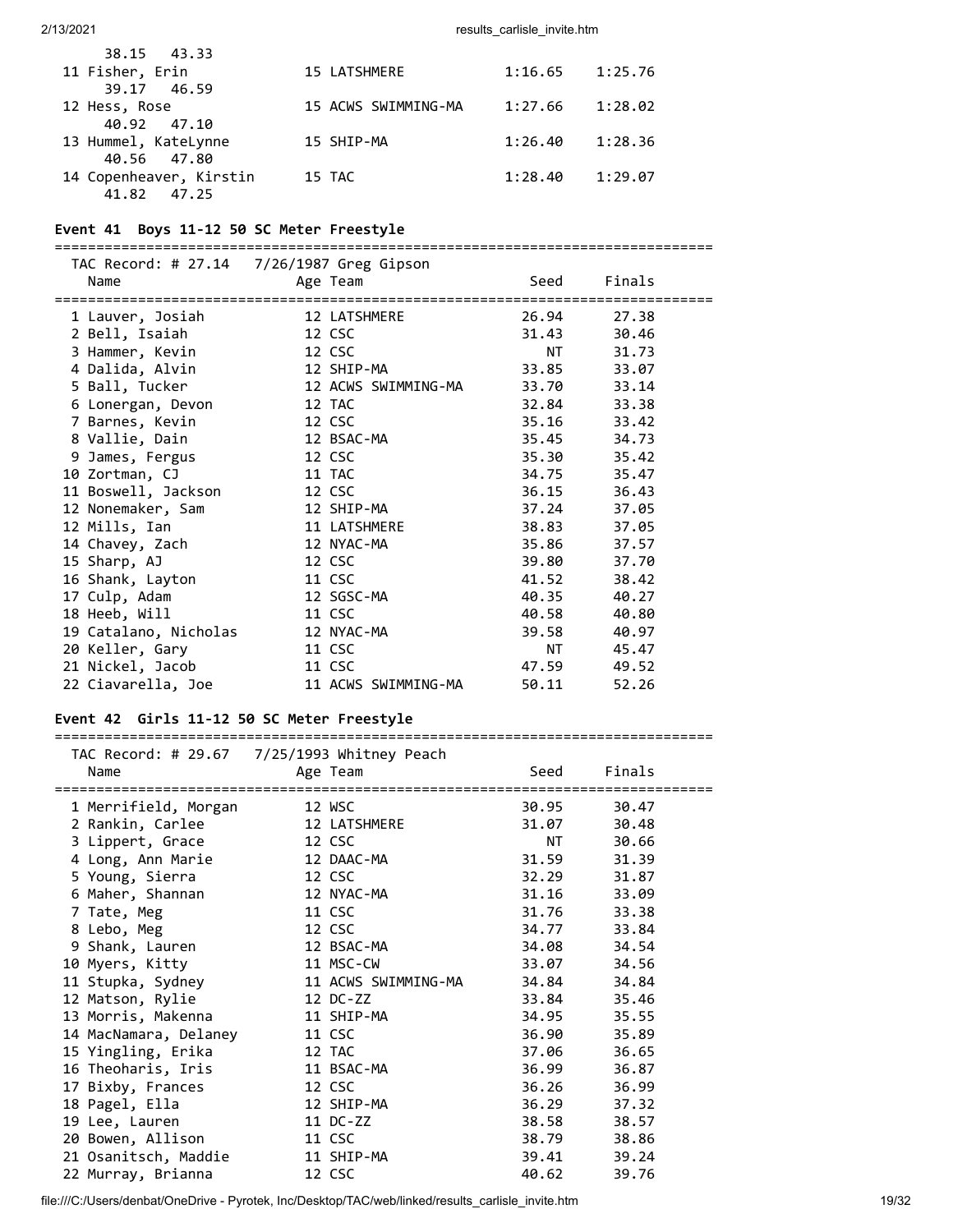| 23 Feathers, Caitlyn   | 12 BSAC-MA | 38.32 | 40.28   |
|------------------------|------------|-------|---------|
| 24 Braet, Kimberly     | 12 SHIP-MA | 40.39 | 42.10   |
| 25 Sobotta, Meg        | 12 CSC     | 45.50 | 42.61   |
| 26 Hagarman, Emmaleigh | 11 SGSC-MA | ΝT    | 42.66   |
| 27 Putt, Bailey        | 12 MSC-CW  | 45.02 | 42.95   |
| 28 Gries, Sammy        | 11 BSAC-MA | 44.42 | 44.97   |
| 29 Wilkens, Ali        | 12 MSC-CW  | 50.26 | 46.10   |
| 30 Getty, Sophia       | 11 CSC     | ΝT    | 47.37   |
| 31 Hurt, Haylee        | 11 CSC     | 56.11 | 48.08   |
| 32 Eveland, Emily      | 11 SHIP-MA | 46.63 | 49.65   |
| 33 Alleman, Alexis     | 12 SHIP-MA | 52.54 | 49.78   |
| 34 DeAngelo, Grace     | 11 CSC     | ΝT    | 1:08.62 |

### **Event 43 Boys 13-14 50 SC Meter Freestyle**

===============================================================================

| TAC Record: # 25.68<br>Name | 8/3/1988 Greg Gipson<br>Age Team | Seed  | Finals |  |
|-----------------------------|----------------------------------|-------|--------|--|
| 1 Chenot, Devon             | 13 CSC                           | 27.91 | 27.70  |  |
| 2 Fiorentino, Max           | 14 CSC                           | 29.34 | 28.97  |  |
| 3 Mills, Justin             | 13 LATSHMERE                     | 29.87 | 30.33  |  |
| 4 Montisano, Marcus         | 13 LATSHMERE                     | 30.91 | 30.68  |  |
| 5 Patterson, Alex           | 13 TAC                           | 30.17 | 31.41  |  |
| 6 Alwine-Frank, Raven       | 13 TAC                           | 31.08 | 32.02  |  |
| 7 Alphonso, Demetrius       | 14 LATSHMERE                     | 32.42 | 32.47  |  |
| 8 Orndorff, Seth            | 14 TAC                           | 32.42 | 32.89  |  |
| 9 Waters, Dec               | 13 CSC                           | 32.61 | 33.33  |  |
| 10 Wilson, Andrew           | 13 BSC-CW                        | 34.44 | 34.23  |  |
| 11 Manetta, Titus           | 14 SHIP-MA                       | 38.92 | 39.73  |  |
| 12 Buhrman, Matthew         | 14 BSAC-MA                       | 41.11 | 46.53  |  |

### **Event 44 Girls 13-14 50 SC Meter Freestyle**

| Name                    | Age Team            | Seed  | Finals |
|-------------------------|---------------------|-------|--------|
|                         |                     |       |        |
| 1 Young, Elizabeth      | 14 CSC              | 30.01 | 29.80  |
| 2 Williams, Ava         | 13 CSC              | 31.55 | 31.59  |
| 3 Finnerty, Claire      | 14 LATSHMERE        | 30.85 | 31.62  |
| 4 Yohe, McKenna         | 14 ACWS SWIMMING-MA | 31.48 | 32.33  |
| 5 Thrush, Emily         | 14 BSAC-MA          | 32.88 | 32.79  |
| 6 Rice, Macyn           | 14 SMSC-MA          | 28.16 | 33.03  |
| 7 Shoemaker, Amanda     | 13 BSAC-MA          | 32.99 | 33.64  |
| 8 Young, Maddison       | 13 CSC              | 31.86 | 33.77  |
| 9 Erfle, Kate           | 14 CSC              | 33.68 | 33.94  |
| 10 Lehman, Bailey       | 13 BSAC-MA          | 32.93 | 34.58  |
| 11 Shatzer, Kathleen    | 14 HAY-MA           | 37.80 | 35.01  |
| 12 Godman, Kaylyn       | 14 SGSC-MA          | 33.50 | 35.09  |
| 13 Matis, Kaylyn        | 13 CSC              | 35.23 | 35.19  |
| 14 McCabe, Chelsea      | 14 BSAC-MA          | 33.66 | 36.12  |
| 15 Rowe, Hayden         | 13 CSC              | 36.68 | 36.29  |
| 16 Collare, Celine      | 14 BSAC-MA          | 34.94 | 36.35  |
| 17 Murphy, Maggie       | 14 HAY-MA           | 37.75 | 37.53  |
| 18 Murphy-Zug, Gretchen | 14 CSC              | 37.09 | 37.57  |
| 19 Barnes, Erin         | 14 CSC              | 49.37 | 43.27  |

# **Event 45 Boys 15 & Over 50 SC Meter Freestyle**

| Name              | TAC Record: # 24.59 7/11/2009 Ian Kruper<br>Age Team | Seed  | Finals |  |
|-------------------|------------------------------------------------------|-------|--------|--|
| 1 Smith, Isaac    | 17 SGSC-MA                                           | 25.95 | 27.09  |  |
| 2 Banks, Wendell  | 16 LATSHMERE                                         | 27.91 | 27.42  |  |
| 3 Chirico, Noah   | 16 CSC                                               | 51.17 | 27.59  |  |
| 4 Barnes, Brendan | 18 CSC                                               | 27.77 | 27.95  |  |

file:///C:/Users/denbat/OneDrive - Pyrotek, Inc/Desktop/TAC/web/linked/results\_carlisle\_invite.htm 20/32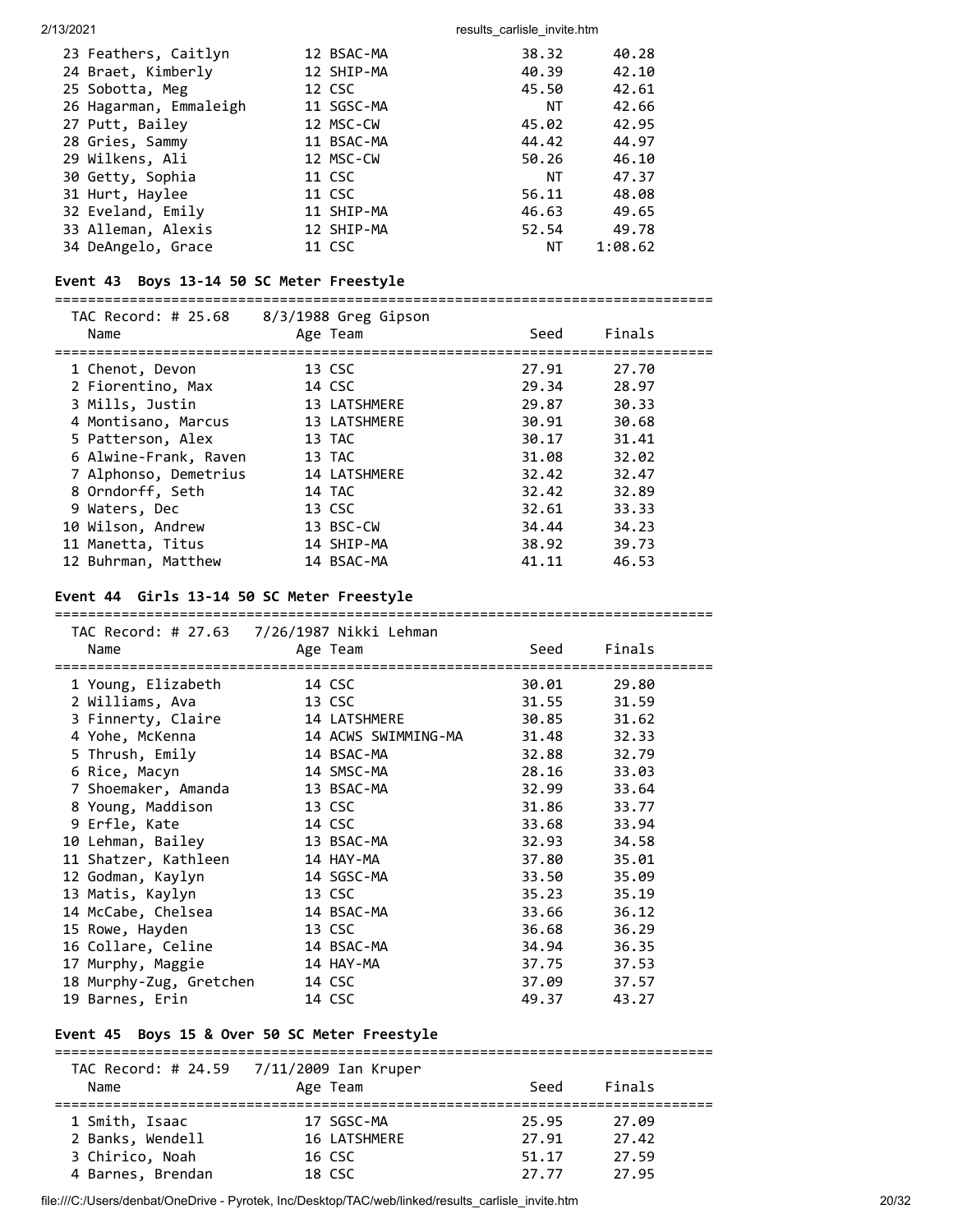| 5 Bloom, Nicholas  | 15 HEA       | 27.95 | 28.07 |
|--------------------|--------------|-------|-------|
| 6 Pelaia, Alex     | 18 SGSC-MA   | NT.   | 28.56 |
| 7 Wunsch, Logan    | 17 BSC-CW    | 28.83 | 28.66 |
| 8 VanDixon, Chris  | 17 SHIP-MA   | 27.34 | 28.86 |
| 9 Irvine, Tristan  | 17 BSC-CW    | 29.97 | 29.15 |
| 10 Waters, Johnnie | 17 CSC       | 29.66 | 29.70 |
| 11 Hess, Russell   | 17 SHIP-MA   | NT.   | 30.12 |
| 12 Bentz, Matt     | 17 BSC-CW    | 30.10 | 30.26 |
| 13 Madio, Daniel   | 15 CSC       | 29.08 | 30.57 |
| 14 Miller, Lucas   | 17 BSC-CW    | 30.01 | 30.87 |
| 15 Smith, Caleb    | 16 CSC       | ΝT    | 31.67 |
| 16 Gifford, Gary   | 16 LATSHMERE | 29.87 | 32.13 |

### **Event 46 Girls 15 & Over 50 SC Meter Freestyle**

===============================================================================

| Name                    | Age Team            | Seed  | Finals                                                                                                                                                                                                                                  |  |
|-------------------------|---------------------|-------|-----------------------------------------------------------------------------------------------------------------------------------------------------------------------------------------------------------------------------------------|--|
| 1 Nye, Rachel           | 17 SHIP-MA          | 28.46 | 28.10                                                                                                                                                                                                                                   |  |
| 2 Ball, Shannon         | 15 ACWS SWIMMING-MA | 29.15 | 29.02                                                                                                                                                                                                                                   |  |
| 3 Walker, Lexi          | 17 BSAC-MA          | 28.51 | 30.07                                                                                                                                                                                                                                   |  |
| 4 Hammer, Charlotte     | 16 MSC-CW           |       | NT FOR THE STATE OF THE STATE OF THE STATE OF THE STATE OF THE STATE OF THE STATE OF THE STATE OF THE STATE OF THE STATE OF THE STATE OF THE STATE OF THE STATE OF THE STATE OF THE STATE OF THE STATE OF THE STATE OF THE STA<br>30.46 |  |
| 5 Leisher, Ashley       | 15 DC-ZZ            | 28.32 | 30.62                                                                                                                                                                                                                                   |  |
| 6 Amsbaugh, Anna        | 17 CSC              | 30.17 | 30.66                                                                                                                                                                                                                                   |  |
| 7 Strahosky, Kelly      | 17 CSC              | 31.00 | 31.44                                                                                                                                                                                                                                   |  |
| 8 Eckenrode, Hali       | 15 BSC-CW           | 31.20 | 32.01                                                                                                                                                                                                                                   |  |
| 9 Barnes, Allison       | 16 CSC              | 31.55 | 32.28                                                                                                                                                                                                                                   |  |
| 10 Drosdick, Raine      | 16 SGSC-MA          | 31.73 | 32.81                                                                                                                                                                                                                                   |  |
| 11 Lawson, Courtney     | 15 SHIP-MA          | 32.27 | 33.48                                                                                                                                                                                                                                   |  |
| 12 Hess, Rose           | 15 ACWS SWIMMING-MA | 33.12 | 34.42                                                                                                                                                                                                                                   |  |
| 13 Martin, Sabrina      | 17 SGSC-MA          | 34.43 | 35.01                                                                                                                                                                                                                                   |  |
| 14 Copenheaver, Kirstin | 15 TAC              | 34.34 | 35.28                                                                                                                                                                                                                                   |  |
| 15 Boswell, Rebecca     | 15 CSC              | 36.10 | 36.43                                                                                                                                                                                                                                   |  |
| 16 Manetta, Savannah    | 16 SHIP-MA          | 46.12 | 39.31                                                                                                                                                                                                                                   |  |
| 17 Pechart, Briana      | 19 BSAC-MA          | 52.95 | 1:06.88                                                                                                                                                                                                                                 |  |

## **Event 47 Boys 11-12 50 SC Meter Backstroke**

| Name                  | Age Team            | Seed                        | Finals  |
|-----------------------|---------------------|-----------------------------|---------|
|                       |                     |                             |         |
| 1 Lauver, Josiah      | 12 LATSHMERE        | 30.77                       | 31.23   |
| 2 Zortman, CJ         | 11 TAC              | 37.15                       | 39.03   |
| 3 Ball, Tucker        | 12 ACWS SWIMMING-MA | 38.64                       | 39.88   |
| 4 Spencer, Noah       | 11 NYAC-MA          | 37.77                       | 39.90   |
| 5 Pitassi, Justin     | 11 DC-ZZ            | 35.68                       | 40.27   |
| 6 Barnes, Kevin       | 12 CSC              | 44.36                       | 40.70   |
| 7 Padgett, Casey      | 11 BSAC-MA          | 41.60                       | 40.77   |
| 8 Rogers, Charles     | 11 TAC              | 39.92                       | 41.37   |
| 9 James, Fergus       | 12 CSC              | 43.31                       | 44.03   |
| 10 Shank, Layton      | 11 CSC              | 47.68                       | 45.37   |
| 11 Chavey, Zach       | 12 NYAC-MA          | 40.09                       | 46.35   |
| 12 Vallie, Dain       | 12 BSAC-MA          | 46.75                       | 46.44   |
| 13 Catalano, Nicholas | 12 NYAC-MA          | 45.37                       | 47.56   |
| 14 Mills, Ian         | 11 LATSHMERE        | 46.60                       | 48.35   |
| 15 Nickel, Jacob      | 11 CSC              | 1:03.52                     | 59.38   |
| 16 Ciavarella, Joe    | 11 ACWS SWIMMING-MA | 55.92                       | 1:00.78 |
| 17 Keller, Gary       | 11 CSC              | NT FOR ALL THE STATE STATES | 1:08.59 |
| -- Vail, Issac        | 11 DC-ZZ            | 59.84                       | DQ.     |
| -- Massey, Zack       | 11 SHIP-MA          | 55.42                       | DQ      |
| -- Sharp, AJ          | 12 CSC              | 52.94                       | DQ      |

### **Event 48 Girls 11-12 50 SC Meter Backstroke**

===============================================================================

TAC Record: # 34.99 7/19/1997 Alyson Cluck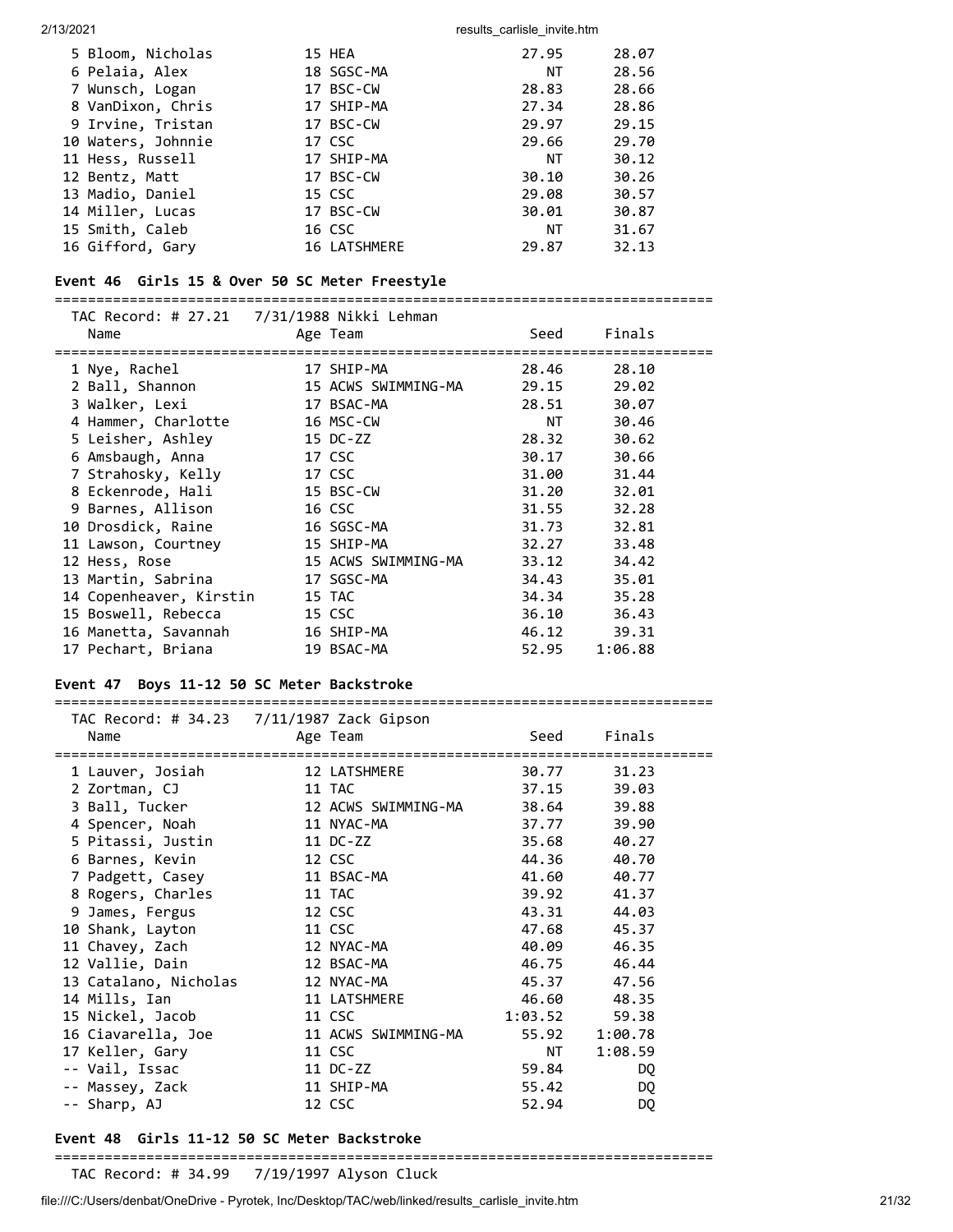| Name                   | Age Team            | Seed    | Finals  |
|------------------------|---------------------|---------|---------|
| 1 Stein, Rachel        | 12 TAC              | 34.29   | 35.22   |
| 2 Long, Ann Marie      | 12 DAAC-MA          | 35.94   | 37.16   |
| 3 Hoover, Sydney       | 12 WSC              | 38.03   | 37.80   |
| 4 Shank, Lauren        | 12 BSAC-MA          | 39.08   | 38.50   |
| 5 Young, Sierra        | 12 CSC              | 39.10   | 40.64   |
| 6 Powell, Teddi        | 11 SHIP-MA          | 41.69   | 42.54   |
| 6 Morris, Makenna      | 11 SHIP-MA          | 41.49   | 42.54   |
| 8 Stupka, Sydney       | 11 ACWS SWIMMING-MA | 42.86   | 42.94   |
| 9 MacNamara, Delaney   | 11 CSC              | 45.18   | 44.95   |
| 10 Yingling, Erika     | 12 TAC              | 43.11   | 44.97   |
| 11 Lee, Lauren         | 11 DC-ZZ            | 47.92   | 47.39   |
| 12 Bowen, Allison      | 11 CSC              | 48.97   | 49.33   |
| 13 Hagarman, Emmaleigh | 11 SGSC-MA          | NT.     | 49.69   |
| 14 White, Chloe        | 11 BSAC-MA          | 50.54   | 50.16   |
| 15 Alleman, Alexis     | 12 SHIP-MA          | 1:02.29 | 58.12   |
| 16 Gries, Sammy        | 11 BSAC-MA          | 1:03.09 | 1:00.15 |
| 17 DeAngelo, Grace     | 11 CSC              | NT      | 1:22.77 |
| -- Hurt, Haylee        | 11 CSC              | ΝT      | DQ      |

#### **Event 49 Boys 13-14 50 SC Meter Backstroke**

| TAC Record: # 31.04<br>Name        | 6/24/1989 Zach Gipson<br>Age Team | Seed           | Finals         |  |
|------------------------------------|-----------------------------------|----------------|----------------|--|
| 1 Chenot, Devon<br>2 Wisor, Joshua | 13 CSC<br>14 LATSHMERE            | 33.45<br>36.50 | 32.86<br>36.48 |  |
| 3 Spencer, Ethan                   | 14 NYAC-MA                        | 34.34          | 36.67          |  |
| 4 Eveland, Caleb                   | 13 SHIP-MA                        | 36.84          | 39.97          |  |
| 5 Manetta, Titus                   | 14 SHIP-MA                        | 37.55          | 47.98          |  |

#### **Event 50 Girls 13-14 50 SC Meter Backstroke**

=============================================================================== TAC Record: # 33.27 7/20/1997 Lindsay Billet Name Age Team Age Team Seed Finals =============================================================================== 1 Daubenspeck, Megan 13 MT. VIEW 36.96 36.40 2 Zortman, Cara Sue 14 TAC 37.67 36.78 3 Finnerty, Claire 14 LATSHMERE 36.06 37.01 4 Thrush, Emily 14 BSAC-MA 37.42 38.83 5 Rice, Macyn 14 SMSC-MA 37.97 39.27 6 Godman, Alyssa 14 SGSC-MA 40.65 39.36 7 Morehouse, Rachel 14 SHIP-MA 40.09 39.59 8 Erfle, Kate 14 CSC 39.84 40.05 9 McCabe, Chelsea 14 BSAC-MA 38.00 40.32 10 Lehman, Bailey 13 BSAC-MA 37.58 40.58 11 Young, Maddison 13 CSC 37.69 41.20

| 12 Shatzer, Kathleen    | 14 HAY-MA | 48.27   | 43.51   |
|-------------------------|-----------|---------|---------|
| 13 Murphy, Maggie       | 14 HAY-MA | 45.59   | 44.07   |
| 14 Murphy-Zug, Gretchen | 14 CSC    | 46.21   | 45.63   |
| 15 Barnes, Erin         | 14 CSC    | 1:02.79 | 1:03.93 |
|                         |           |         |         |

#### **Event 51 Boys 15 & Over 50 SC Meter Backstroke**

| TAC Record: # 29.04<br>Name | 7/19/1997 Joe Estlack<br>Age Team | Seed  | Finals |  |
|-----------------------------|-----------------------------------|-------|--------|--|
| 1 Smith, Nathan             | 17 LATSHMERE                      | 29.25 | 29.68  |  |
| 2 Hallett, Shane            | 18 NYAC-MA                        | ΝT    | 31.31  |  |
| 3 Bloom, Nicholas           | 15 HEA                            | 32.43 | 31.86  |  |
| 4 Kling, Nolan              | 18 SGSC-MA                        | ΝT    | 32.97  |  |
| 5 Pelaia, Alex              | 18 SGSC-MA                        | ΝT    | 35.20  |  |
| 6 Boyles, Colton            | 16 SGSC-MA                        | 34.54 | 36.22  |  |
| 7 Irvine, Tristan           | 17 BSC-CW                         | 34.00 | 36.73  |  |

===============================================================================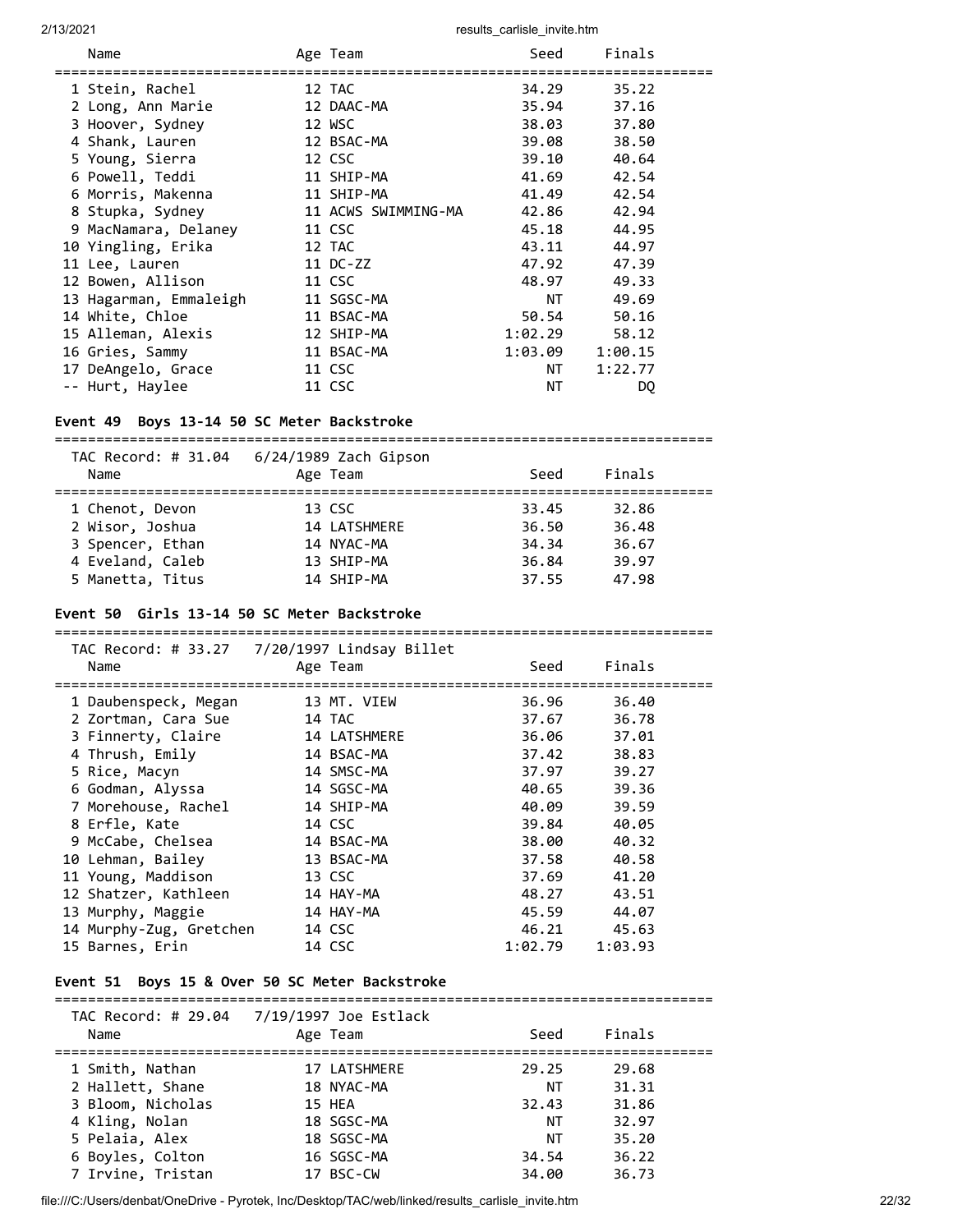| 2/13/2021                                            |                                                             | results carlisle invite.htm                  |                              |
|------------------------------------------------------|-------------------------------------------------------------|----------------------------------------------|------------------------------|
| 8 Hess, Russell                                      | 17 SHIP-MA                                                  | NΤ                                           | 38.18                        |
| 9 Dunkelberger, David 16 BSAC-MA                     |                                                             | 37.41                                        | 40.25                        |
| Event 52 Girls 15 & Over 50 SC Meter Backstroke      |                                                             |                                              |                              |
|                                                      |                                                             |                                              |                              |
|                                                      |                                                             |                                              |                              |
| Name                                                 | Age Team                                                    | Seed                                         | Finals                       |
| 1 Amsbaugh, Anna                                     | 17 CSC                                                      | 35.13                                        | 35.44                        |
| 2 Morehouse, Maggie                                  | 16 SHIP-MA                                                  | 34.05                                        | 37.03                        |
| 3 Lawson, Courtney                                   | 15 SHIP-MA                                                  | 37.67                                        | 38.08                        |
| 4 Fisher, Erin                                       | 15 LATSHMERE                                                | 36.52                                        | 38.09                        |
| 5 Drosdick, Raine                                    | 16 SGSC-MA                                                  | 37.04                                        | 38.95                        |
| 6 Hess, Rose                                         | 15 ACWS SWIMMING-MA                                         | 39.36                                        | 39.93                        |
| 7 Martin, Sabrina                                    | 17 SGSC-MA                                                  | 39.97                                        | 40.78                        |
| Event 53 Boys 11-12 200 SC Meter Freestyle Relay     |                                                             |                                              |                              |
| ------------------------                             |                                                             |                                              |                              |
| TAC Record: # 2:08.11                                | 7/20/2003<br>B. Appleby, D. Liddick, K. Marsteller, J. Saur |                                              |                              |
| Team                                                 |                                                             | Seed                                         | Finals                       |
|                                                      |                                                             |                                              | . ========================== |
| 1 CARLISLE SWIM CLUB 'A'                             |                                                             | 2:22.54                                      | 2:15.13                      |
| 1) Hammer, Kevin 12                                  | 2) Shank, Layton 11                                         |                                              |                              |
| 3) Barnes, Kevin 12                                  | 4) Bell, Isaiah 12                                          |                                              |                              |
| 32.01<br>37.27<br>33.52                              | 32.33                                                       |                                              |                              |
| 2 TROJAN AQUATIC CLUB<br>'A'                         |                                                             | 2:19.76                                      | 2:17.34                      |
| 1) Lonergan, Devon 12                                |                                                             | 2) Rogers, Charles 11                        |                              |
| 3) Zortman, CJ 11                                    |                                                             | 4) Peters, Matthew 11                        |                              |
| 35.62<br>33.15<br>35.11                              | 33.46<br>'A'                                                |                                              |                              |
| 3 BIG SPRING AQUATIC CLUB-MA<br>1) Padgett, Casey 11 |                                                             | 2:18.63                                      | 2:19.93                      |
| 3) Vallie, Dain 12                                   |                                                             | 2) Egger, Quinton 12<br>4) Padgett, Caleb 12 |                              |
| 35.28<br>37.90<br>35.29                              | 31.46                                                       |                                              |                              |
| 4 CARLISLE SWIM CLUB<br>'B'                          |                                                             | 2:44.18                                      | 2:30.44                      |
| 1) Sharp, AJ 12                                      | 2) James, Fergus 12                                         |                                              |                              |
| 3) Heeb, Will 11                                     |                                                             | 4) Boswell, Jackson 12                       |                              |
| 39.23<br>36.01<br>40.28                              | 34.92                                                       |                                              |                              |
| 5 SHIPPENSBURG AQUATIC CLUB-MA                       | 'A'                                                         | 3:06.57                                      | 2:35.16                      |
| 1) Nonemaker, Sam 12                                 | 2) Massey, Zack 11                                          |                                              |                              |
| 3) Estep, Kaiden 12                                  | 4) Dalida, Alvin 12                                         |                                              |                              |
| 47.97<br>38.30<br>48.88                              | 20.01                                                       |                                              |                              |
| Event 54 Girls 11-12 200 SC Meter Freestyle Relay    |                                                             |                                              |                              |
|                                                      |                                                             |                                              |                              |
| TAC Record: # 2:18.34 7/23/2000                      | E. Falk, A. Hammond, S. Lampher, L. Waltemyer               |                                              |                              |
| Team                                                 |                                                             | Seed                                         | Finals                       |
|                                                      |                                                             |                                              | ==========================   |
| 'A'<br>1 CARLISLE SWIM CLUB                          |                                                             | 2:17.98                                      | 2:13.30                      |
| 1) Tate, Meg 11                                      | 2) Young, Sierra 12                                         |                                              |                              |
| 3) Lebo, Meg 12                                      |                                                             | 4) Lippert, Grace 12                         |                              |
| 31.86<br>37.78<br>30.30                              | 33.36                                                       |                                              |                              |
| 2 SHIPPENSBURG AQUATIC CLUB-MA                       | 'A'                                                         | 2:32.20                                      | 2:37.51                      |
| 1) Pagel, Ella 12                                    |                                                             | 2) Braet, Kimberly 12                        |                              |
| 3) Powell, Teddi 11                                  |                                                             | 4) Morris, Makenna 11                        |                              |
| 37.55<br>46.85<br>37.88                              | 35.23                                                       |                                              |                              |
| 3 CARLISLE SWIM CLUB<br>'B'                          |                                                             | 2:29.93                                      | 2:38.88                      |
| 1) MacNamara, Delaney 11                             |                                                             | 2) Bowen, Allison 11<br>4) Bixby, Frances 12 |                              |
| 3) Murray, Brianna 12<br>38.26<br>48.94<br>36.43     | 35.25                                                       |                                              |                              |
| 4 BIG SPRING AQUATIC CLUB-MA                         | 'A'                                                         | 2:40.82                                      | 2:44.69                      |
| 1) Theoharis, Iris 11                                | 2) White, Chloe 11                                          |                                              |                              |

41.56 37.52 45.97 39.64

3) Gries, Sammy 11 4) Feathers, Caitlyn 12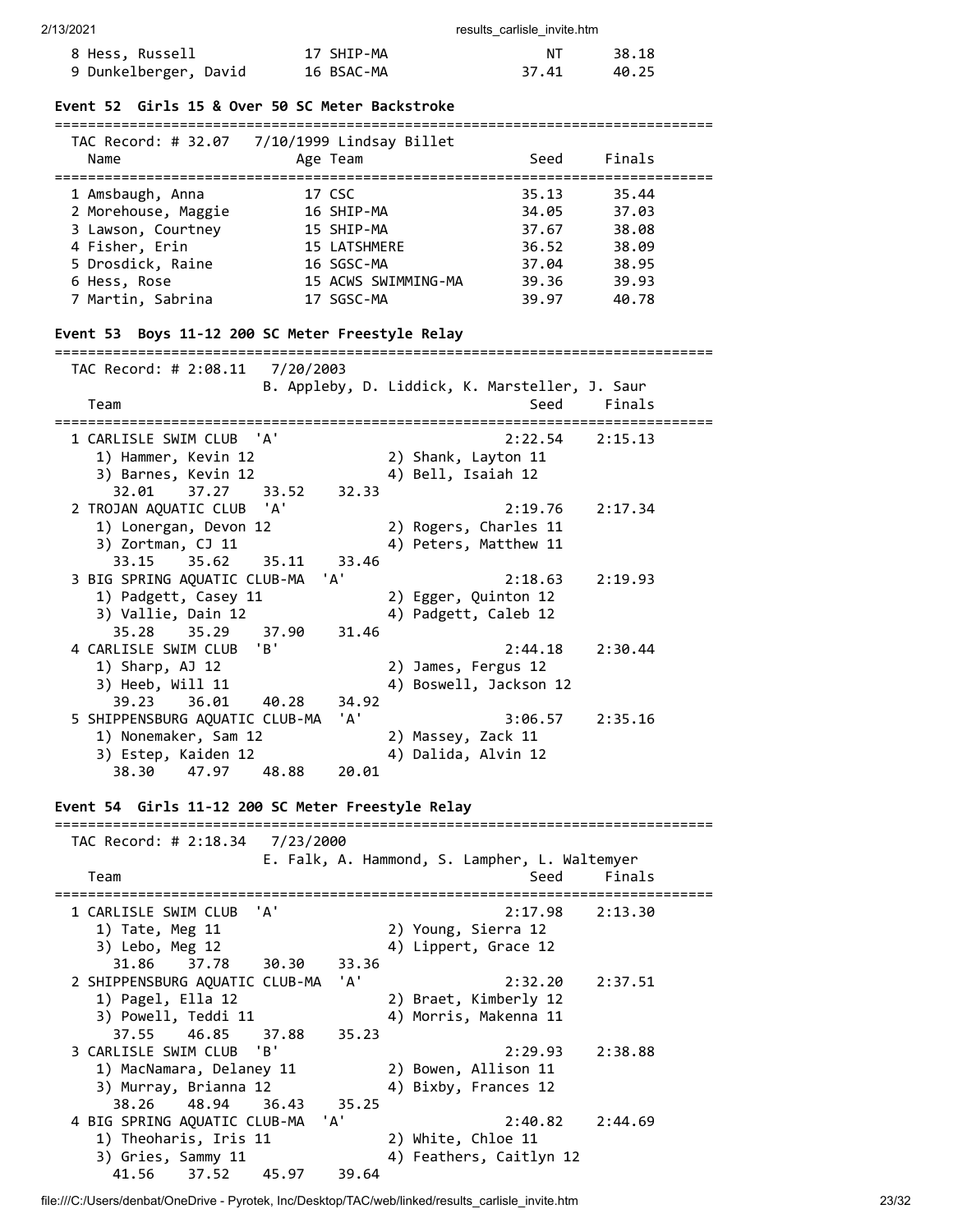| Event 55 Boys 13-14 200 SC Meter Freestyle Relay                                                                                          |                                                                                                                                    |
|-------------------------------------------------------------------------------------------------------------------------------------------|------------------------------------------------------------------------------------------------------------------------------------|
| TAC Record: # 1:53.34                                                                                                                     | 7/24/1994<br>M. Shorb, D. Rylee, M. Reed, D. Kochenour                                                                             |
| Team                                                                                                                                      | Seed<br>Finals<br>==========                                                                                                       |
| 1 TROJAN AQUATIC CLUB<br>'A'<br>1) Alwine-Frank, Raven 13<br>3) Orndorff, Seth 14<br>32.74<br>39.69<br>32.71                              | 2:15.77<br>2:20.50<br>2) Neidigh, Bryson 9<br>4) Patterson, Alex 13<br>35.36                                                       |
| 2 AQUATIC CLUB OF THE WEST SHORE-MA<br>1) Ball, Tucker 12<br>3) Stupka, Justin 8<br>34.07 48.35<br>43.59                                  | 'A'<br>NT<br>2:40.09<br>2) Ciavarella, Joe 11<br>4) Ciavarella, Mike 13<br>34.08                                                   |
| Event 56 Girls 13-14 200 SC Meter Freestyle Relay                                                                                         |                                                                                                                                    |
| TAC Record: # 1:59.68<br>Team                                                                                                             | 7/22/1995<br>W. Shaffer, W. Peach, J. Lloyd, M. Hamberger<br>Finals<br>Seed                                                        |
| 1 CARLISLE SWIM CLUB<br>'A'                                                                                                               | 2:05.96<br>2:09.96                                                                                                                 |
| 1) Williams, Ava 13<br>3) Young, Maddison 13                                                                                              | 2) Tate, Ellie 13<br>4) Young, Elizabeth 14                                                                                        |
| 32.11<br>33.38<br>33.80<br>2 SHIPPENSBURG AQUATIC CLUB-MA<br>1) Carbaugh, Katie 14<br>3) Goodhart, Mara 13<br>34.75<br>38.93<br>32.64     | 30.67<br>'A'<br>2:30.71<br>2:18.23<br>2) Osanitsch, Maddie 11<br>4) Morehouse, Rachel 14<br>31.91                                  |
| 3 BIG SPRING AQUATIC CLUB-MA<br>1) McCabe, Chelsea 14<br>3) Shank, Lauren 12<br>35.74<br>36.38<br>34.88                                   | 'A'<br>2:16.69<br>2:20.07<br>2) Coldsmith, Christina 13<br>4) Shoemaker, Amanda 13<br>33.07                                        |
| 4 CARLISLE SWIM CLUB<br>'B'<br>1) Erfle, Kate 14<br>3) Matis, Kaylyn 13<br>35.59<br>36.78<br>36.48                                        | 2:22.44<br>2:18.68<br>2) Rowe, Hayden 13<br>4) Murphy-Zug, Gretchen 14<br>33.59                                                    |
| 5 SPRING GROVE SWIM CLUB-MA<br>1) Hagarman, Emmaleigh 11<br>3) Hoschar, Allison 11<br>41.88<br>35.80<br>39.17                             | 'A'<br>NT<br>2:32.59<br>2) Godman, Alyssa 14<br>4) Godman, Kaylyn 14<br>35.74                                                      |
| Event 57 Boys 15 & Over 200 SC Meter Freestyle Relay                                                                                      |                                                                                                                                    |
| TAC Record: # 1:42.14                                                                                                                     | 7/11/2009                                                                                                                          |
| Team                                                                                                                                      | I. Kruper, A. Grubbs, B. Hassinger, B. Appleby<br>Finals<br>Seed                                                                   |
| ;================================<br>1 SPRING GROVE SWIM CLUB-MA<br>1) Kling, Nolan 18<br>3) Boyles, Colton 16<br>28.49<br>28.49<br>30.10 | ================================<br>-----------------<br>'A'<br>NΤ<br>1:54.90<br>2) Culp, Justin 14<br>4) Smith, Isaac 17<br>27.82 |
| 2 CARLISLE SWIM CLUB<br>'A'<br>1) Barnes, Brendan 18<br>3) Madio, Daniel 15                                                               | 2:17.68<br>1:55.56<br>2) Waters, Johnnie 17<br>4) Chirico, Noah 16                                                                 |
| 30.89<br>29.09<br>15.53<br>'A'<br>3 BOBCAT SWIM CLUB-CW<br>1) Wunsch, Logan 17<br>3) Miller, Lucas 17                                     | 40.05<br>2:01.14<br>1:59.20<br>2) Bentz, Matt 17<br>4) Irvine, Tristan 17                                                          |
| 29.38<br>31.06<br>29.98<br>4 CARLISLE SWIM CLUB<br>'B'<br>1) Hoch, Jackson 15<br>3) Smith, Caleb 16<br>31.33<br>31.30                     | 28.78<br>ΝT<br>2:01.06<br>2) Fiorentino, Max 14<br>4) Chenot, Devon 13<br>29.47<br>28.96                                           |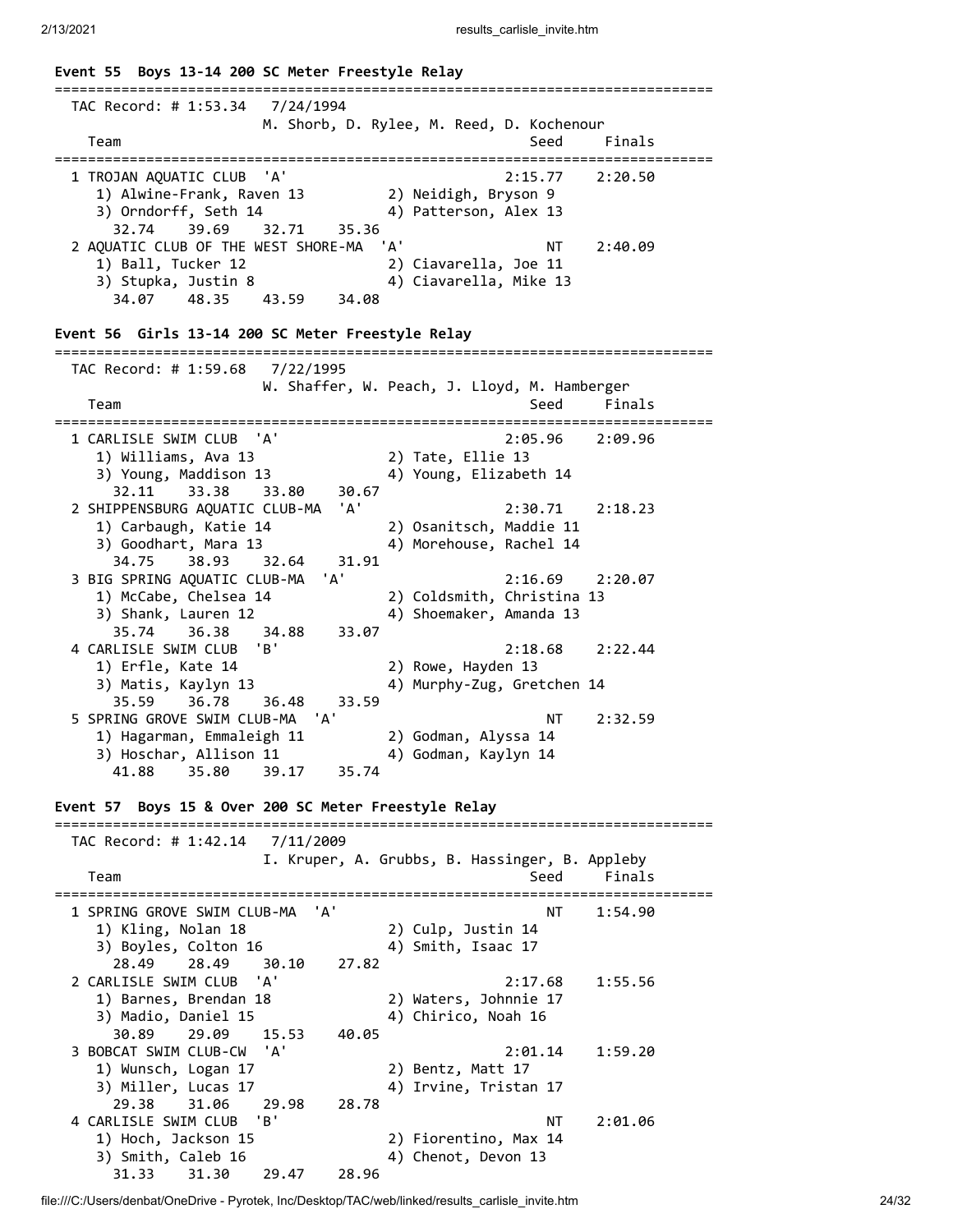2/13/2021 **results** carlisle invite.htm 5 SHIPPENSBURG AQUATIC CLUB-MA 'A' 2:00.21 2:09.90 1) Hess, Russell 17 (2) Eveland, Caleb 13<br>3) Buck, Matt 14 (4) VanDixon, Chris 17 4) VanDixon, Chris 17 30.94 34.99 33.50 30.47 6 BIG SPRING AQUATIC CLUB-MA 'A' 1:56.93 2:13.95 1) Reichelderfer, Wade 18 2) Dunkelberger, David 16 3) Buhrman, Matthew 14 (4) Walker, Greg 18 29.39 31.20 44.87 28.49 **Event 58 Girls 15 & Over 200 SC Meter Freestyle Relay** =============================================================================== TAC Record: # 1:55.84 7/20/1997 E. Beck, W. Peach, J. Lloyd, K. Swift Team Seed Finals =============================================================================== 1 SHIPPENSBURG AQUATIC CLUB-MA 'A' 2:10.21 2:05.56 1) Nye, Rachel 17 2) Lawson, Courtney 15 3) Goodhart, Morgan 17 4) Morehouse, Maggie 16 28.99 33.38 32.08 31.11 2 BIG SPRING AQUATIC CLUB-MA 'A' 2:04.75 2:08.16 1) Flory, Madeleine 15 2) Lehman, Bailey 13 3) Thrush, Emily 14 4) Walker, Lexi 17 31.38 34.58 32.85 29.35 3 CARLISLE SWIM CLUB 'A' 2:08.82 2:10.26 1) Strahosky, Kelly 17 2) Boswell, Rebecca 15 3) Barnes, Allison 16 4) Amsbaugh, Anna 17 32.43 35.70 32.29 29.84 4 AQUATIC CLUB OF THE WEST SHORE-MA 'A' NT 2:12.15 1) Yohe, McKenna 14 2) Stupka, Sydney 11 3) Hess, Rose 15 4) Ball, Shannon 15 33.31 35.67 34.40 28.77 5 TROJAN AQUATIC CLUB 'A' 2:11.43 2:17.79 1) Stein, Rachel 12 2) Yingling, Erika 12  $3)$  Copenheaver, Kirstin 15  $4)$  Zortman, Cara Sue 14 32.32 35.46 37.59 32.42 6 SHIPPENSBURG AQUATIC CLUB-MA 'B' NT 2:38.50 1) Hummel, KateLynne 15 2) Ezell, Paige 17 3) Manetta, Savannah 16 4) Alleman, Alexis 12 35.33 32.88 41.01 49.28

#### **Event 59 Boys 11-12 100 SC Meter Freestyle**

| Name                              | TAC Record: # 1:02.78 7/26/1987 Greg Gipson<br>Age Team |                     | Seed Finals |
|-----------------------------------|---------------------------------------------------------|---------------------|-------------|
| 1 Padgett, Caleb<br>33.29 35.28   | 12 BSAC-MA                                              | $1:09.97$ $1:08.57$ |             |
| 2 Bell, Isaiah<br>33.22 36.26     | 12 CSC                                                  | 1:11.40             | 1:09.48     |
| 3 Lonergan, Devon<br>36.11 38.90  | 12 TAC                                                  | 1:12.88             | 1:15.01     |
| 4 Padgett, Casey<br>37.34 39.51   | 11 BSAC-MA                                              | 1:15.24             | 1:16.85     |
| 5 Dalida, Alvin<br>35.01 42.19    | 12 SHIP-MA                                              | 1:29.67             | 1:17.20     |
| 6 Boswell, Jackson<br>38.48 40.12 | 12 CSC                                                  | 1:22.13             | 1:18.60     |
| 7 Vallie, Dain<br>38.40 41.70     | 12 BSAC-MA                                              | 1:24.09             | 1:20.10     |
| 8 Estep, Kaiden<br>39.10 43.19    | 12 SHIP-MA                                              | 1:23.34             | 1:22.29     |
| 9 Zortman, CJ<br>38.43 44.71      | 11 TAC                                                  | 1:18.22             | 1:23.14     |
| 10 Ellis, Cole<br>41.78<br>42.73  | 11 SMSC-MA                                              | 1:22.24             | 1:24.51     |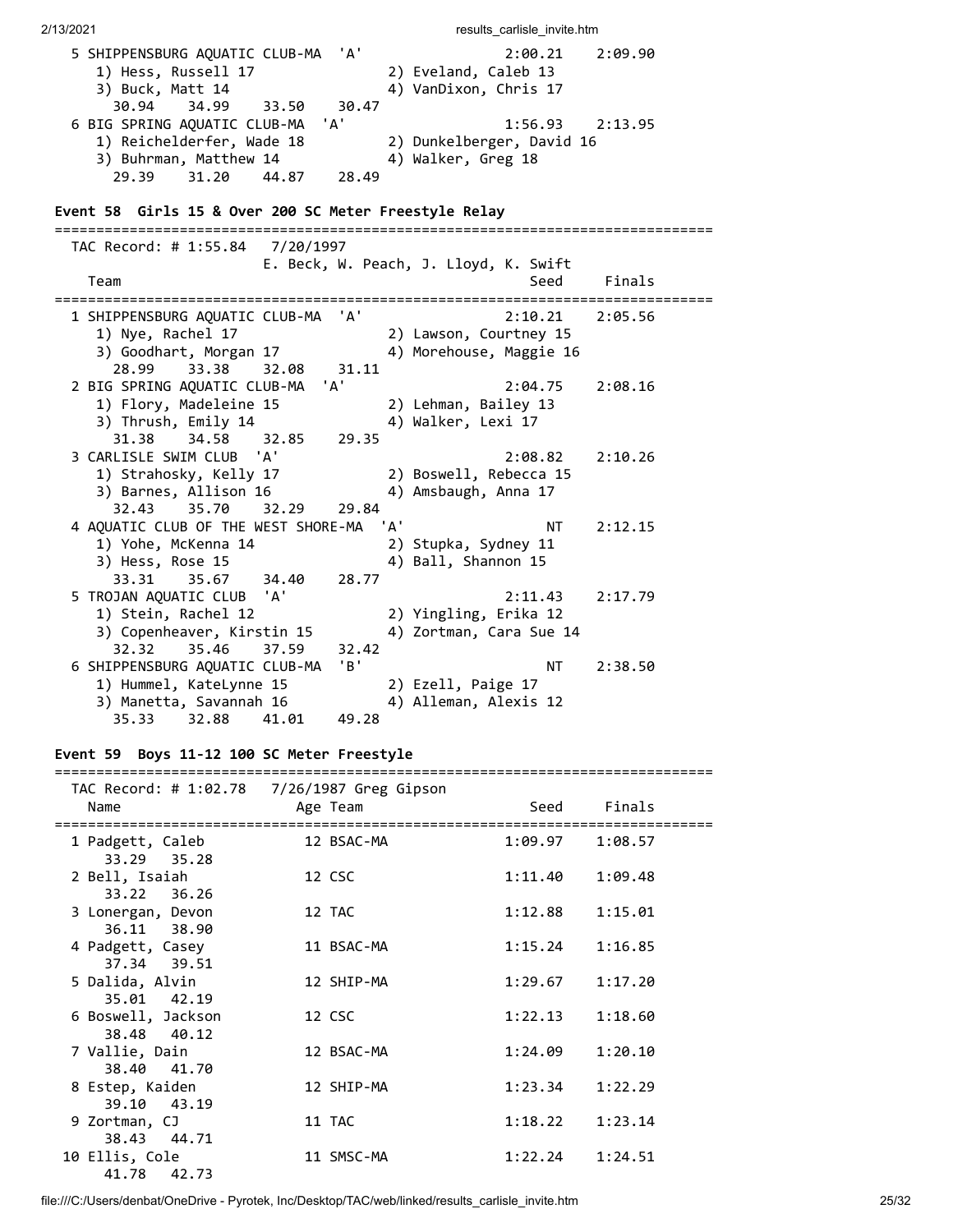| 11 Wills, Cody Joe                                  |  | 11 MT. VIEW | $1:23.65$ $1:24.76$ |  |
|-----------------------------------------------------|--|-------------|---------------------|--|
| 40.26 44.50<br>12 Catalano, Nicholas<br>42.88 50.90 |  | 12 NYAC-MA  | $1:33.02$ $1:33.78$ |  |

### **Event 60 Girls 11-12 100 SC Meter Freestyle**

#### ===============================================================================

| TAC Record: # 1:06.45                  | 7/28/1991 Heather Brennan |           |                     |
|----------------------------------------|---------------------------|-----------|---------------------|
| Name                                   | Age Team                  | Seed      | Finals<br>========= |
| 1 Rankin, Carlee<br>32.25 34.44        | 12 LATSHMERE              | 1:07.58   | 1:06.69             |
| 2 Lippert, Grace<br>32.06 34.65        | 12 CSC                    | 1:08.56   | 1:06.71             |
| 3 Merrifield, Morgan<br>34.09<br>32.83 | 12 WSC                    | 1:08.65   | 1:06.92             |
| 4 Boyce, Katelyn<br>35.27 38.74        | 12 NYAC-MA                | 1:14.04   | 1:14.01             |
| 5 Morris, Makenna<br>37.30 39.92       | 11 SHIP-MA                | 1:15.72   | 1:17.22             |
| 6 Lebo, Meg<br>38.07 41.81             | 12 CSC                    | NT        | 1:19.88             |
| 7 Hoschar, Allison<br>39.69 42.99      | 11 SGSC-MA                | 1:22.06   | 1:22.68             |
| 8 Pagel, Ella<br>40.48<br>45.38        | 12 SHIP-MA                | 1:27.06   | 1:25.86             |
| 9 Bixby, Frances<br>39.79 46.50        | 12 CSC                    | 1:21.48   | 1:26.29             |
| 10 Osanitsch, Maddie<br>41.01<br>47.86 | 11 SHIP-MA                | 1:32.69   | 1:28.87             |
| 11 Theoharis, Iris<br>40.37 49.11      | 11 BSAC-MA                | 1:22.96   | 1:29.48             |
| 12 Feathers, Caitlyn<br>43.63 46.09    | 12 BSAC-MA                | 1:25.85   | 1:29.72             |
| 13 Rankin, Alison<br>45.03 48.36       | 10 LATSHMERE              | 1:33.80   | 1:33.39             |
| 14 Braet, Kimberly<br>44.77 48.65      | 12 SHIP-MA                | 1:37.69   | 1:33.42             |
| 15 Hagarman, Emmaleigh<br>42.15 51.51  | 11 SGSC-MA                | 1:38.91   | 1:33.66             |
| 16 Sobotta, Meg<br>47.59 53.97         | 12 CSC                    | 1:51.58   | 1:41.56             |
| 17 Wilkens, Ali<br>47.27 55.01         | 12 MSC-CW                 | 2:23.91   | 1:42.28             |
| 18 Eveland, Emily<br>54.21<br>56.84    | 11 SHIP-MA                | 1:51.35   | 1:51.05             |
| 19 Alleman, Alexis<br>52.02 1:06.66    | 12 SHIP-MA                | <b>NT</b> | 1:58.68             |

#### **Event 61 Boys 13-14 100 SC Meter Freestyle**

| TAC Record: # 58.19<br>Name                                                                                                               | 6/24/1989 Greg Gipson<br>Age Team    | Seed                          | Finals                        |  |
|-------------------------------------------------------------------------------------------------------------------------------------------|--------------------------------------|-------------------------------|-------------------------------|--|
|                                                                                                                                           |                                      |                               |                               |  |
| 1 Chenot, Devon                                                                                                                           | 13 CSC                               | 1:02.57                       | 1:01.39                       |  |
|                                                                                                                                           |                                      |                               |                               |  |
|                                                                                                                                           |                                      |                               |                               |  |
|                                                                                                                                           |                                      |                               |                               |  |
|                                                                                                                                           |                                      |                               |                               |  |
|                                                                                                                                           | 14 CSC                               | 1:07.60                       | 1:05.07                       |  |
| 31.41 33.66                                                                                                                               |                                      |                               |                               |  |
|                                                                                                                                           |                                      |                               |                               |  |
|                                                                                                                                           |                                      |                               |                               |  |
|                                                                                                                                           |                                      |                               |                               |  |
|                                                                                                                                           |                                      |                               |                               |  |
| 33.35 36.78                                                                                                                               |                                      |                               |                               |  |
|                                                                                                                                           | 14 SHIP-MA                           | 1:10.27                       | 1:10.38                       |  |
| 29.14 32.25<br>2 Webber, Billy<br>31.53 33.47<br>3 Fiorentino, Max<br>4 Mills, Justin<br>31.58 35.26<br>5 Patterson, Alex<br>6 Buck, Matt | 14 NYAC-MA<br>13 LATSHMERE<br>13 TAC | 1:06.16<br>1:05.86<br>1:06.59 | 1:05.00<br>1:06.84<br>1:10.13 |  |

file:///C:/Users/denbat/OneDrive - Pyrotek, Inc/Desktop/TAC/web/linked/results\_carlisle\_invite.htm 26/32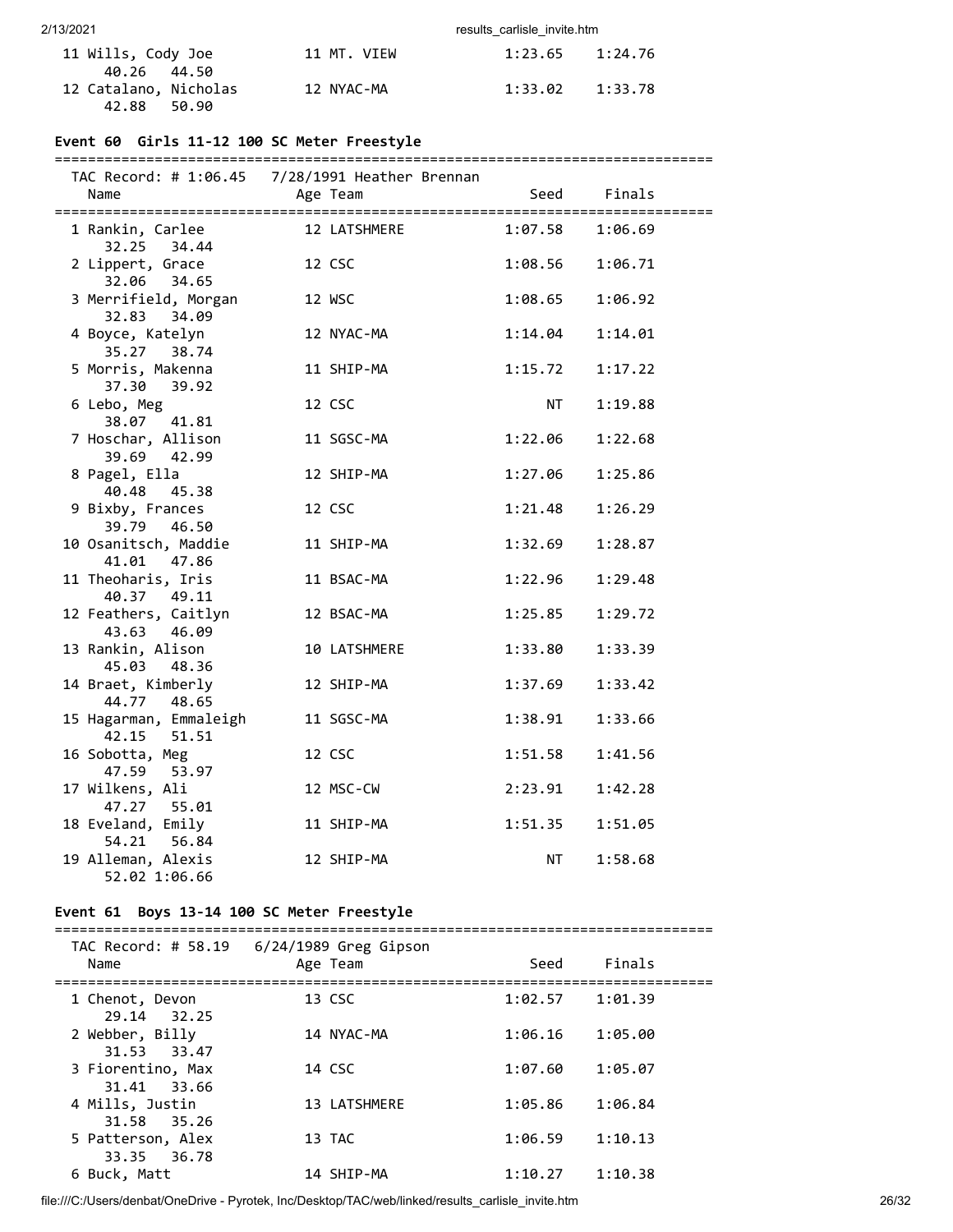| 36.77<br>33.61      |                     |         |         |
|---------------------|---------------------|---------|---------|
| 7 Ciavarella, Mike  | 13 ACWS SWIMMING-MA | 1:10.53 | 1:13.46 |
| 36.04 37.42         |                     |         |         |
| 8 Waters, Dec       | 13 CSC              | 1:14.09 | 1:13.83 |
| 35.38 38.45         |                     |         |         |
| 9 Orndorff, Seth    | 14 TAC              | 1:21.98 | 1:22.59 |
| 37.13 45.46         |                     |         |         |
| 10 Manetta, Titus   | 14 SHIP-MA          | 1:35.02 | 1:36.02 |
| 45.72<br>50.30      |                     |         |         |
| 11 Buhrman, Matthew | 14 BSAC-MA          | 1:38.09 | 2:21.54 |
| 1:53.49<br>28.05    |                     |         |         |

### **Event 62 Girls 13-14 100 SC Meter Freestyle**

| Name                                      | Age Team     | Seed    | Finals<br>========= |
|-------------------------------------------|--------------|---------|---------------------|
| 1 Young, Elizabeth<br>31.64 35.27         | 14 CSC       | 1:07.25 | 1:06.91             |
| 2 Williams, Ava<br>33.46 34.59            | 13 CSC       | 1:07.73 | 1:08.05             |
| 3 Finnerty, Claire<br>32.97 35.19         | 14 LATSHMERE | 1:05.58 | 1:08.16             |
| 4 Hudak, Kaitlin<br>33.66 37.57           | 14 LATSHMERE | 1:09.64 | 1:11.23             |
| 5 Daubenspeck, Megan<br>33.91 38.57       | 13 MT. VIEW  | 1:44.84 | 1:12.48             |
| 6 Zortman, Cara Sue<br>33.94 38.69        | 14 TAC       | 1:11.42 | 1:12.63             |
| 7 Carbaugh, Katie<br>35.04 38.00          | 14 SHIP-MA   | 1:12.08 | 1:13.04             |
| 8 Thrush, Emily<br>34.65 38.97            | 14 BSAC-MA   | 1:13.36 | 1:13.62             |
| 9 Tate, Ellie<br>35.49 40.21              | 13 CSC       | 1:19.50 | 1:15.70             |
| 10 Goodhart, Mara<br>36.74 39.98          | 13 SHIP-MA   | 1:16.11 | 1:16.72             |
| 11 Godman, Kaylyn<br>37.60 41.20          | 14 SGSC-MA   | 1:15.40 | 1:18.80             |
| 12 Lehman, Bailey<br>36.52 43.06          | 13 BSAC-MA   | 1:12.46 | 1:19.58             |
| 13 McCabe, Chelsea<br>37.89 42.64         | 14 BSAC-MA   | 1:18.20 | 1:20.53             |
| 14 Collare, Celine<br>38.42 43.09         | 14 BSAC-MA   | 1:22.18 | 1:21.51             |
| 15 Rowe, Hayden<br>38.22 43.70            | 13 CSC       | 1:21.62 | 1:21.92             |
| 16 Murphy-Zug, Gretchen<br>39.64 42.97    | 14 CSC       | 1:23.84 | 1:22.61             |
| 17 Coldsmith, Christina<br>40.54<br>44.94 | 13 BSAC-MA   | 1:18.14 | 1:25.48             |

#### **Event 63 Boys 15 & Over 100 SC Meter Freestyle**

#### =============================================================================== TAC Record: # 53.91 7/11/2009 Ben Appleby

| Name                                  | TAC RECORD: $\pi$ JJ.JL $\pi$ //11/2009 Defi Appleby<br>Age Team | Seed    | Finals  |  |
|---------------------------------------|------------------------------------------------------------------|---------|---------|--|
| 1 Lauer, Austin<br>29.17 31.01        | 15 LATSHMERE                                                     | 59.47   | 1:00.18 |  |
| 2 Smith, Isaac<br>28.55 31.67         | 17 SGSC-MA                                                       | 1:00.58 | 1:00.22 |  |
| 3 Kling, Nolan<br>29.33 32.34         | 18 SGSC-MA                                                       | ΝT      | 1:01.67 |  |
| 4 Daubenspeck, Brandon<br>29.31 32.70 | 15 MT. VIEW                                                      | 1:01.55 | 1:02.01 |  |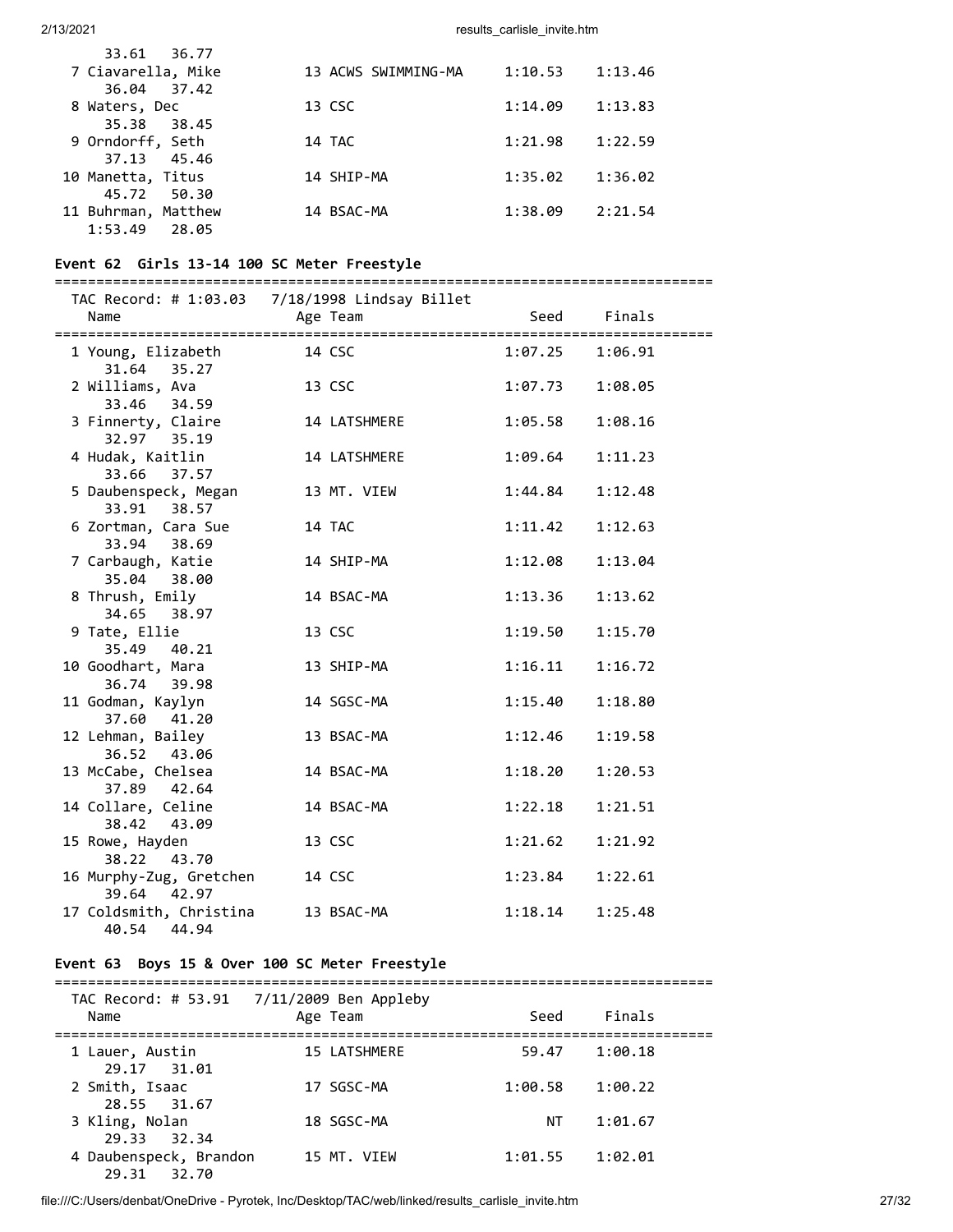| 2/13/2021<br>results carlisle invite.htm |              |                    |  |
|------------------------------------------|--------------|--------------------|--|
| 5 Chirico, Noah<br>30.78 33.69           | 16 CSC       | 1:12.83<br>1:04.47 |  |
| 6 Wunsch, Logan<br>30.68 34.76           | 17 BSC-CW    | 1:05.44<br>1:03.70 |  |
| 7 Reichelderfer, Wade<br>31.05 35.18     | 18 BSAC-MA   | 1:06.42<br>1:06.23 |  |
| 8 Hoch, Jackson<br>33.04 35.05           | 15 CSC       | 1:07.62<br>1:08.09 |  |
| 9 Gifford, Gary<br>31.67 36.76           | 16 LATSHMERE | 1:09.17<br>1:08.43 |  |
| 10 Boyles, Colton<br>32.70 36.41         | 16 SGSC-MA   | NT.<br>1:09.11     |  |
| 11 Hess, Russell<br>32.98 36.45          | 17 SHIP-MA   | NT<br>1:09.43      |  |
| 12 Miller, Lucas<br>34.37 35.17          | 17 BSC-CW    | 1:10.00<br>1:09.54 |  |
| 13 Dunkelberger, David<br>33.52 37.86    | 16 BSAC-MA   | 1:09.00<br>1:11.38 |  |
| 14 Smith, Caleb<br>34.03 38.31           | 16 CSC       | NT<br>1:12.34      |  |

# **Event 64 Girls 15 & Over 100 SC Meter Freestyle**

| ;=================================                 |            | =================   |             |         |
|----------------------------------------------------|------------|---------------------|-------------|---------|
| TAC Record: # 58.44 7/29/1989 Nikki Lehman<br>Name | Age Team   |                     | Seed Finals |         |
| 1 Ball, Shannon<br>31.91 31.66                     |            | 15 ACWS SWIMMING-MA | 1:03.88     | 1:03.57 |
| 2 Nye, Rachel<br>30.96 33.25                       |            | 17 SHIP-MA          | 1:03.53     | 1:04.21 |
| 3 Amsbaugh, Anna<br>31.48 34.08                    | 17 CSC     |                     | 1:04.52     | 1:05.56 |
| 4 Leisher, Ashley<br>32.76 33.99                   | 15 DC-ZZ   |                     | 1:01.48     | 1:06.75 |
| 5 Flory, Madeleine<br>32.67 35.55                  | 15 BSAC-MA |                     | 1:06.14     | 1:08.22 |
| 6 Strahosky, Kelly<br>33.15 35.49                  | 17 CSC     |                     | 1:07.47     | 1:08.64 |
| 7 Eckenrode, Hali<br>33.77 36.55                   | 15 BSC-CW  |                     | 1:10.14     | 1:10.32 |
| 8 Goodhart, Morgan<br>34.62 36.77                  | 17 SHIP-MA |                     | 1:07.33     | 1:11.39 |
| 9 Barnes, Allison<br>35.25 38.93                   | 16 CSC     |                     | 1:10.33     | 1:14.18 |
| 10 Hummel, KateLynne<br>36.83 39.10                | 15 SHIP-MA |                     | 1:16.25     | 1:15.93 |
| 11 Lawson, Courtney<br>36.91 40.53                 | 15 SHIP-MA |                     | <b>NT</b>   | 1:17.44 |
| 12 Stahlman, Danielle<br>37.57 40.26               | 15 BSC-CW  |                     | <b>NT</b>   | 1:17.83 |
| 13 Boswell, Rebecca<br>38.06 42.23                 | 15 CSC     |                     | 1:23.84     | 1:20.29 |
| 14 Manetta, Savannah<br>44.35 52.09                | 16 SHIP-MA |                     | 1:48.50     | 1:36.44 |

# **Event 65 Boys 11-12 50 SC Meter Breaststroke**

| TAC Record: # 35.69 | 7/26/1987 Zach Gipson |       |        |
|---------------------|-----------------------|-------|--------|
| Name                | Age Team              | Seed  | Finals |
|                     |                       |       |        |
| 1 Peters, Matthew   | 11 TAC                | 42.51 | 42.08  |
| 2 Dalida, Alvin     | 12 SHIP-MA            | 42.74 | 43.74  |
| 3 Miller, Zack      | 11 DC-ZZ              | 41.97 | 43.80  |
| 4 Estep, Kaiden     | 12 SHIP-MA            | 44.42 | 44.16  |
| 5 Padgett, Caleb    | 12 BSAC-MA            | 44.07 | 44.50  |

file:///C:/Users/denbat/OneDrive - Pyrotek, Inc/Desktop/TAC/web/linked/results\_carlisle\_invite.htm 28/32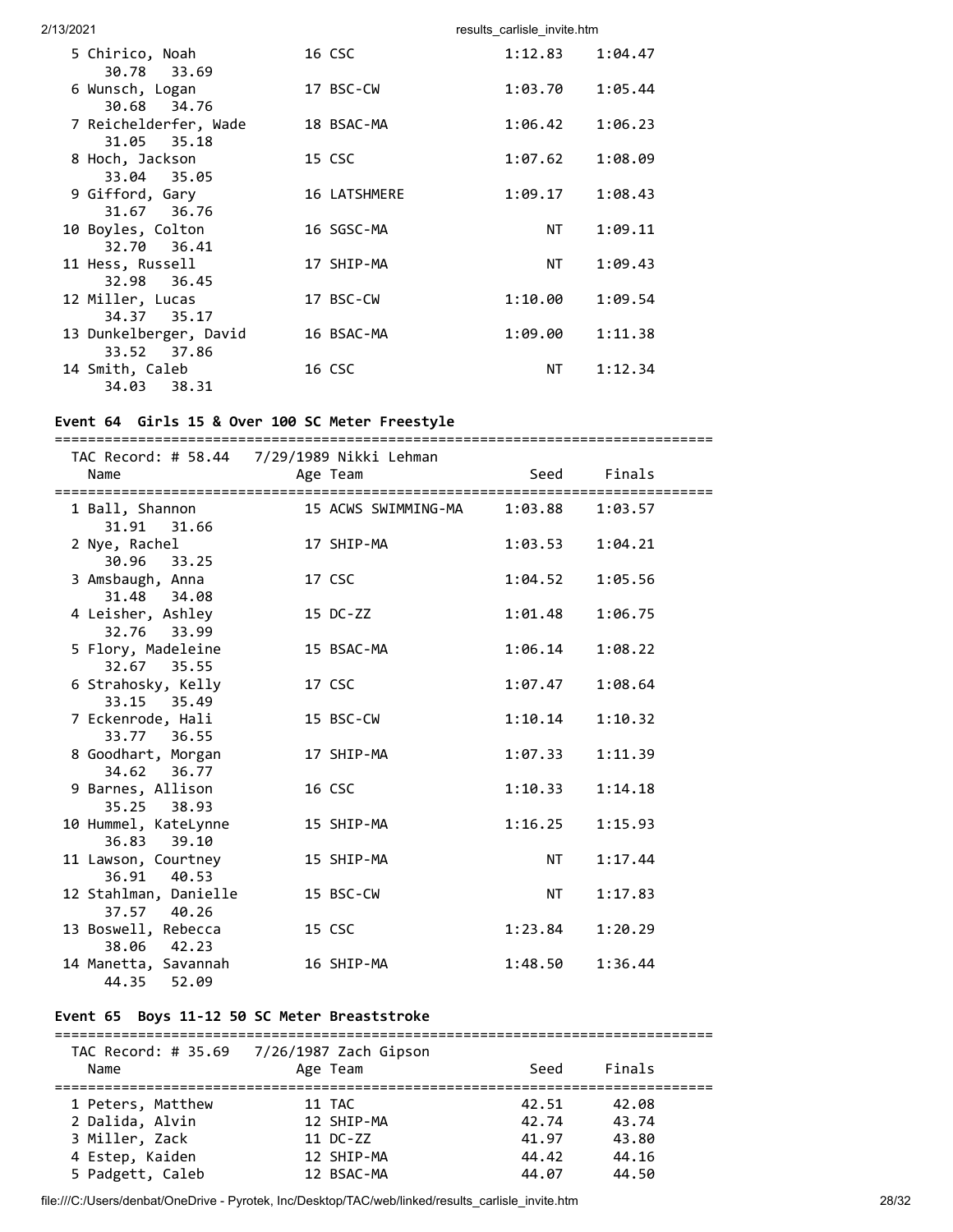| 6 Barnes, Kevin    | 12 CSC              | 51.45   | 48.80 |
|--------------------|---------------------|---------|-------|
| 7 Egger, Quinton   | 12 BSAC-MA          | 48.72   | 49.37 |
| 8 Wills, Cody Joe  | 11 MT. VIEW         | 47.37   | 49.62 |
| 9 Culp, Adam       | 12 SGSC-MA          | 54.50   | 51.27 |
| 10 Heeb, Will      | 11 CSC              | 56.45   | 56.20 |
| 11 Mills, Ian      | 11 LATSHMERE        | 52.72   | 56.22 |
| 12 Vail, Issac     | 11 DC-ZZ            | 57.85   | 58.34 |
| 13 Ciavarella, Joe | 11 ACWS SWIMMING-MA | 1:01.39 | 59.34 |
| -- Keller, Gary    | 11 CSC              | NΤ      | DO.   |
| -- Nickel, Jacob   | 11 CSC              | ΝT      | DQ.   |
| -- Massey, Zack    | 11 SHIP-MA          | 1:05.75 | DQ.   |

#### **Event 66 Girls 11-12 50 SC Meter Breaststroke**

=============================================================================== TAC Record: # 38.61 7/24/2011 Megan Hunt, TAC Name Age Team Seed Finals =============================================================================== 1 Maher, Shannan 12 NYAC-MA 37.82 38.78 2 Lebo, Meg 12 CSC 42.22 41.58 3 Long, Ann Marie 12 DAAC-MA 42.34 43.15 4 Szobocsan, Liza 11 DC-ZZ 44.18 45.16 5 Boyce, Katelyn 12 NYAC-MA 44.67 45.72 6 Matson, Rylie 12 DC-ZZ 44.92 46.13 7 Hoschar, Allison 11 SGSC-MA 46.89 48.66 8 Moyer, Olivia 12 MSC-CW 49.87 48.99 9 Pagel, Ella 12 SHIP-MA 47.92 49.56 10 Stupka, Sydney 11 ACWS SWIMMING-MA 46.62 49.73 11 Putt, Bailey 12 MSC-CW 50.65 50.73 12 Murray, Brianna 12 CSC 52.48 52.58 13 Lee, Lauren 11 DC-ZZ 58.71 54.45 14 White, Chloe 11 BSAC-MA 53.22 54.48 15 Braet, Kimberly 12 SHIP-MA 1:01.05 57.44 16 Sobotta, Meg 12 CSC 59.64 58.35 17 Eveland, Emily 11 SHIP-MA 58.28 58.38 -- Getty, Sophia 11 CSC NT DQ

#### **Event 67 Boys 13-14 50 SC Meter Breaststroke**

#### **Event 68 Girls 13-14 50 SC Meter Breaststroke**

#### =============================================================================== TAC Record: # 34.15 7/26/1987 Nikki Lehman

| Name                | IAC NECULU. # 54.15 772071907 NIKKI LEHMIRII<br>Age Team | Seed  | Finals |  |
|---------------------|----------------------------------------------------------|-------|--------|--|
| 1 Young, Elizabeth  | 14 CSC                                                   | 39.59 | 38.92  |  |
| 2 Hudak, Kaitlin    | 14 LATSHMERE                                             | 39.32 | 40.25  |  |
| 3 Yohe, McKenna     | 14 ACWS SWIMMING-MA                                      | 40.71 | 41.86  |  |
| 4 Tate, Ellie       | 13 CSC                                                   | 42.92 | 43.70  |  |
| 5 Morehouse, Rachel | 14 SHIP-MA                                               | 44.84 | 44.22  |  |
| 6 Erfle, Kate       | 14 CSC                                                   | 44.30 | 44.79  |  |
| 7 Rowe, Hayden      | 13 CSC                                                   | 43.26 | 45.85  |  |
| 8 Shoemaker, Amanda | 13 BSAC-MA                                               | 44.59 | 46.68  |  |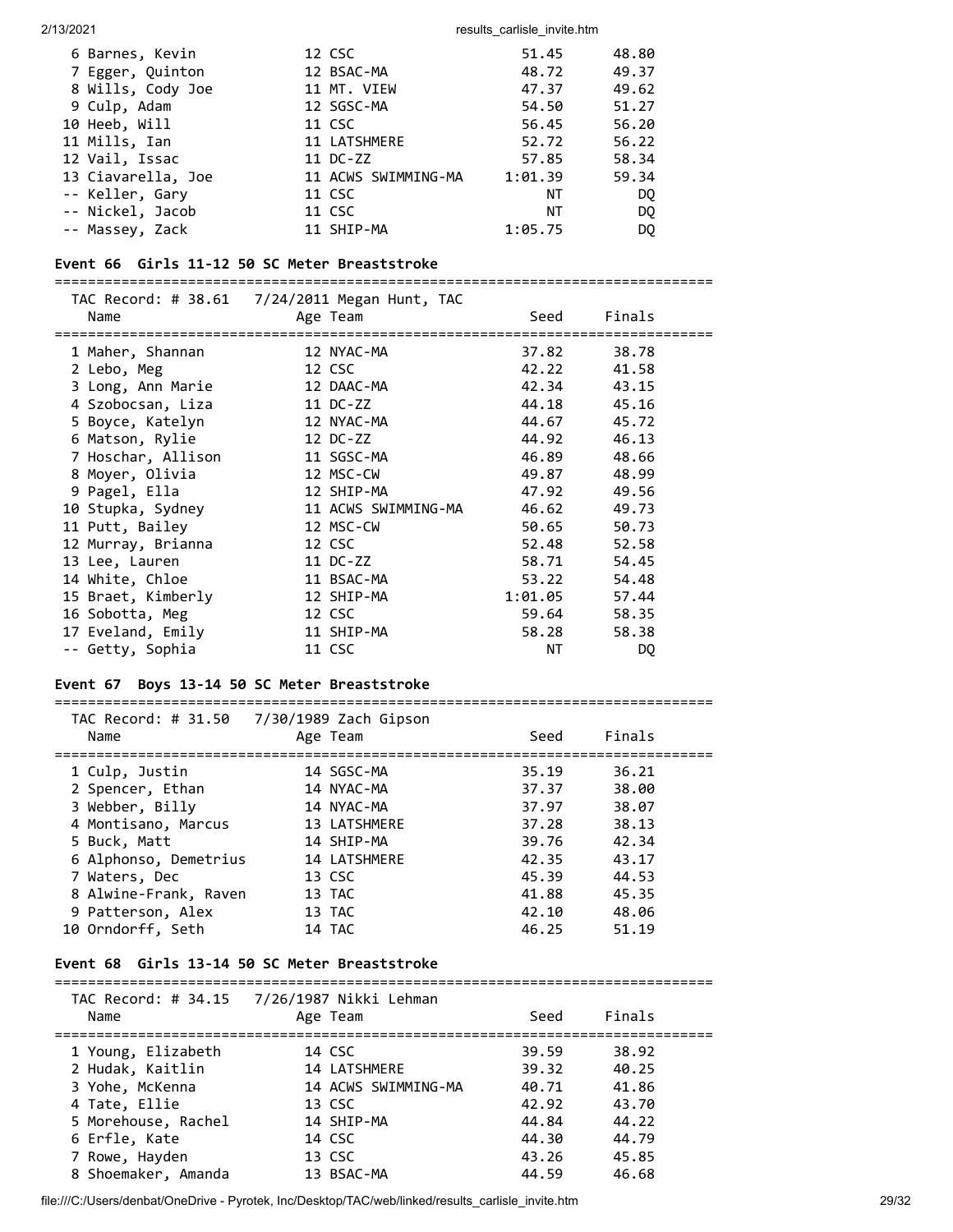| 9 Murphy, Maggie        | 14 HAY-MA  | 49.00 | 47.50 |
|-------------------------|------------|-------|-------|
| 10 Shatzer, Kathleen    | 14 HAY-MA  | 47.77 | 48.34 |
| 11 Collare, Celine      | 14 BSAC-MA | 49.50 | 51.52 |
| 12 Coldsmith, Christina | 13 BSAC-MA | 51.28 | 55.09 |

#### **Event 69 Boys 15 & Over 50 SC Meter Breaststroke**

===============================================================================

| TAC Record: # 29.88<br>Name | 7/29/1990 Zach Gipson<br>Age Team | Seed  | Finals  |  |
|-----------------------------|-----------------------------------|-------|---------|--|
| 1 Hallett, Shane            | 18 NYAC-MA                        | 31.86 | 32.47   |  |
| 2 Smith, Nathan             | 17 LATSHMERE                      | 34.05 | 33.07   |  |
| 3 Walker, Greg              | 18 BSAC-MA                        | 33.93 | 35.21   |  |
| 4 Madio, Daniel             | 15 CSC                            | 36.14 | 36.73   |  |
| 5 VanDixon, Chris           | 17 SHIP-MA                        | 35.25 | 37.49   |  |
| 6 Waters, Johnnie           | 17 CSC                            | 38.44 | 38.57   |  |
| 7 Smith, Caleb              | 16 CSC                            | ΝT    | 41.30   |  |
| 8 Hoch, Jackson             | 15 CSC                            | 46.78 | 42.65   |  |
| 9 Moul, Zachary             | 16 BSAC-MA                        | ΝT    | 1:02.99 |  |

### **Event 70 Girls 15 & Over 50 SC Meter Breaststroke**

===============================================================================  $S$ and: # 34.17

| Name                   | Age Team   | Seed  | Finals |  |
|------------------------|------------|-------|--------|--|
| 1 Vaughn, Haley        | 17 NYAC-MA | 38.68 | 39.99  |  |
| 2 Morehouse, Maggie    | 16 SHIP-MA | 40.84 | 41.81  |  |
| 3 Vail, America        | 15 DC-ZZ   | 41.98 | 42.67  |  |
| 4 Ezell, Paige         | 17 SHIP-MA | 41.10 | 43.27  |  |
| 5 Copenheaver, Kirstin | 15 TAC     | 44.88 | 46.35  |  |
| -- Manetta, Savannah   | 16 SHIP-MA | 55.41 | DO.    |  |
|                        |            |       |        |  |

#### **Event 71 Boys 11-12 50 SC Meter Butterfly**

=============================================================================== TAC Record: # 29.91 8/8/1987 Greg Gipson Name **Age Team** Age Team Seed Finals =============================================================================== 1 Hammer, Kevin 12 CSC NT 35.70 2 Miller, Zack 11 DC-ZZ 35.19 36.83 3 Pitassi, Justin 11 DC-ZZ 34.44 37.35 4 Ball, Tucker 12 ACWS SWIMMING-MA 37.63 37.50 5 Peters, Matthew 11 TAC 37.52 38.44 6 Padgett, Caleb 12 BSAC-MA 38.20 38.52 7 Spencer, Noah 11 NYAC-MA 36.71 40.15 8 Rogers, Charles 11 TAC 43.50 43.73 8 Rogers, Charles 11 TAC 43.50 43.73<br>8 Nonemaker, Sam 12 SHIP-MA 45.88 43.73 10 Culp, Adam 12 SGSC-MA 46.05 48.28 11 Egger, Quinton 12 BSAC-MA 45.41 48.48 12 Sharp, AJ 12 CSC 58.03 53.67

#### **Event 72 Girls 11-12 50 SC Meter Butterfly**

| Name                 | Age Team   | Seed  | Finals |  |
|----------------------|------------|-------|--------|--|
| 1 Stein, Rachel      | 12 TAC     | 33.06 | 33.44  |  |
| 2 Hoover, Sydney     | 12 WSC     | 34.79 | 33.81  |  |
| 3 Merrifield, Morgan | 12 WSC     | 37.02 | 34.72  |  |
| 4 Lippert, Grace     | 12 CSC     | 38.81 | 37.40  |  |
| 5 Young, Sierra      | 12 CSC     | 38.61 | 38.85  |  |
| 6 Tate, Meg          | 11 CSC     | ΝT    | 39.55  |  |
| 7 Shank, Lauren      | 12 BSAC-MA | 38.98 | 39.72  |  |
| 8 Powell, Teddi      | 11 SHIP-MA | 39.46 | 41.81  |  |
| 9 Szobocsan, Liza    | 11 DC-ZZ   | 40.80 | 42.95  |  |
| 10 Myers, Kitty      | 11 MSC-CW  | 38.75 | 46.14  |  |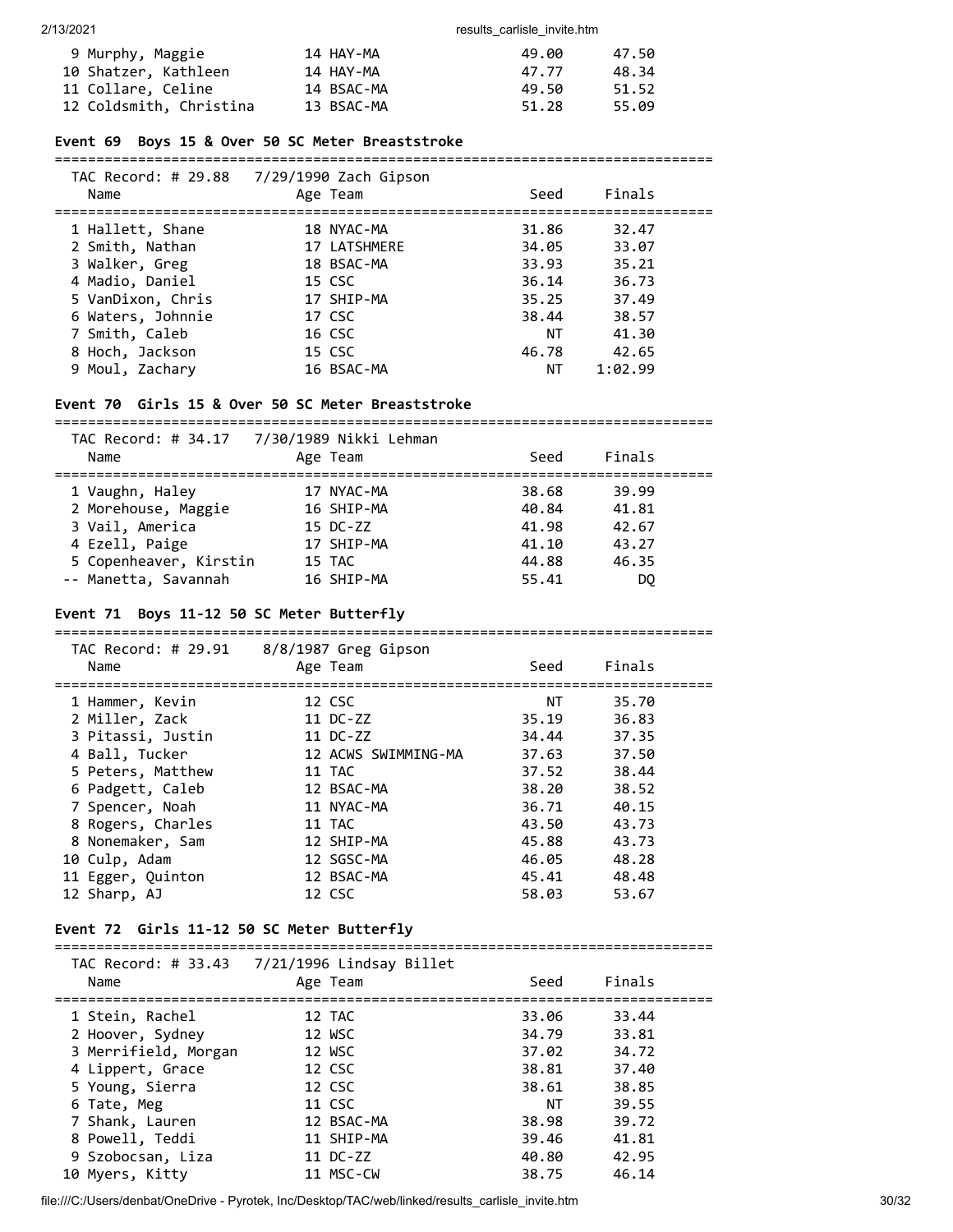| 11 Yingling, Erika | 12 TAC     | 43.86 | 46.61 |
|--------------------|------------|-------|-------|
| 12 Bixby, Frances  | 12 CSC     | 47.70 | 49.28 |
| 13 Putt, Bailey    | 12 MSC-CW  | 50.39 | 50.42 |
| 14 Moyer, Olivia   | 12 MSC-CW  | 48.16 | 53.37 |
| -- Gries, Sammy    | 11 BSAC-MA | ΝT    | DO.   |

### **Event 73 Boys 13-14 50 SC Meter Butterfly**

| TAC Record: # 27.93<br>Name | 8/3/1988 Greg Gipson<br>Age Team | Seed  | Finals |  |
|-----------------------------|----------------------------------|-------|--------|--|
| 1 Culp, Justin              | 14 SGSC-MA                       | 31.64 | 32.13  |  |
| 2 Diaz, Alex                | 14 LATSHMERE                     | NΤ    | 32.75  |  |
| 3 Wisor, Joshua             | 14 LATSHMERE                     | 34.57 | 35.63  |  |
| 4 Ciavarella, Mike          | 13 ACWS SWIMMING-MA              | 36.17 | 37.91  |  |
| -- Eveland, Caleb           | 13 SHIP-MA                       | 36.13 | DO     |  |

#### **Event 74 Girls 13-14 50 SC Meter Butterfly**

#### ===============================================================================

| TAC Record: # 32.04<br>Name | 7/29/1989 Leslie Lear<br>Age Team | Seed  | Finals  |  |
|-----------------------------|-----------------------------------|-------|---------|--|
| 1 Williams, Ava             | 13 CSC                            | 35.42 | 35.82   |  |
| 2 Matis, Kaylyn             | 13 CSC                            | 37.18 | 37.02   |  |
| 3 Yohe, McKenna             | 14 ACWS SWIMMING-MA               | 34.97 | 37.09   |  |
| 4 Carbaugh, Katie           | 14 SHIP-MA                        | 37.92 | 37.70   |  |
| 5 Zortman, Cara Sue         | 14 TAC                            | 35.31 | 37.73   |  |
| 6 Godman, Alyssa            | 14 SGSC-MA                        | 38.64 | 38.41   |  |
| 7 Daubenspeck, Megan        | 13 MT. VIEW                       | 37.68 | 39.09   |  |
| 8 Coldsmith, Christina      | 13 BSAC-MA                        | 38.91 | 39.31   |  |
| 9 Goodhart, Mara            | 13 SHIP-MA                        | 44.25 | 41.83   |  |
| 10 Barnes, Erin             | 14 CSC                            | 46.20 | 1:01.81 |  |

===============================================================================

### **Event 75 Boys 15 & Over 50 SC Meter Butterfly**

| TAC Record: # 27.52 7/11/2009 Ian Kruper<br>Name | Age Team     | Seed      | Finals |
|--------------------------------------------------|--------------|-----------|--------|
| 1 Smith, Nathan                                  | 17 LATSHMERE | 27.19     | 27.89  |
| 2 Lauer, Austin                                  | 15 LATSHMERE | 28.82     | 29.76  |
| 3 Banks, Wendell                                 | 16 LATSHMERE | 29.97     | 30.10  |
| 4 Smith, Isaac                                   | 17 SGSC-MA   | 29.80     | 30.33  |
| 5 Kling, Nolan                                   | 18 SGSC-MA   | NT.       | 30.69  |
| 6 Daubenspeck, Brandon                           | 15 MT. VIEW  | 30.38     | 31.36  |
| 7 Walker, Greg                                   | 18 BSAC-MA   | 30.94     | 31.66  |
| 8 Barnes, Brendan                                | 18 CSC       | 29.44     | 31.75  |
| 9 Pelaia, Alex                                   | 18 SGSC-MA   | <b>NT</b> | 32.01  |
| 10 VanDixon, Chris                               | 17 SHIP-MA   | 32.86     | 33.26  |
| 11 Boyles, Colton                                | 16 SGSC-MA   | 31.58     | 33.95  |
| 12 Gifford, Gary                                 | 16 LATSHMERE | 33.62     | 34.25  |
| 13 Reichelderfer, Wade                           | 18 BSAC-MA   | 35.03     | 34.99  |
| 14 Irvine, Tristan                               | 17 BSC-CW    | 33.67     | 35.79  |

#### **Event 76 Girls 15 & Over 50 SC Meter Butterfly**

# =============================================================================== TAC Record: # 30.61 6/24/1989 Nikki Lehman

| Name                | Age Team   | Seed  | Finals |  |
|---------------------|------------|-------|--------|--|
| 1 Nye, Rachel       | 17 SHIP-MA | 31.61 | 31.57  |  |
| 2 Vaughn, Haley     | 17 NYAC-MA | 32.56 | 33.27  |  |
| 3 Walker, Lexi      | 17 BSAC-MA | 33.82 | 34.44  |  |
| 4 Goodhart, Morgan  | 17 SHIP-MA | 33.64 | 34.93  |  |
| 5 Flory, Madeleine  | 15 BSAC-MA | 34.05 | 34.98  |  |
| 6 Hammer, Charlotte | 16 MSC-CW  | ΝT    | 35.22  |  |
| 7 Vail, America     | 15 DC-ZZ   | 34.59 | 35.67  |  |